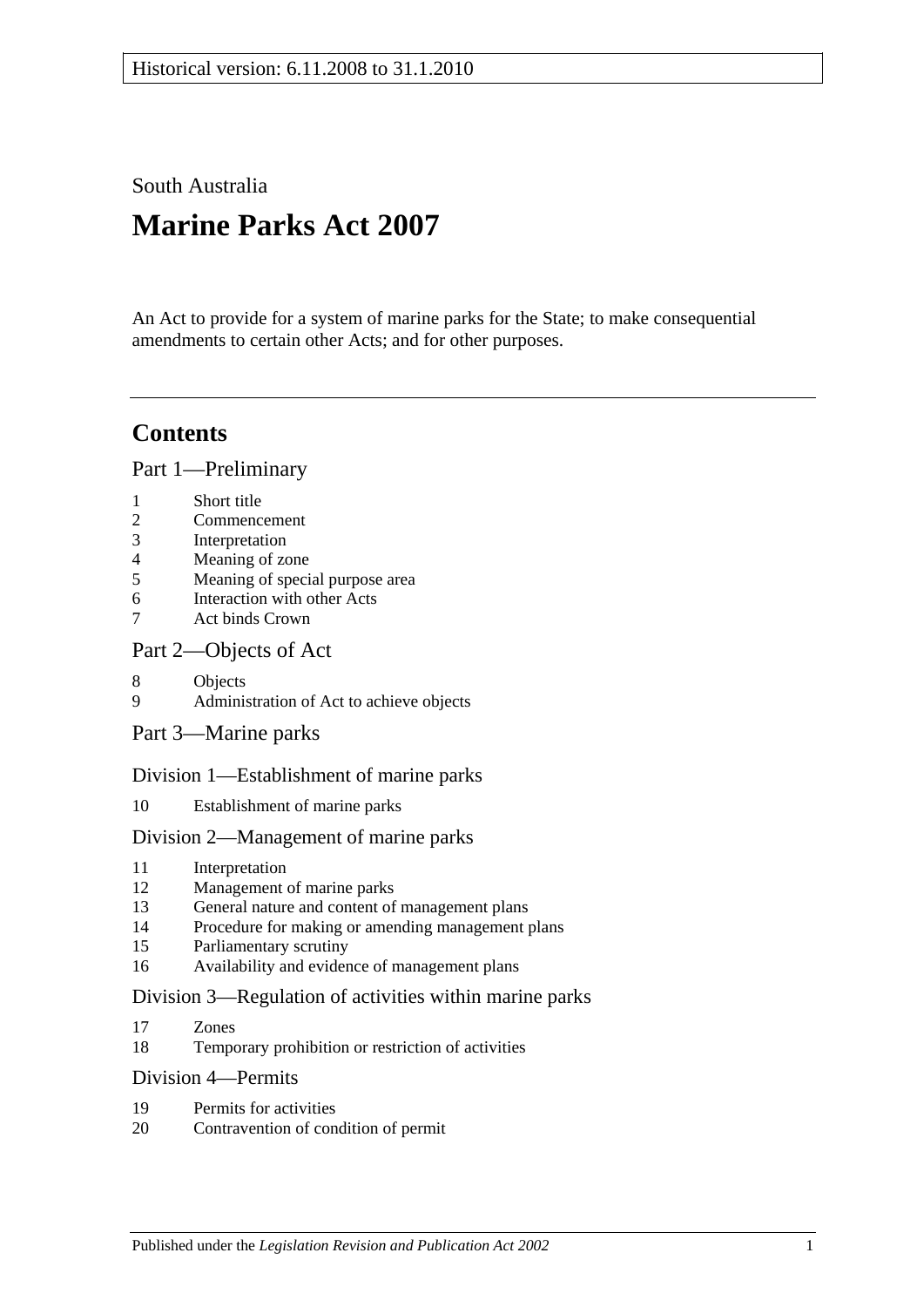#### [Division 5—Affected statutory authorisations](#page-17-1)

- [Affected statutory authorisations](#page-17-2)
- [Part 4—Administration](#page-18-0)

#### [Division 1—Minister](#page-18-1)

- [Functions and powers of Minister](#page-18-2)
- [Delegation](#page-18-3)

#### [Division 2—Marine Parks Council of South Australia](#page-19-0)

- [Establishment of Council](#page-19-1)
- [Presiding member and deputy presiding member](#page-20-0)
- [Terms and conditions of membership](#page-20-1)
- [Vacancies or defects in appointment of members](#page-20-2)<br>28 Remuneration
- **[Remuneration](#page-20-3)**
- [Functions of Council](#page-20-4)
- [Council's procedures](#page-21-0)
- [Conflict of interest](#page-22-0)

#### [Division 3—Authorised officers](#page-22-1)

- [Appointment of authorised officers](#page-22-2)
- [Identification of authorised officers](#page-23-0)
- [Powers of authorised officers](#page-23-1)
- [Hindering etc persons engaged in administration of Act](#page-25-0)
- [Protection from self-incrimination](#page-25-1)

#### [Part 5—General duty of care](#page-25-2)

[General duty of care](#page-25-3)

# [Part 6—Protection and other orders](#page-26-0)

#### [Division 1—Orders](#page-26-1)

- [Protection orders](#page-26-2)
- [Action on non-compliance with protection order](#page-27-0)
- [Reparation orders](#page-28-0)
- [Action on non-compliance with a reparation order](#page-29-0)
- [Reparation authorisations](#page-29-1)
- [Related matters](#page-30-0)

#### [Division 2—Registration of orders and effect of charges](#page-31-0)

- [Registration](#page-31-1)
- [Effect of charge](#page-32-0)

#### [Part 7—Appeals to ERD Court](#page-32-1)

[Appeals to ERD Court](#page-32-2)

#### [Part 8—Civil remedies](#page-33-0)

[Civil remedies](#page-33-1)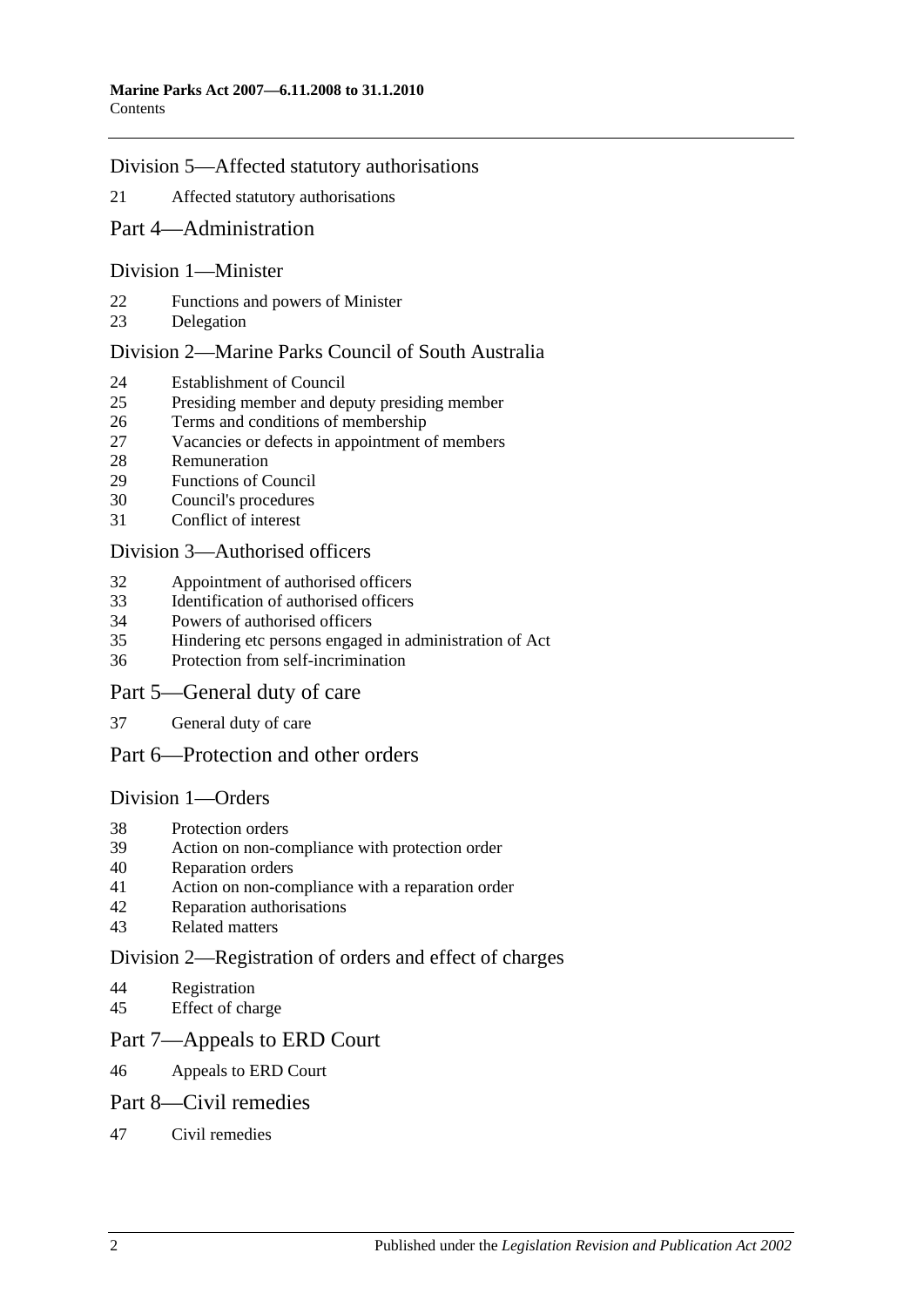# [Part 9—Provisions relating to official insignia](#page-36-0)

- [Interpretation](#page-36-1)
- [Declaration of logo](#page-37-0)
- [Protection of official insignia](#page-37-1)
- [Seizure and forfeiture of goods](#page-37-2)

# [Part 10—Miscellaneous](#page-38-0)

- [Native title](#page-38-1)
- [Immunity from personal liability](#page-38-2)
- [False or misleading information](#page-38-3)
- [Continuing offence](#page-39-0)
- [Offences by bodies corporate](#page-39-1)
- [Additional orders on conviction](#page-39-2)
- [General defence](#page-39-3)
- [Criminal jurisdiction of ERD Court](#page-40-0)
- [Confidentiality](#page-40-1)
- [Service](#page-40-2)
- [Evidentiary provisions](#page-41-0)
- [Regulations](#page-41-1)

#### [Schedule 1—Related amendments](#page-42-0)

#### Part 1—Preliminary

[Amendment provisions](#page-42-1)

# Part 2—Amendment of *Aquaculture Act 2001*

- [Amendment of section 3—Interpretation](#page-42-2)
- [Amendment of section 11—Nature and content of policies](#page-43-0)
- [Amendment of section 12—Procedures for making policies](#page-43-1)

# Part 3—Amendment of *Coast Protection Act 1972*

- [Amendment of section 4—Interpretation](#page-43-2)
- [Amendment of section 14—General duties of Board](#page-44-0)
- [Amendment of section 20—Management plan](#page-44-1)

# Part 4—Amendment of *Development Act 1993*

- [Amendment of section 4—Definitions](#page-44-2)<br>9 Amendment of section 10A—Special r
- Amendment of section 10A—Special provision relating to constitution of Development [Assessment Commission](#page-44-3)
- [Amendment of section 22—The Planning Strategy](#page-45-0)
- [Amendment of section 24—Council or Minister may amend a Development Plan](#page-45-1)
- [Amendment of section 34—Determination of relevant authority](#page-46-0)
- [Amendment of section 46B—EIS process—Specific provisions](#page-46-1)
- [Amendment of section 46C—PER process—Specific provisions](#page-47-0)
- [Amendment of section 46D—DR process—Specific provisions](#page-47-1)
- [Amendment of section 48—Governor to give decision on development](#page-47-2)

# Part 5—Amendment of *Environment Protection Act 1993*

[Substitution of sections 10A and 10B](#page-48-0)<br>10A Matters to be taken into account in

Matters to be taken into account in relation to specially protected areas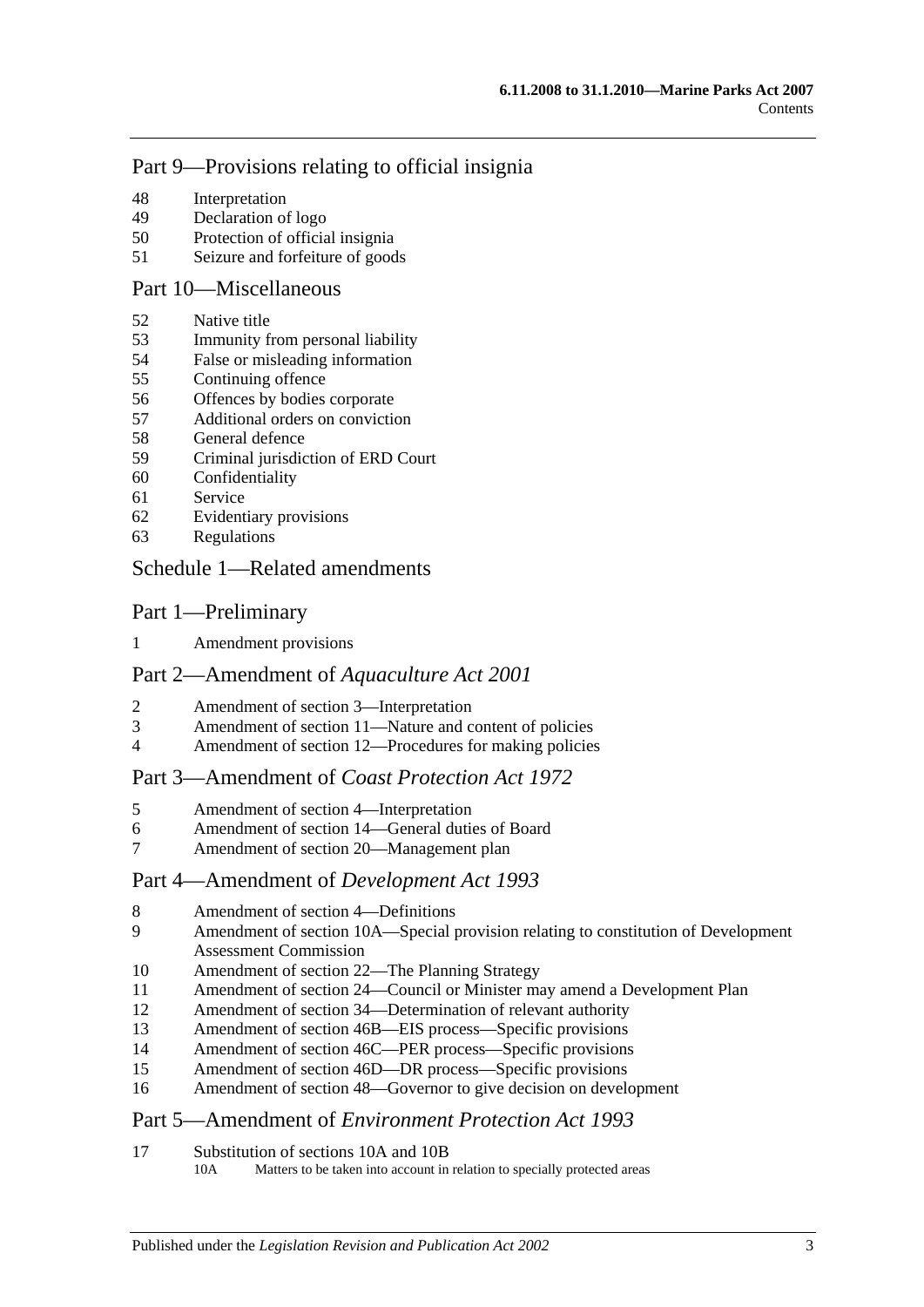# Part 6—Amendment of *Fisheries Management Act 2007*

- [Amendment of section](#page-48-1) 3—Interpretation
- [Amendment of section](#page-49-0) 7—Objects of Act
- Amendment of section [54—Applications for licences, permits or registrations](#page-49-1)
- Amendment of section [78—Unauthorised activities relating to exotic organisms or](#page-49-2)  [noxious species prohibited](#page-49-2)
- [Amendment of section 79—Temporary prohibition of certain fishing activities etc](#page-49-3)
- [Amendment of section](#page-50-0) 115—Exemptions

# Part 7—Amendment of *Harbors and Navigation Act 1993*

- 
- [Amendment of section 3—Objects of this Act](#page-50-1)<br>25 Amendment of section 4—Interpretation [Amendment of section 4—Interpretation](#page-50-2)
- [Substitution of section 14A](#page-50-3)<br>14A Matters to be taken into
- Matters to be taken into account in relation to specially protected areas
- [Amendment of section 26—Licences for aquatic activities](#page-51-0)

# Part 8—Amendment of *Historic Shipwrecks Act 1981*

- [Amendment of section 3—Interpretation](#page-51-1)
- [Amendment of section 15—Permits for exploration or recovery of shipwrecks and relics](#page-51-2)

# Part 9—Amendment of *Mining Act 1971*

- [Amendment of section 6—Interpretation](#page-52-0)
- [Substitution of section 10B](#page-53-0)<br>10B Interaction with other
- Interaction with other legislation
- [Amendment of section 28—Grant of exploration licence](#page-53-1)
- [Amendment of section 30A—Term and renewal of licence](#page-54-0)
- [Amendment of section 35—Application for lease](#page-54-1)
- [Amendment of section 38—Term and renewal of mining lease](#page-54-2)
- [Amendment of section 41A—Grant of retention lease](#page-55-0)
- [Amendment of section 41D—Term and renewal of retention lease](#page-55-1)
- [Amendment of section 52—Grant of miscellaneous purposes licence](#page-56-0)
- [Amendment of section 55—Term and renewal of miscellaneous purposes licence](#page-56-1)
- [Amendment of section 59—Use of declared equipment](#page-57-0)

# Part 10—Amendment of *Natural Resources Management Act 2004*

- [Amendment of section 75—Regional NRM plans](#page-57-1)
- [Amendment of section 89—Amendment of plans without formal procedures](#page-57-2)

# Part 11—Amendment of *Offshore Minerals Act 2000*

- [Insertion of Chapter 1 Part 1.5](#page-57-3)
	- Part 1.5—Interaction with *Marine Parks Act 2007*
	- 37A Interaction with *Marine Parks Act 2007*

# Part 12—Amendment of *Petroleum Act 2000*

- [Amendment of section 4—Interpretation](#page-58-0)
- [Substitution of section 6A](#page-58-1)<br>6A Interaction with other
- Interaction with other legislation
- [Amendment of section 12—General authority to grant licence](#page-59-0)
- [Substitution of sections 103A and 103B](#page-59-1)<br>103A Specially protected areas Specially protected areas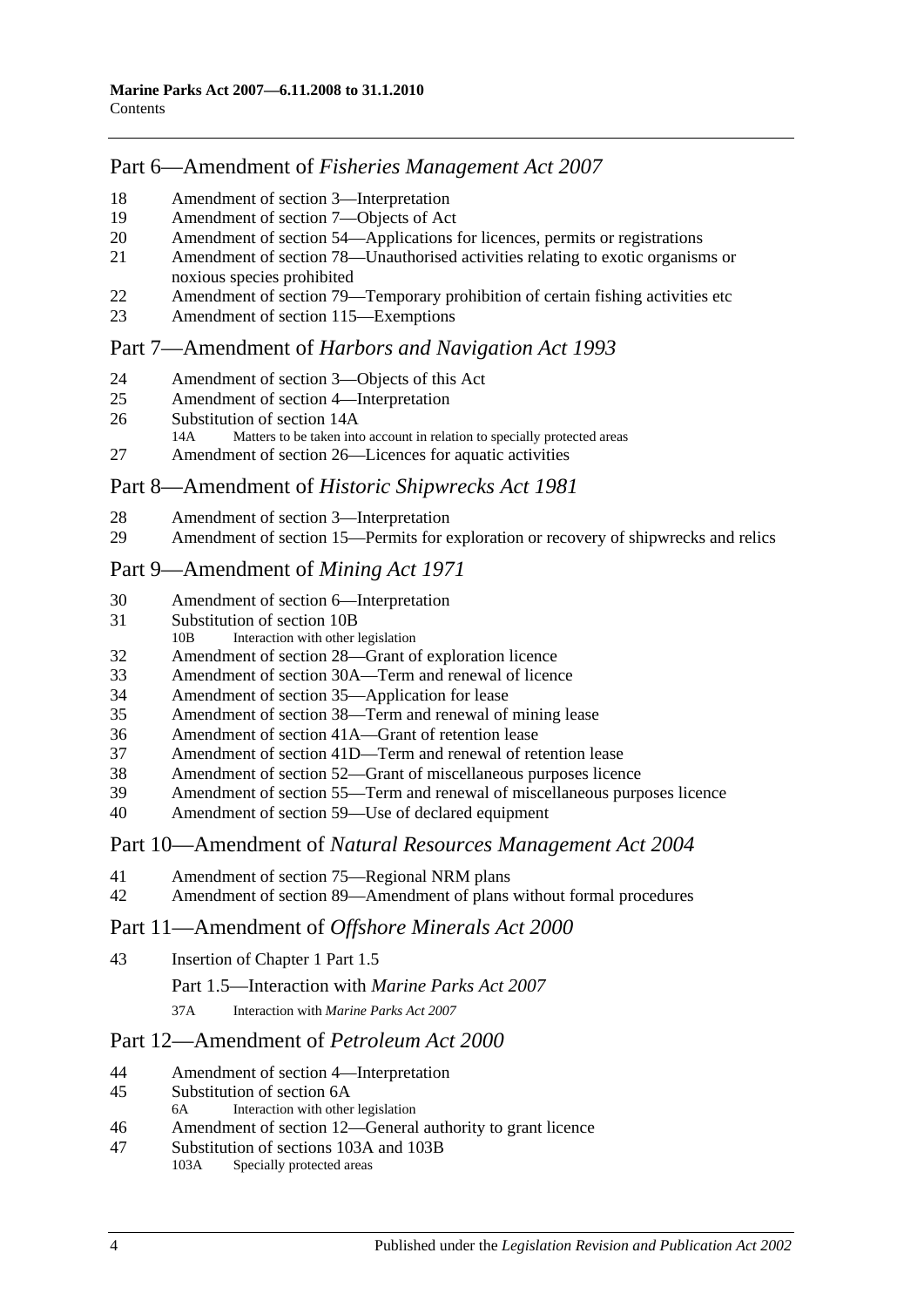Part 13—Amendment of *Petroleum (Submerged Lands) Act 1982*

48 [Insertion of section 5A](#page-59-2) 5A Interaction with *Marine Parks Act 2007*

[Legislative history](#page-60-0)

#### <span id="page-4-0"></span>**The Parliament of South Australia enacts as follows:**

# **Part 1—Preliminary**

#### <span id="page-4-1"></span>**1—Short title**

This Act may be cited as the *Marine Parks Act 2007*.

#### <span id="page-4-2"></span>**2—Commencement**

This Act will come into operation on a day to be fixed by proclamation.

#### <span id="page-4-3"></span>**3—Interpretation**

(1) In this Act—

*activity* includes the storage or possession of anything (including something in liquid or gaseous form);

*associate*—see [subsection](#page-5-0) (2);

*authorised officer* means a person appointed under Part 4 [Division 3;](#page-22-1)

*business* includes a business not carried on for profit or gain;

*business day* means any day except a Saturday or a Sunday or other public holiday;

*Chief Executive* means the Chief Executive of the Department and includes a person for the time being acting in that position;

*coastal waters of the State* means any part of the sea that is from time to time included in the coastal waters of the State by virtue of the *Coastal Waters (State Powers) Act 1980* of the Commonwealth;

*condition* includes a limitation;

*contravene* includes fail to comply with;

*Council* means the Marine Parks Council of South Australia established under [section](#page-19-1) 24;

*council* means a council within the meaning of the *[Local Government Act](http://www.legislation.sa.gov.au/index.aspx?action=legref&type=act&legtitle=Local%20Government%20Act%201999) 1999*;

*Department* means the administrative unit of the Public Service that is, under the Minister, responsible for the administration of this Act;

*domestic partner* means a person who is a domestic partner within the meaning of the *[Family Relationships Act](http://www.legislation.sa.gov.au/index.aspx?action=legref&type=act&legtitle=Family%20Relationships%20Act%201975) 1975*, whether declared as such under that Act or not;

*ERD Court* means the Environment, Resources and Development Court established under the *[Environment, Resources and Development Court Act](http://www.legislation.sa.gov.au/index.aspx?action=legref&type=act&legtitle=Environment%20Resources%20and%20Development%20Court%20Act%201993) 1993*;

*general duty of care* means the duty under [Part 5;](#page-25-2)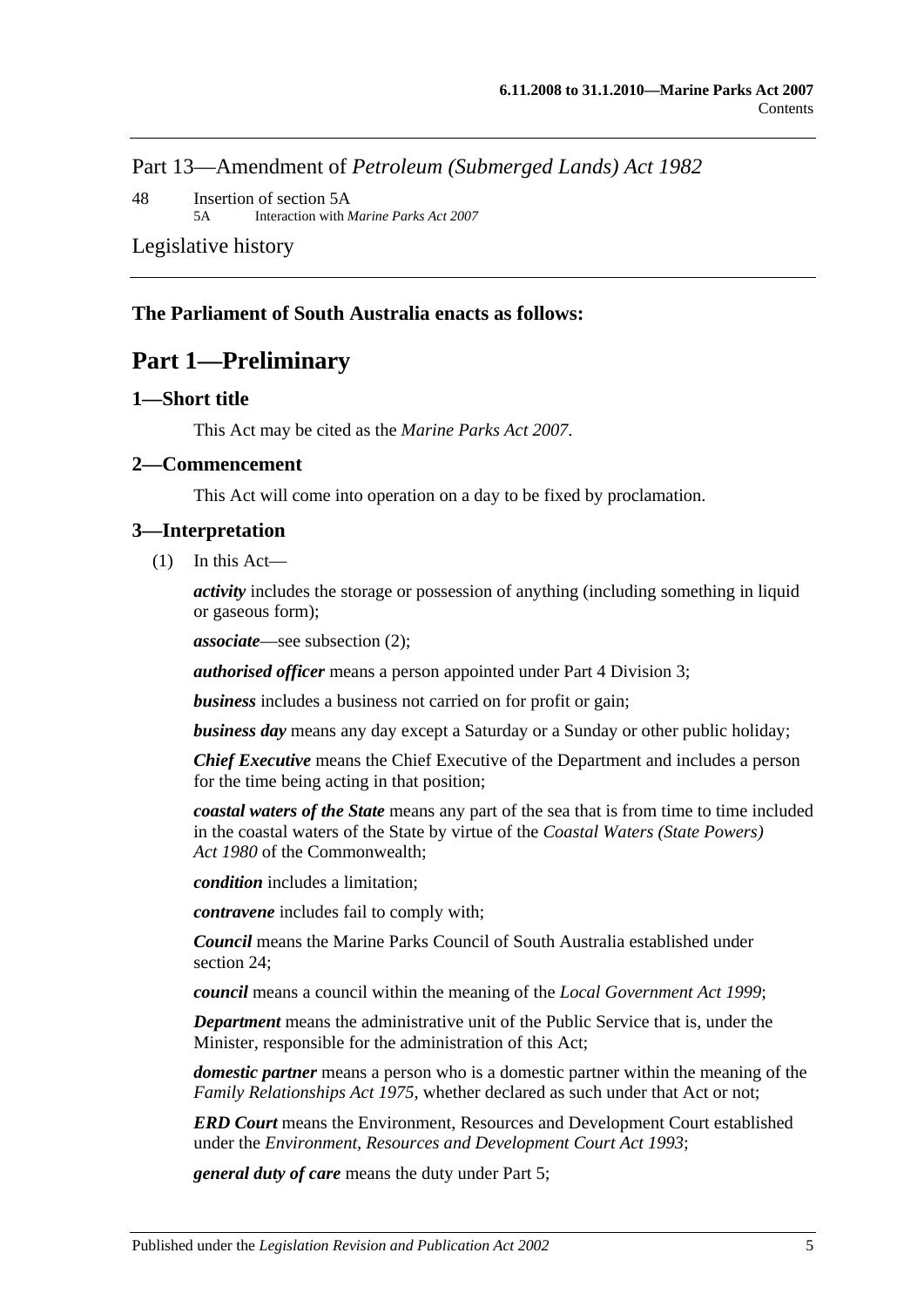*harm*—see [subsection](#page-6-1) (4);

*indigenous land use agreement* means an indigenous land use agreement registered under Part 2 Division 3 of the *Native Title Act 1993* of the Commonwealth;

*land* includes air above land;

*management plan* means a management plan under [Part 3 Division 2;](#page-11-0)

*marine park* means an area established as a marine park under [Part 3 Division 1;](#page-9-2)

*permit* means a permit under [Part 3 Division 4;](#page-16-0)

*place* includes any land, water, premises or structure;

*prohibiting or restricting an activity*—see [subsection](#page-6-2) (5);

*protection order* means a protection order under [Part 6 Division 1;](#page-26-1)

*public authority* includes a Minister, statutory authority or council;

*related operational Act* means an Act declared by the regulations to be a related operational Act;

*reparation order* means a reparation order under [Part 6 Division 1;](#page-26-1)

*restrict* includes regulate;

*sea* includes land beneath sea and air above sea;

*special purpose area*—see [section](#page-7-0) 5;

*spouse*—a person is the spouse of another if they are legally married;

*statutory authorisation* means an approval, consent, licence, permit or other authorisation or entitlement granted, arising or required under an Act;

*statutory instrument* means—

- (a) a plan, program or policy; or
- (b) any other instrument of a prescribed kind,

made under an Act;

*taking action to make good harm*—see [subsection](#page-6-3) (6);

*vehicle* includes aircraft;

*vessel* means—

- (a) a ship, boat or vessel; or
- (b) an air-cushion vehicle, or other similar craft, used on water; or
- (c) a surf board, wind surf board, motorised jet ski, water skis or other similar device on which a person rides through water; or
- (d) a structure that is designed to float in water;

*waters* includes land beneath waters and air above waters;

*zone*—see [section](#page-6-0) 4.

- <span id="page-5-0"></span>(2) For the purposes of this Act, a person is an *associate* of another if—
	- (a) they are partners; or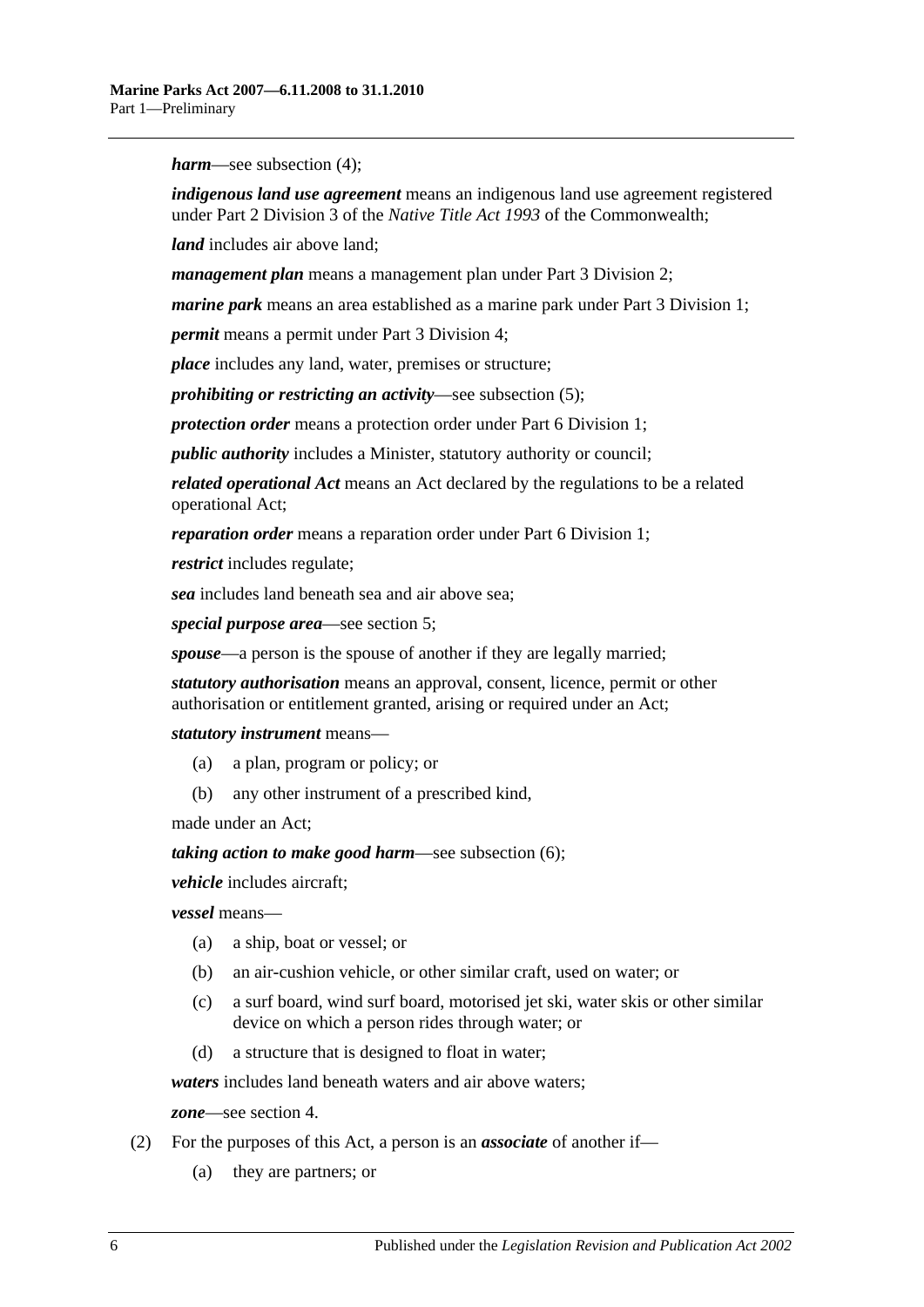- (b) 1 is a spouse, domestic partner, parent or child of another; or
- (c) they are both trustees or beneficiaries of the same trust, or 1 is a trustee and the other is a beneficiary of the same trust; or
- (d) 1 is a body corporate or other entity (whether inside or outside Australia) and the other is a director or member of the governing body of the body corporate or other entity; or
- (e) 1 is a body corporate or other entity (whether inside or outside Australia) and the other is a person who has a legal or equitable interest in 5 per cent or more of the share capital of the body corporate or other entity; or
- (f) they are related bodies corporate within the meaning of the *Corporations Act 2001* of the Commonwealth; or
- (g) a chain of relationships can be traced between them under any 1 or more of the above paragraphs.
- (3) For the purposes of [subsection](#page-5-0) (2), a *beneficiary* of a trust includes an object of a discretionary trust.
- <span id="page-6-1"></span>(4) For the purposes of this Act—
	- (a) *harm* includes—
		- (i) a risk of harm, and future harm; and
		- (ii) anything declared by regulation to be harm to a marine park; and
	- (b) harm need not be permanent but must be more than transient or tenuous in nature.
- <span id="page-6-2"></span>(5) For the purposes of this Act, a reference to *prohibiting or restricting an activity* within a marine park, or a zone or other area of a marine park, includes a reference to prohibiting or restricting access (including access by aircraft) to the marine park or zone or area.
- <span id="page-6-3"></span>(6) For the purposes of this Act, *taking action to make good harm* to a marine park includes taking the following action:
	- (a) minimising, managing or containing the harm;
	- (b) remedying the harm;
	- (c) addressing the consequences resulting from the harm;
	- (d) compensating for any loss or adverse impacts arising from the harm.
- (7) For the purposes of this Act, the Minister may, in assessing the costs of taking action to make good harm to a marine park, apply any assumptions determined by the Minister to be reasonable in the circumstances.

#### <span id="page-6-0"></span>**4—Meaning of zone**

- (1) For the purposes of this Act, a *zone* is an area within a marine park that—
	- (a) has boundaries defined by the management plan for the marine park; and
	- (b) is identified by the management plan as a particular type of zone depending on the degree of protection required within the area.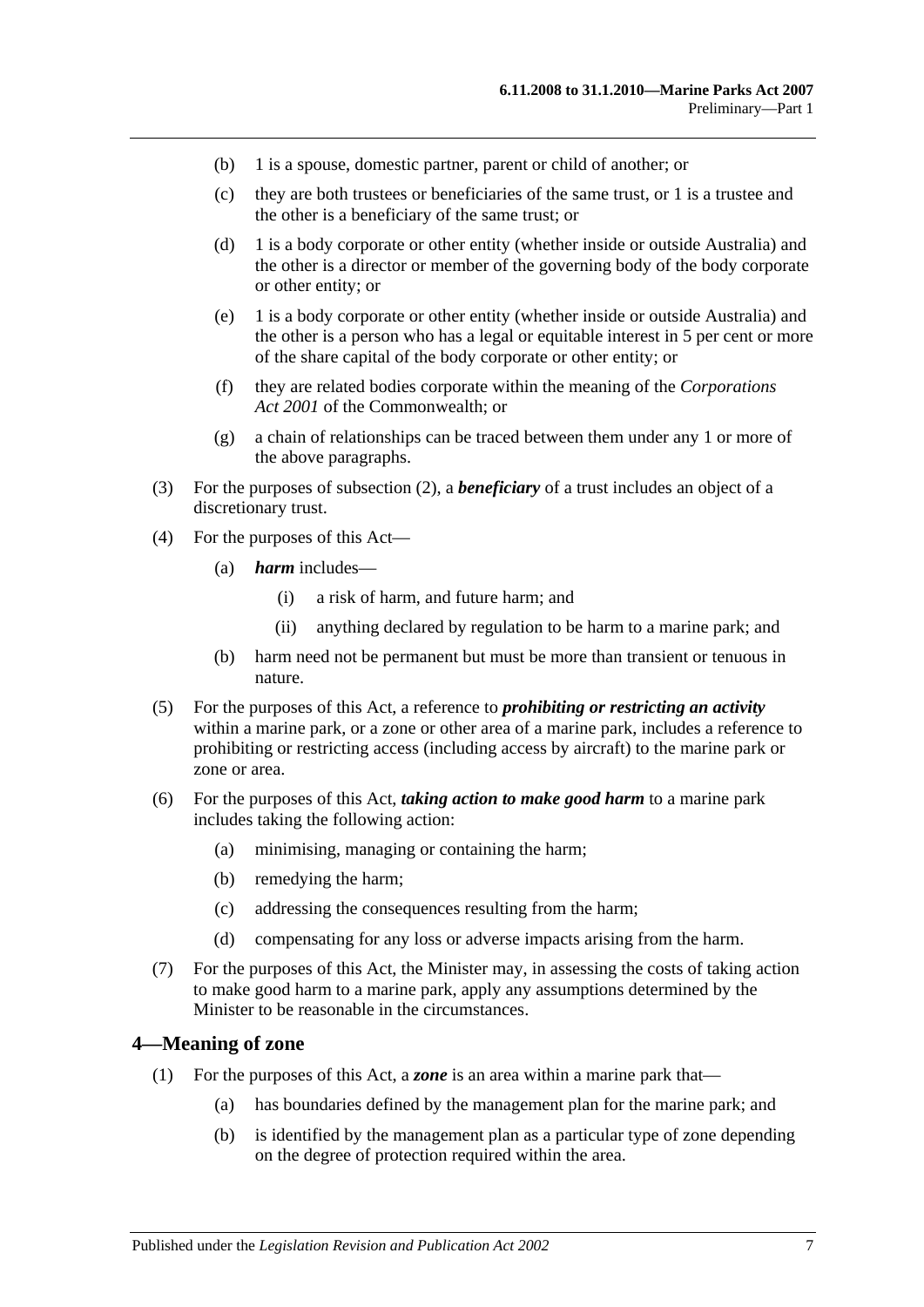- (2) It is intended that the regulations will make provision for the following types of zones:
	- (a) a *general managed use zone*—being a zone primarily established so that an area may be managed to provide protection for habitats and biodiversity within a marine park, while allowing ecologically sustainable development and use;
	- (b) a *habitat protection zone*—being a zone primarily established so that an area may be managed to provide protection for habitats and biodiversity within a marine park, while allowing activities and uses that do not harm habitats or the functioning of ecosystems;
	- (c) a *sanctuary zone*—being a zone primarily established so that an area may be managed to provide protection and conservation for habitats and biodiversity within a marine park, especially by prohibiting the removal or harm of plants, animals or marine products;
	- (d) a *restricted access zone*—being a zone primarily established so that an area may be managed by limiting access to the area.
- (3) The regulations may, for the purposes of a zone, apply various prohibitions or restrictions to the different types of zones.
- (4) The regulations may provide for other matters associated with the establishment or management of a zone (including by regulating other activities or circumstances that may arise by virtue of the creation or existence of a zone).

# <span id="page-7-0"></span>**5—Meaning of special purpose area**

For the purposes of this Act, a *special purpose area* is an area within a marine park, identified as a special purpose area and with boundaries defined by the management plan for the marine park, in which specified activities, that would otherwise be prohibited or restricted as a consequence of the zoning of the area, will be permitted under the terms of the management plan.

# <span id="page-7-1"></span>**6—Interaction with other Acts**

- (1) Subject to [subsection](#page-7-3) (2), this Act is in addition to the provisions of any other Act.
- <span id="page-7-3"></span>(2) The prohibitions or restrictions applying within a marine park under this Act will, to the extent prescribed by the regulations, have effect despite the provisions of any other Act.

# <span id="page-7-2"></span>**7—Act binds Crown**

This Act binds the Crown in right of this State and also, so far as the legislative power of the State extends, the Crown in all its other capacities, but not so as to impose any criminal liability on the Crown.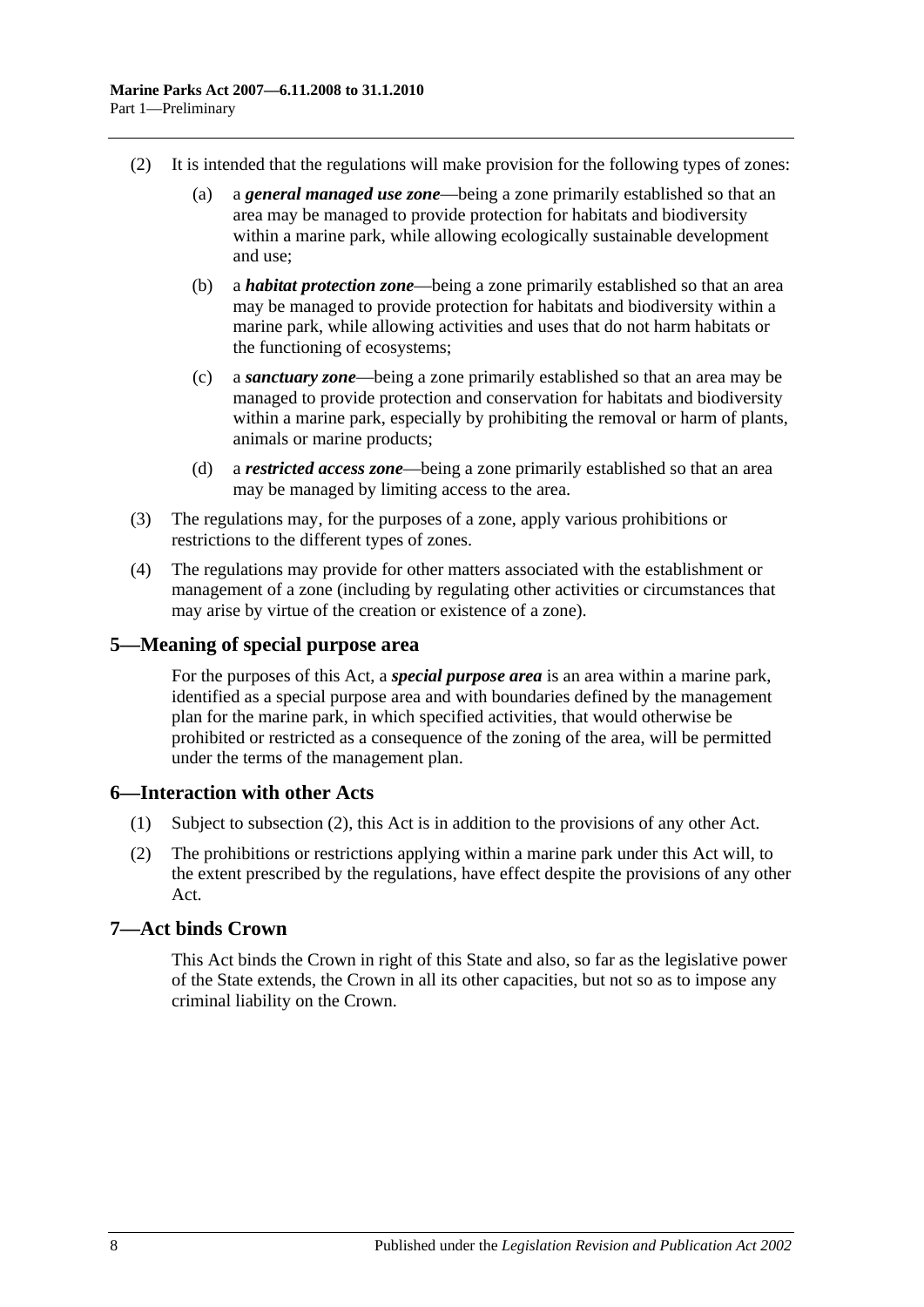# <span id="page-8-0"></span>**Part 2—Objects of Act**

# <span id="page-8-1"></span>**8—Objects**

- (1) The objects of this Act are—
	- (a) to protect and conserve marine biological diversity and marine habitats by declaring and providing for the management of a comprehensive, adequate and representative system of marine parks; and
	- (b) to assist in—
		- (i) the maintenance of ecological processes in the marine environment; and
		- (ii) the adaptation to the impacts of climate change in the marine environment; and
		- (iii) protecting and conserving features of natural or cultural heritage significance; and
		- (iv) allowing ecologically sustainable development and use of marine environments; and
		- (v) providing opportunities for public appreciation, education, understanding and enjoyment of marine environments.
- (2) For the purposes of this Act, ecologically sustainable development comprises the use, protection, conservation, development and enhancement of the marine environment in a way, and at a rate, that will enable people and communities to provide for their economic, social and physical well-being and for their health and safety while—
	- (a) sustaining the potential of the marine environment to meet the reasonably foreseeable needs of future generations; and
	- (b) safeguarding the life-supporting capacities and processes of the marine environment; and
	- (c) avoiding, remedying or mitigating any adverse effects of activities on the marine environment.
- (3) The following principles should be taken into account in connection with achieving ecologically sustainable development for the purposes of this Act:
	- (a) decision-making processes should effectively integrate both long term and short term economic, environmental, social and equity considerations;
	- (b) if there are threats of serious or irreversible harm to the marine environment, lack of full scientific certainty should not be used as a reason for postponing measures to prevent harm;
	- (c) decision-making processes should be guided by the need to evaluate carefully the risks of any situation or proposal that may adversely affect the marine environment and to avoid, wherever practicable, causing any serious or irreversible harm to the marine environment;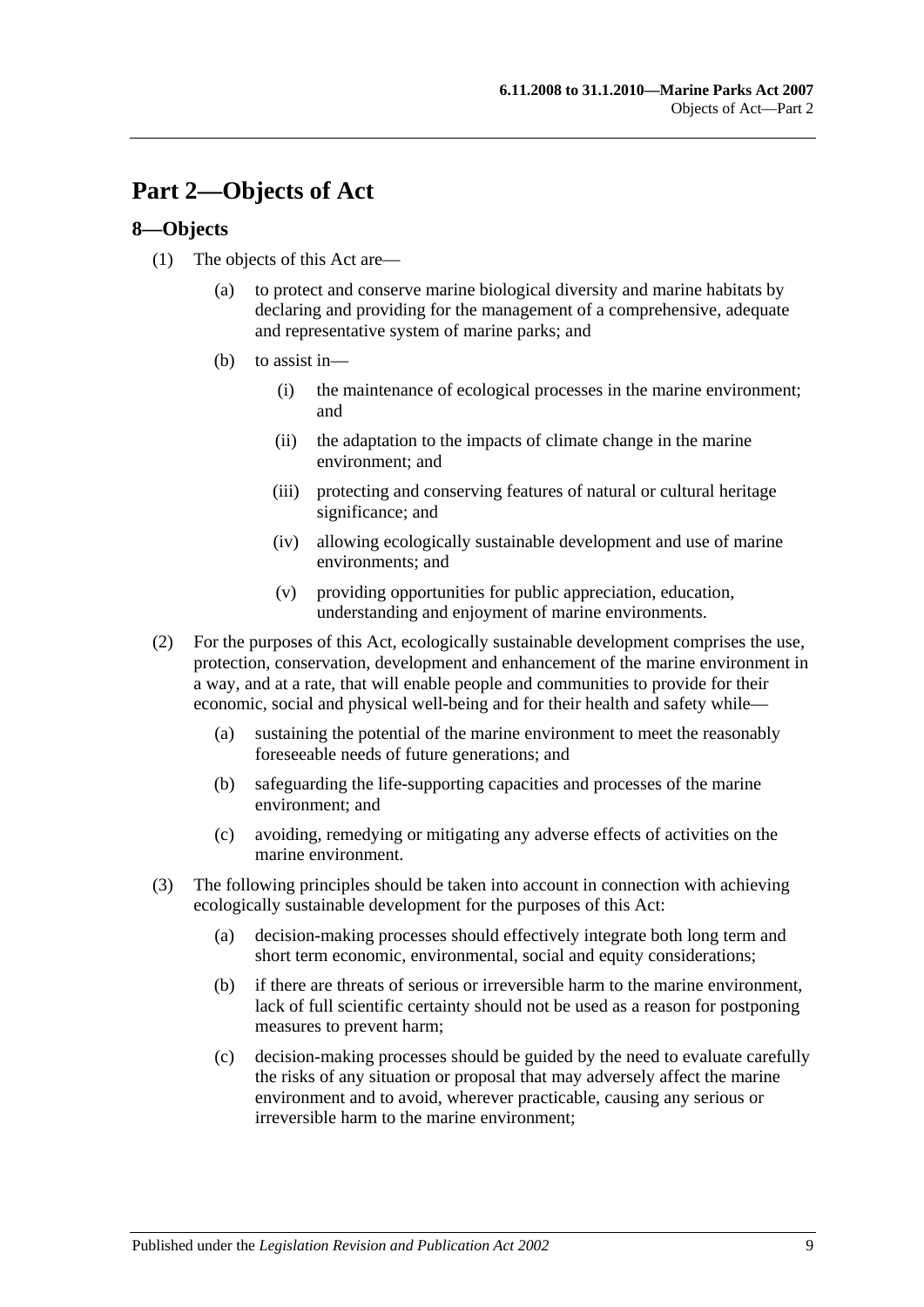- (d) the present generation should ensure that the health, diversity and productivity of the marine environment is maintained or enhanced for the benefit of future generations;
- (e) a fundamental consideration should be the conservation of biological diversity and ecological integrity;
- (f) environmental factors should be taken into account when valuing or assessing assets or services, costs associated with protecting or restoring the marine environment should be allocated or shared equitably and in a manner that encourages the responsible use of the marine environment, and people who obtain benefits from the marine environment, or who adversely affect or consume natural resources, should bear an appropriate share of the costs that flow from their activities;
- $(g)$  if the management of the marine environment requires the taking of remedial action, the first step should, insofar as is reasonably practicable and appropriate, be to encourage those responsible to take such action before resorting to more formal processes and procedures;
- (h) consideration should be given to Aboriginal heritage, and to the interests of the traditional owners of any land or other natural resources;
- (i) consideration should be given to other heritage issues, and to the interests of the community in relation to conserving heritage items and places;
- (j) the involvement of the public in providing information and contributing to processes that improve decision-making should be encouraged;
- (k) the responsibility to achieve ecologically sustainable development should be seen as a shared responsibility between the State government, the local government sector, the private sector, and the community more generally.

# <span id="page-9-0"></span>**9—Administration of Act to achieve objects**

The Minister, the ERD Court and other persons or bodies involved in the administration of this Act, and any other person or body required to consider the operation or application of this Act (whether acting under this Act or another Act), must act consistently with, and seek to further, the objects of this Act.

# <span id="page-9-1"></span>**Part 3—Marine parks**

# <span id="page-9-2"></span>**Division 1—Establishment of marine parks**

# <span id="page-9-4"></span><span id="page-9-3"></span>**10—Establishment of marine parks**

- (1) The Governor may, by proclamation made on the recommendation of the Minister—
	- (a) establish a specified area as a marine park; and
	- (b) assign a name to the marine park so established.
- (2) The Minister must, in formulating a recommendation for the purposes of [subsection](#page-9-4) (1), seek, and have regard to, the advice of the Council.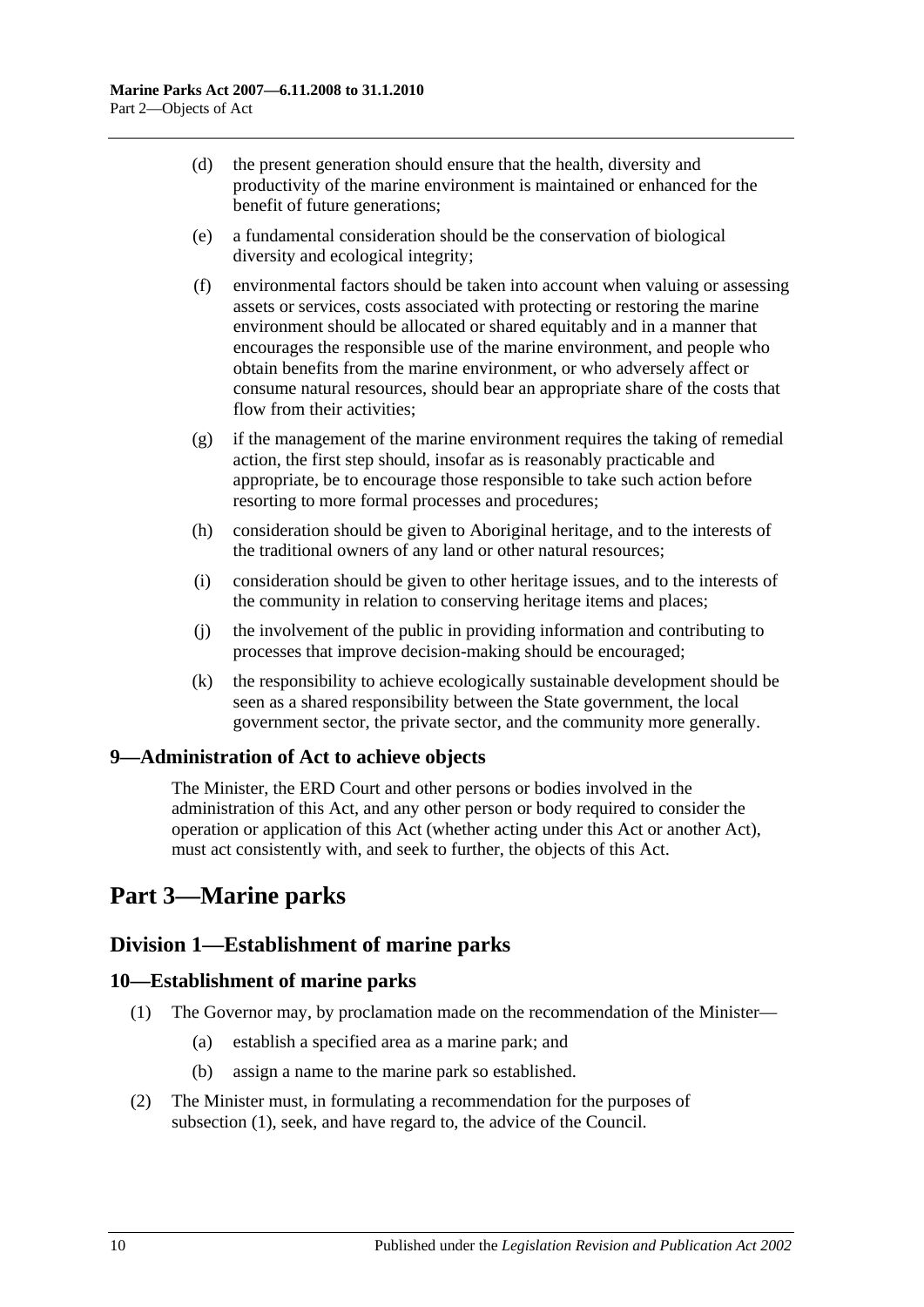- (3) The area to be specified by proclamation as a marine park is to consist of a part of the sea that is within the limits of the State or the coastal waters of the State, and may include land or waters held by, or on behalf of, the Crown within or adjacent to the specified part of the sea.
- <span id="page-10-0"></span>(4) A proclamation under this section—
	- (a) must define the boundaries of the marine park; and
	- (b) may, on the recommendation of the Minister, contain provisions (*interim protection orders*) that prohibit or restrict activities within the marine park with a view to ensuring that areas in a marine park are not adversely affected prior to the adoption by the Minister of a management plan for the marine park.
- (5) The Minister must take into account the following matters before making a recommendation under [subsection](#page-10-0) (4)(b)—
	- (a) any management arrangements that are already applying in relation to the area; and
	- (b) any development authorisations that have been given under the *[Development](http://www.legislation.sa.gov.au/index.aspx?action=legref&type=act&legtitle=Development%20Act%201993)  Act [1993](http://www.legislation.sa.gov.au/index.aspx?action=legref&type=act&legtitle=Development%20Act%201993)* in relation to the area; and
	- (c) any advice received from the Council,

and may take into account such other matters as the Minister thinks fit.

(6) A person must not contravene an interim protection order contained in a proclamation under this section.

Maximum penalty: \$100 000 or imprisonment for 2 years.

- <span id="page-10-2"></span>(7) The Minister must, after the Governor has established a marine park under this section, in the manner prescribed by the regulations, give public notice of the making of the relevant proclamation and, in so doing—
	- (a) specify a place or places where copies of the proclamation may be inspected or purchased; and
	- (b) invite submissions from interested persons within a period (of at least 6 weeks) specified by the Minister on the boundaries of the marine park.
- <span id="page-10-3"></span><span id="page-10-1"></span>(8) The Minister must consider any submissions received under [subsection](#page-10-1) (7)(b) and may, after taking into account any matters or advice determined by the Minister to be relevant in the circumstances, recommend to the Governor that the boundaries of the marine park be altered.
- <span id="page-10-7"></span><span id="page-10-6"></span><span id="page-10-5"></span><span id="page-10-4"></span>(9) The Governor may, by subsequent proclamation (whether or not a process under [subsection](#page-10-2) (7) or [\(8\)](#page-10-3) has been completed)—
	- (a) abolish a marine park established under this section; or
	- (b) on the recommendation of the Minister, alter the boundaries of a marine park established under this section; or
	- (c) alter the name of a marine park established under this section; or
	- (d) on the recommendation of the Minister, vary or revoke an interim protection order contained in a proclamation under this section.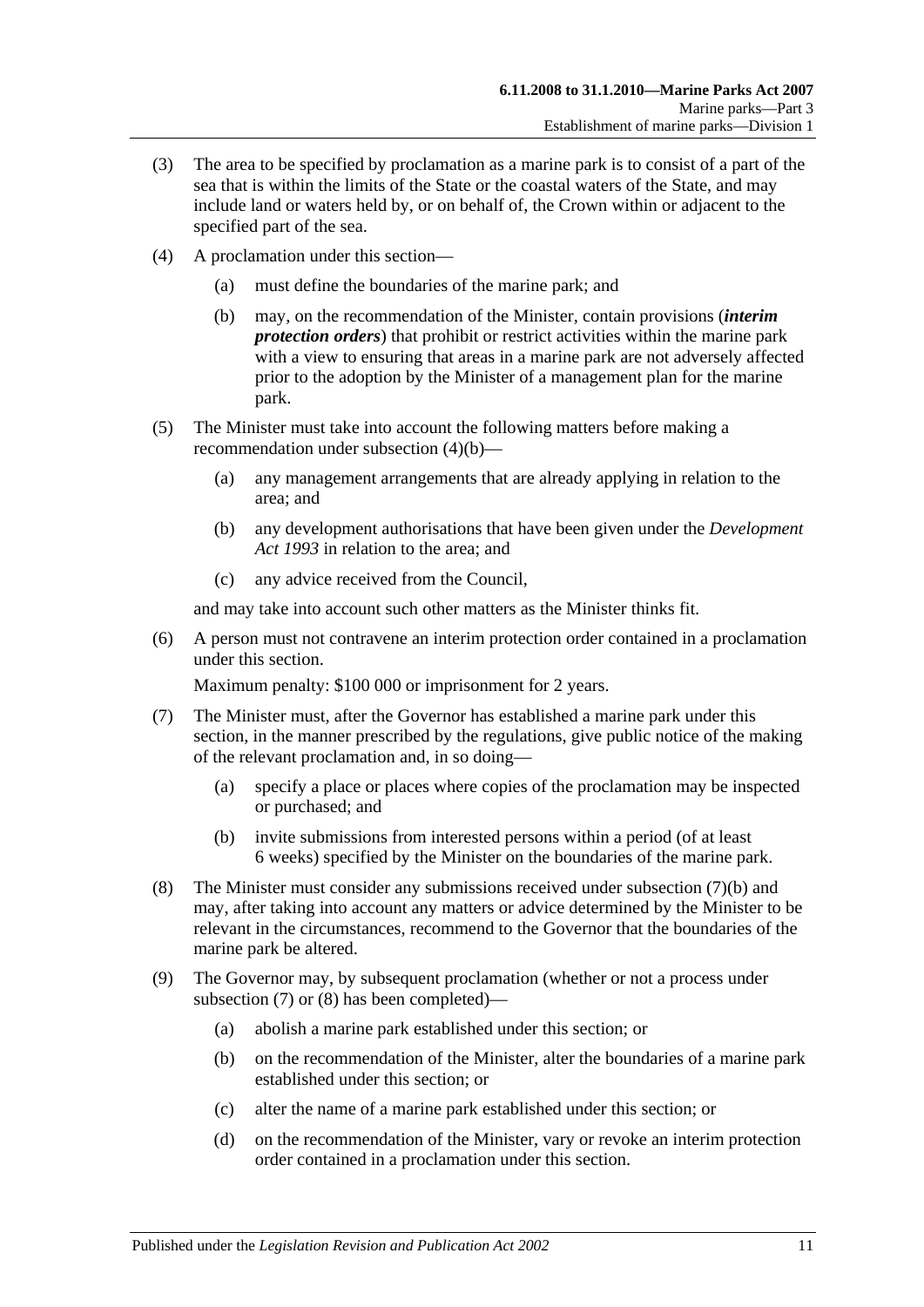- (10) The Minister must, in formulating a recommendation for the purposes of [paragraphs](#page-10-4) (b) and [\(d\)](#page-10-5) of [subsection](#page-10-6) (9), seek, and have regard to, the advice of the Council.
- <span id="page-11-5"></span>(11) Subject to [subsection](#page-11-4) (13), a proclamation must not be made under [subsection](#page-10-7) (9)(a) or [\(b\),](#page-10-4) by virtue of which an area ceases to be, or ceases to be included in, a marine park, except in accordance with a resolution passed by both Houses of Parliament.
- (12) Notice of a motion for a resolution under [subsection](#page-11-5) (11) must be given at least 14 sitting days before the motion is passed.
- <span id="page-11-4"></span>(13) [Subsection](#page-11-5) (11) does not apply to a proclamation made on the recommendation of the Minister under [subsection](#page-10-3) (8) within 6 months of the publication of a notice under [subsection](#page-10-2) (7).

# <span id="page-11-0"></span>**Division 2—Management of marine parks**

# <span id="page-11-1"></span>**11—Interpretation**

In this Division—

- (a) a reference to a *draft management plan* includes a reference to a draft amendment to, or a draft revocation of, a management plan previously made under this Part; and
- (b) a reference to a *management plan* includes a reference to an amendment to, or a revocation of, a management plan previously made under this Part; and
- (c) a reference to an *initial management plan* for a marine park means the management plan first declared by the Governor to be an authorised management plan for the marine park after the establishment of the marine park.

# <span id="page-11-2"></span>**12—Management of marine parks**

The Minister must manage a marine park in accordance with a management plan for the park.

# <span id="page-11-3"></span>**13—General nature and content of management plans**

- (1) A management plan for a marine park—
	- (a) must be consistent with the objects of this Act and set out strategies for achieving those objects in relation to the park; and
	- (b) must establish the various types of zones within the park and define their boundaries; and
	- (c) may identify and define the boundaries of special purpose areas within the park and set out the activities that will be permitted in the areas; and
	- (d) may direct the management of day-to-day issues associated with any aspect of the park, or the use or protection of the park (including scientific monitoring or research); and
	- (e) may provide guidelines with respect to the granting of permits for various activities that might be allowed within the park.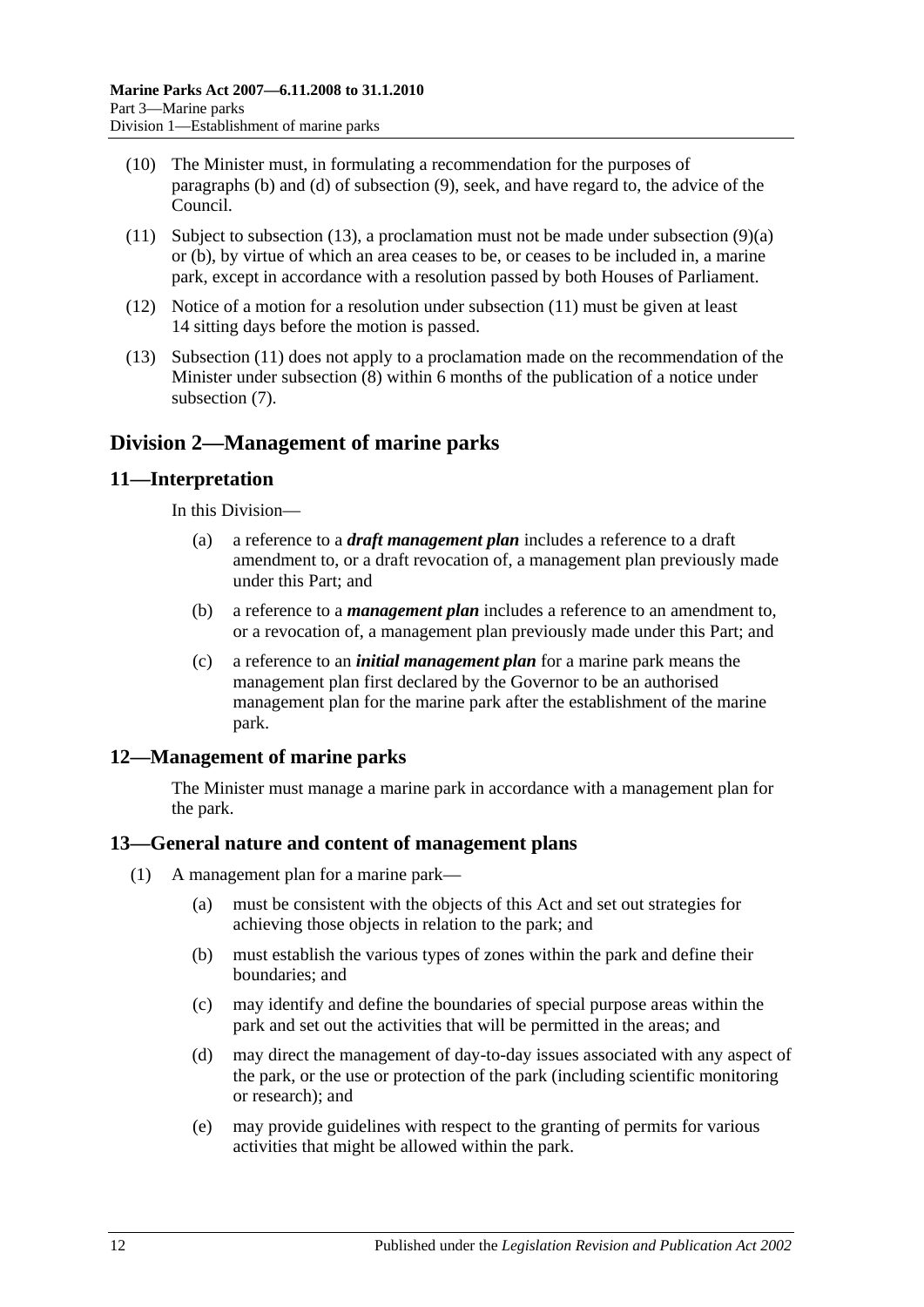- (2) A management plan must take into account—
	- (a) the provisions of a document identified by the Minister, by notice in the Gazette, as the State's general strategic plan; and
	- (b) the provisions of the Planning Strategy and any relevant Development Plan under the *[Development Act](http://www.legislation.sa.gov.au/index.aspx?action=legref&type=act&legtitle=Development%20Act%201993) 1993*; and
	- (c) the provisions of the State NRM Plan and any relevant regional NRM plan under the *[Natural Resources Management Act](http://www.legislation.sa.gov.au/index.aspx?action=legref&type=act&legtitle=Natural%20Resources%20Management%20Act%202004) 2004*; and
	- (d) the provisions of any relevant environment protection policy under the *[Environment Protection Act](http://www.legislation.sa.gov.au/index.aspx?action=legref&type=act&legtitle=Environment%20Protection%20Act%201993) 1993*; and
	- (e) the provisions of any indigenous land use agreement; and
	- (f) the provisions of any statutory instrument under a related operational Act (insofar as is relevant to the operation of this Act and reasonably practicable).

#### <span id="page-12-0"></span>**14—Procedure for making or amending management plans**

- (1) The Minister must, as soon as practicable after the establishment of a marine park, commence the process for the making of a management plan in relation to the park (with the view of completing the management plan within 3 years of the date of the relevant proclamation).
- (2) The Minister must review a management plan at least once in every 10 years.
- (3) The Minister may propose the amendment of a management plan at any time.
- (4) The Minister must, in relation to a proposal to make or amend a management plan—
	- (a) by notice published in the Gazette, in a newspaper circulating generally within the State and on a website determined by the Minister, give notice of the intention to make or amend a management plan; and
	- (b) publish on a website, determined by the Minister, a statement of the environmental, economic and social values of the area concerned; and
	- (c) prepare a draft of the management plan or amendment and a statement (an *impact statement*) of the expected environmental, economic and social impacts of the management plan or amendment; and
	- (d) seek the views of—
		- (i) all relevant Ministers; and
		- (ii) the Council; and
		- (iii) a representative of all signatories to any indigenous land use agreement that is in force in relation to any of the area comprising the marine park; and
		- (iv) a representative of any native title holders or claimants that have a native title determination or registered native title claim; and
		- (v) such persons or bodies as the Minister determines to be leading representatives of—
			- (A) the environment and conservation sector; and
			- (B) local government; and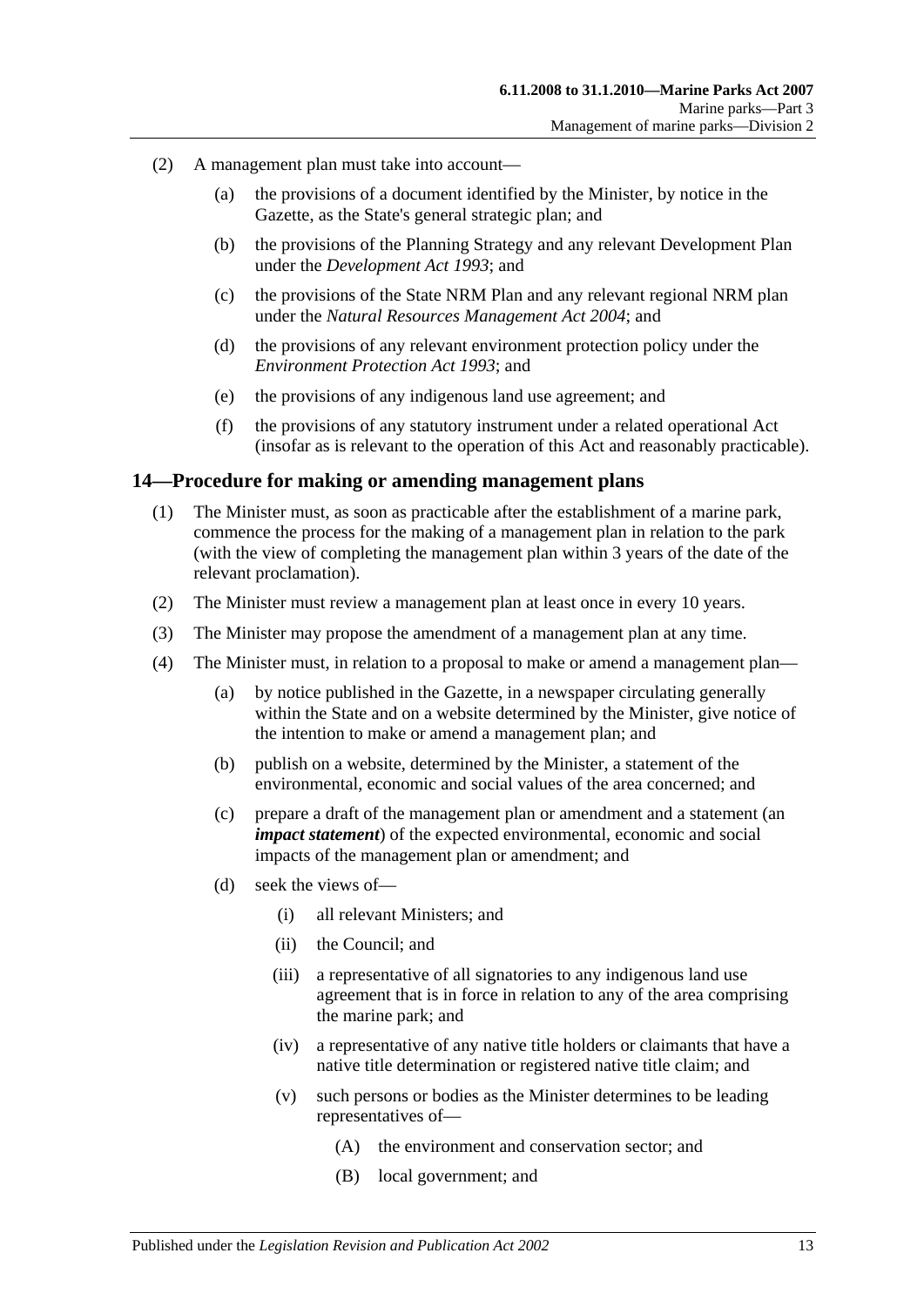- (C) the commercial fishing industry; and
- (D) the aquaculture industry; and
- (E) the recreational fishing sector; and
- (F) the mining and petroleum industries; and
- (G) the tourism sector; and
- (H) the general business sector,

in relation to the draft; and

- (e) publish the draft management plan and impact statement on a website determined by the Minister (so as to be accessible and capable of being printed without a charge imposed by the Minister), and make copies of the plan and impact statement available for inspection (without charge) or purchase at a place or places determined by the Minister; and
- <span id="page-13-0"></span>(f) by notice published in the Gazette, in a newspaper circulating generally within the State and on a website determined by the Minister, give notice of the place or places at which copies of the draft plan and impact statement are available for inspection (without charge) or purchase and specify an address to which interested persons may send written representations in relation to the draft within the period specified in the notice (being not less than 6 weeks from the date of publication of the notice).
- (5) The Minister may, in relation to the preparation of a draft to make or amend a management plan, seek the views of any person as he or she sees fit.
- (6) If the Minister is of the opinion that a draft amendment of a management plan is not substantive in nature—
	- (a) the Minister need not prepare a statement of environmental, economic and social values or an impact statement; and
	- (b) the Minister may dispense with the requirements of [subsection](#page-13-0)  $(4)(f)$ .
- (7) At the end of the period referred to in the notice under [subsection](#page-13-0)  $(4)(f)$  and, in any event, before adopting a draft management plan, the Minister—
	- (a) must consider any views expressed to the Minister under this section in relation to the draft and any representations made by members of the public in response to the notice; and
	- (b) may make such alterations to the draft as the Minister thinks necessary or desirable.
- (8) On adopting a draft management plan, the Minister may refer the plan to the Governor and the Governor may, by notice in the Gazette—
	- (a) declare the draft to be an authorised management plan; and
	- (b) fix a day on which the plan will come into operation.
- (9) The Minister must, within 12 sitting days after the declaration of an initial management plan for a marine park, cause copies of the plan to be laid before both Houses of Parliament.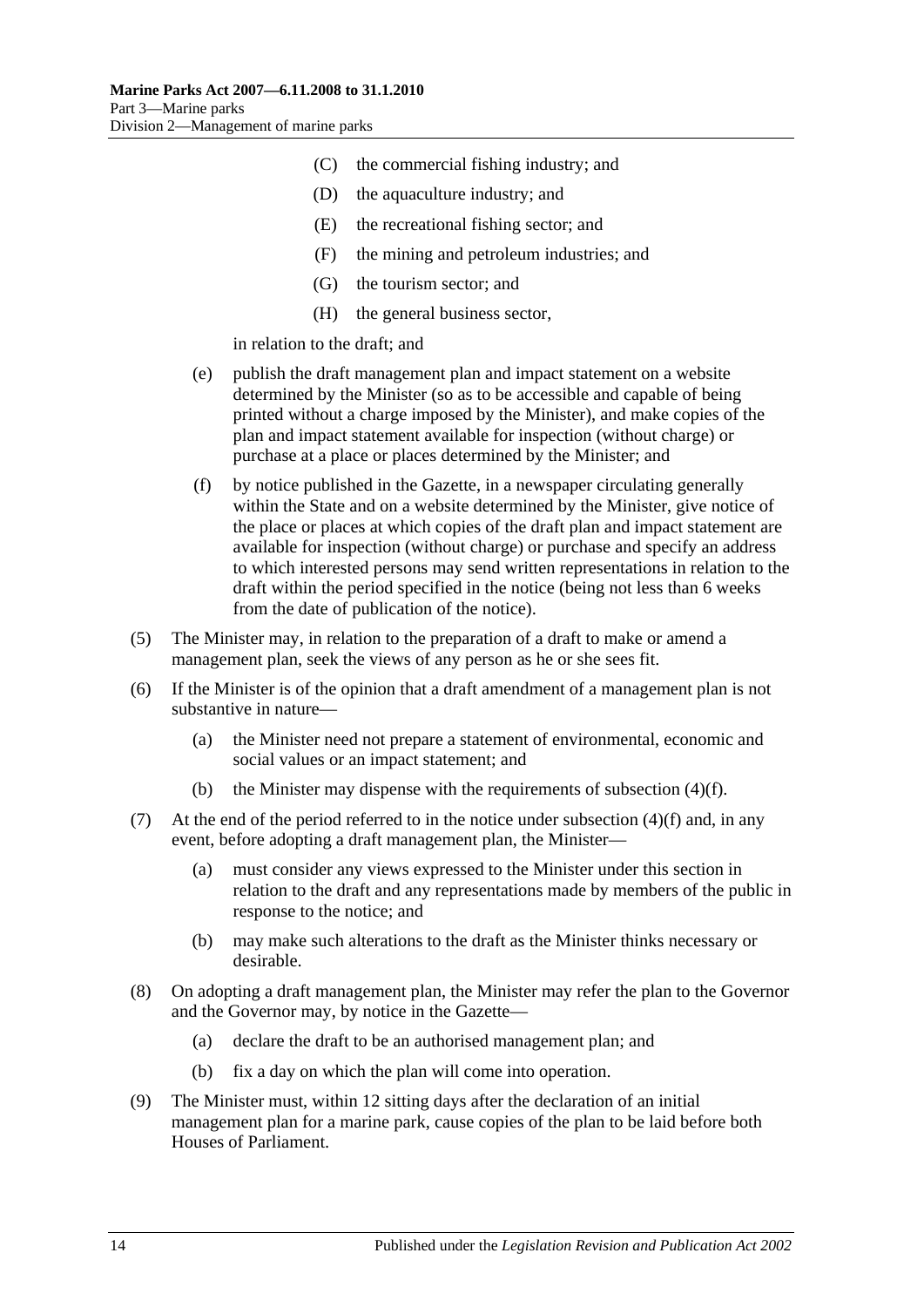- (10) A failure of the Minister to comply with a requirement of this section does not affect the validity of a management plan.
- (11) In this section—

*relevant Minister* means a Minister responsible for the administration of a related operational Act.

### <span id="page-14-2"></span><span id="page-14-0"></span>**15—Parliamentary scrutiny**

- (1) On the declaration by the Governor of a draft management plan to be an authorised management plan the Minister must, within 28 days, refer the plan to the Environment, Resources and Development Committee of the Parliament.
- <span id="page-14-4"></span><span id="page-14-3"></span>(2) The Environment, Resources and Development Committee must, after receipt of a plan under [subsection](#page-14-2) (1)—
	- (a) resolve that it does not object to the plan; or
	- (b) resolve to suggest amendments to the plan; or
	- (c) resolve to object to the plan.
- (3) If, at the expiration of 28 days from the day on which the plan was referred to the Environment, Resources and Development Committee, the Committee has not made a resolution under [subsection](#page-14-3) (2), it will be conclusively presumed that the Committee does not object to the plan and does not itself propose to suggest any amendments to the plan.
- (4) If an amendment is suggested under [subsection](#page-14-4)  $(2)(b)$ 
	- (a) the Minister may, by notice in the Gazette, proceed to make such an amendment to the plan; or
	- (b) the Minister may report back to the Committee that the Minister is unwilling to make the amendment suggested by the Committee (and, in such a case, the Committee may resolve that it does not object to the plan as originally made, or may resolve to object to the plan).
- <span id="page-14-5"></span>(5) If the Environment, Resources and Development Committee resolves to object to a plan, copies of the plan must be laid before both Houses of Parliament.
- <span id="page-14-6"></span>(6) If either House of Parliament passes a resolution disallowing a plan laid before it under [subsection](#page-14-5) (5), the plan ceases to have effect.
- (7) A resolution is not effective for the purposes of [subsection](#page-14-6) (6) unless passed in pursuance of a notice of motion given within 14 sitting days (which need not fall within the same session of Parliament) after the day on which the plan was laid before the House.
- (8) If a resolution is passed under [subsection](#page-14-6) (6), notice of the resolution must immediately be published in the Gazette.
- (9) This section does not apply to an initial management plan for a marine park.

#### <span id="page-14-1"></span>**16—Availability and evidence of management plans**

(1) Copies of each management plan and of any other document referred to in a management plan must be kept available for inspection (without charge) by the public during ordinary office hours at a place or places determined by the Minister.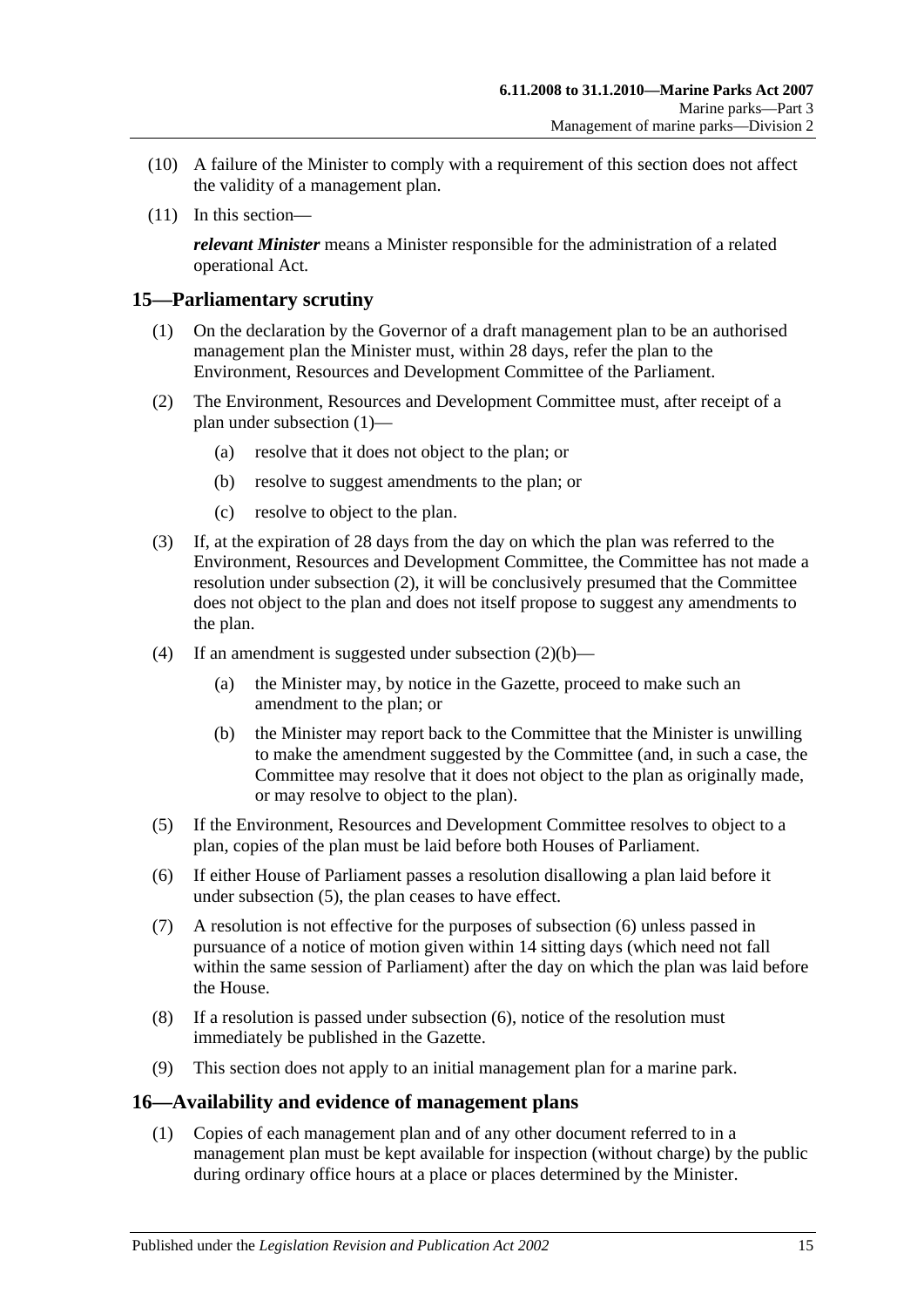- (2) Each management plan must also be published on a website determined by the **Minister**
- (3) In legal proceedings, evidence of the contents of a management plan or of a document referred to in a management plan may be given by production of a document certified by the Minister as a true copy of the plan or other document.
- (4) An apparently genuine document purporting to be a certificate of the Minister will be accepted as such in the absence of proof to the contrary.

# <span id="page-15-0"></span>**Division 3—Regulation of activities within marine parks**

# <span id="page-15-3"></span><span id="page-15-1"></span>**17—Zones**

(1) Subject to this Act, a person must not contravene a provision of the regulations prohibiting or restricting activities within a zone of a marine park.

Maximum penalty: \$100 000 or imprisonment for 2 years.

- <span id="page-15-4"></span>(2) If the circumstances of an alleged offence against [subsection](#page-15-3) (1) are constituted by a person undertaking recreational fishing by use of a hand line or rod and line, a prosecution cannot be commenced against the person unless the person had previously been given a warning in the prescribed manner and form by an authorised officer and, in allegedly committing the offence, acted in contravention of that warning.
- (3) For the purposes of [subsection](#page-15-4) (2), a certificate executed by an authorised officer certifying as to the giving of a warning specified in the certificate constitutes proof of the matters so certified in the absence of proof to the contrary.
- (4) [Subsection](#page-15-4) (2) does not apply if it is alleged that the offence was committed in a restricted access zone.
- (5) In this section, *hand line*, *recreational fishing* and *rod and line* have the same respective meanings as in the *[Fisheries Management Act](http://www.legislation.sa.gov.au/index.aspx?action=legref&type=act&legtitle=Fisheries%20Management%20Act%202007) 2007*.

# <span id="page-15-5"></span><span id="page-15-2"></span>**18—Temporary prohibition or restriction of activities**

- (1) The Minister may, by notice published in the Gazette, in a newspaper circulating generally within the State and on a website determined by the Minister, prohibit or restrict specified activities within a marine park, or a zone or other area of a marine park, for a maximum period of 90 days.
- (2) The Minister may prohibit or restrict specified activities under [subsection](#page-15-5) (1) if, in the Minister's opinion, such a prohibition or restriction is necessary in circumstances of urgency—
	- (a) to protect a species of plant or animal; or
	- (b) to protect a feature of natural or cultural heritage significance; or
	- (c) to protect public safety.
- (3) The Minister may, by notice published in the Gazette, in a newspaper circulating generally within the State and on a website determined by the Minister, amend, extend or revoke a prohibition or restriction under [subsection](#page-15-5) (1).
- (4) The maximum period for which a prohibition or restriction may operate under this section is 180 days.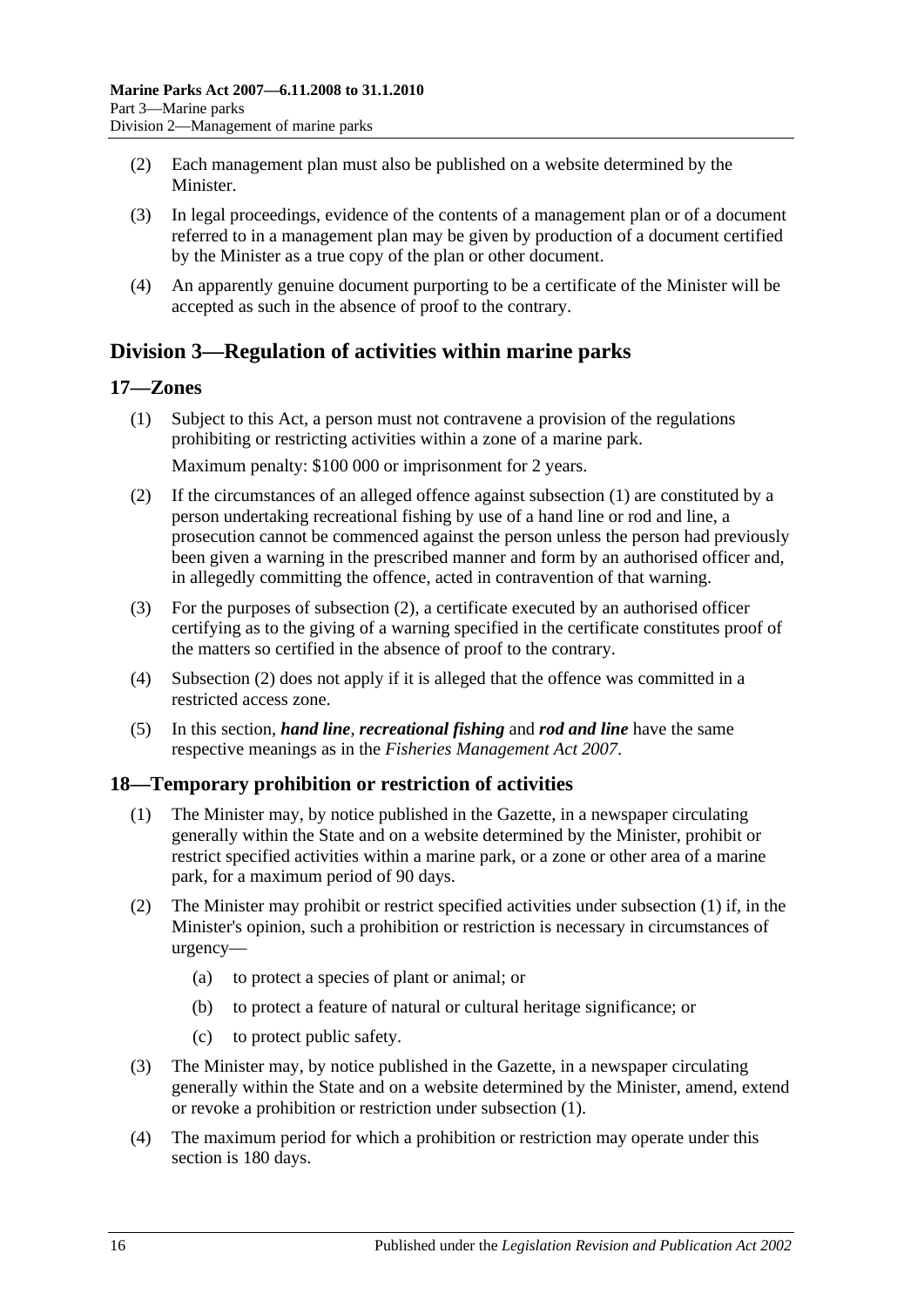(5) A person must not contravene a prohibition or restriction under this section. Maximum penalty: \$100 000 or imprisonment for 2 years.

# <span id="page-16-0"></span>**Division 4—Permits**

# <span id="page-16-1"></span>**19—Permits for activities**

- (1) The Minister may grant a permit to a person to engage in an activity within a marine park, or a zone or other area of a marine park, that would otherwise be prohibited or restricted under [Division 3.](#page-15-0)
- (2) The regulations may limit the activities for which a permit may be granted under this section.
- (3) An applicant for a permit under this section must make the application in a manner and form determined by the Minister.
- (4) The Minister must refuse to grant a permit if the granting of the permit is precluded by the regulations, and may refuse to grant a permit if, in the Minister's opinion, the application should be refused—
	- (a) because the applicant is not a fit and proper person to hold the permit; or
	- (b) because to grant the permit would be prejudicial to the interests of conservation; or
	- (c) for any other sufficient reason, having regard to any applicable guidelines in the management plan for the marine park or the objects of this Act.
- (5) A permit—
	- (a) must specify the purpose or purposes for which it is issued; and
	- (b) is subject to such conditions as the Minister thinks fit; and
	- (c) may, if the holder of the permit has, in the opinion of the Minister, contravened this Act, be revoked by the Minister by notice in writing given to the person; and
	- (d) may be revoked by the Minister by instrument in writing given to the holder of the permit if, in the opinion of the Minister, it is in the interests of conservation to do so.
- (6) A condition of a permit may require compliance with a specified code of practice, standard or other document as in force at a specified time or as in force from time to time.
- (7) A permit—
	- (a) comes into operation on the day fixed in the permit for its commencement or if no such day is fixed, on the day on which it is granted; and
	- (b) expires on the day fixed in the permit for its expiry or, if no such day is fixed, on the expiration of 12 months from the day on which it came into operation.
- (8) The conditions of a permit may be varied—
	- (a) if a permit is issued for a period of more than 12 months, on the expiration of 12 months from the day on which it came into operation; or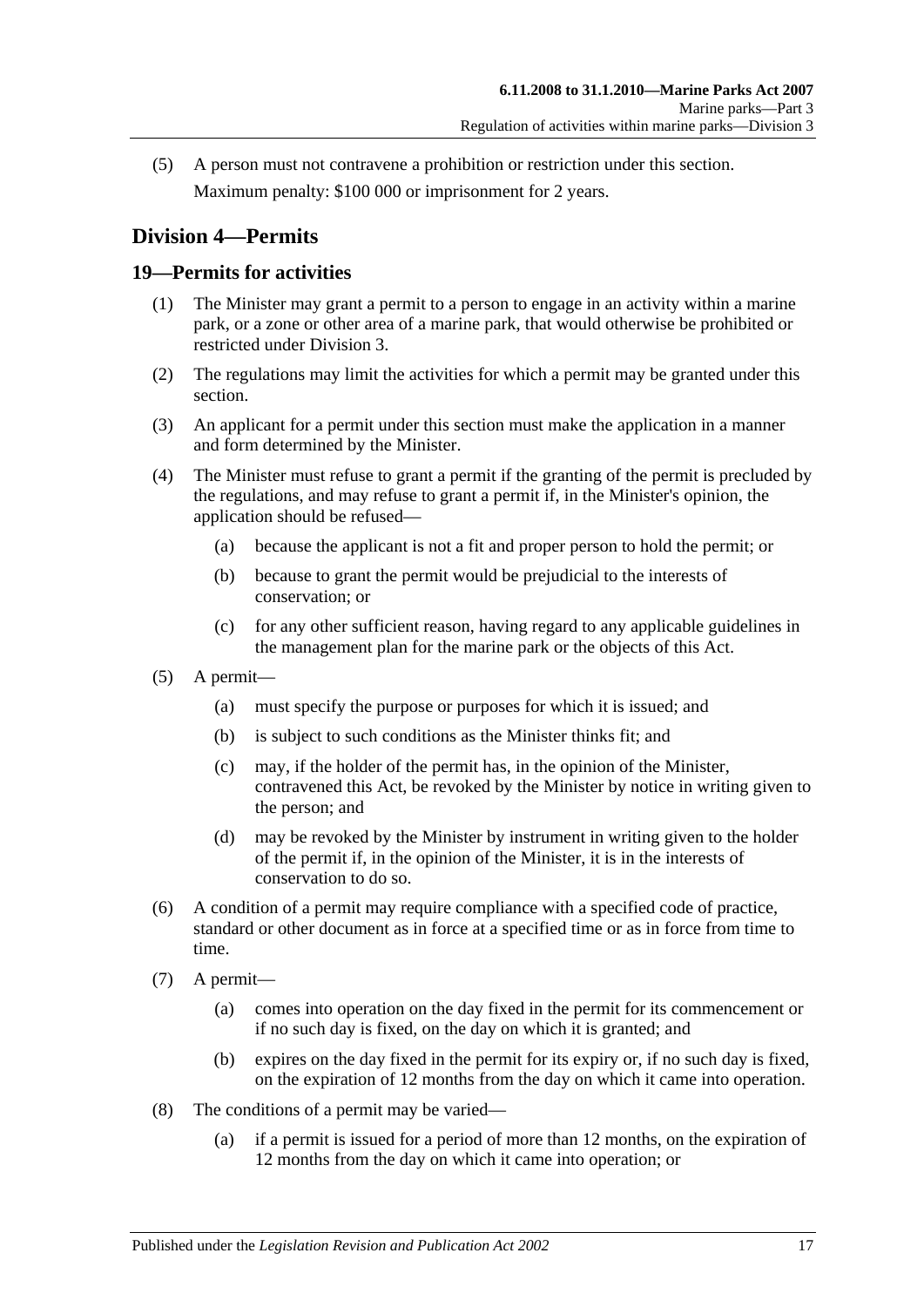- (b) at the discretion of the Minister if—
	- (i) the holder of the permit contravenes this Act; or
	- (ii) in the opinion of the Minister, there is significant risk of harm to a marine park occurring; or
	- (iii) a management plan for a marine park is amended resulting in an alteration of the zones, or the boundaries of the zones, of the marine park; or
- (c) at any time—
	- (i) with the consent of the applicant; or
	- (ii) as provided for by the regulations or a condition of the permit.

#### <span id="page-17-0"></span>**20—Contravention of condition of permit**

If the holder of a permit, or a person acting in the employment or with the authority of the holder of a permit, contravenes a condition of the permit, the holder of the permit is guilty of an offence.

Maximum penalty: \$100 000 or imprisonment for 2 years.

# <span id="page-17-1"></span>**Division 5—Affected statutory authorisations**

#### <span id="page-17-2"></span>**21—Affected statutory authorisations**

- (1) If the rights conferred by a statutory authorisation under another Act are affected by the creation of a zone or the imposition of a temporary prohibition or restriction of activities within a marine park, the Minister must pay fair and reasonable compensation to the holder of the statutory authorisation or, if the Minister considers it appropriate to do so, compulsorily acquire, and pay fair and reasonable compensation for, the statutory authorisation, or any interest (or part of any interest) under a statutory authorisation.
- (2) The regulations may, for the purposes of this section—
	- (a) provide for a scheme for the payment of compensation to the holders of statutory authorisations whose rights are affected by the creation of a zone or the imposition of a temporary prohibition or restriction of activities within a marine park;
	- (b) provide for a scheme of compulsory acquisition and the payment of compensation to persons whose statutory authorisations, or any interests under a statutory authorisation, are compulsorily acquired;
	- (c) prescribe the method of calculation of amounts payable as compensation under this section;
	- (d) provide for a process of objection and appeal in relation to the payment of compensation under this section.
- (3) This section, and regulations made for the purposes of this section, will have effect in relation to a statutory authorisation under another Act, despite the provisions of the other Act.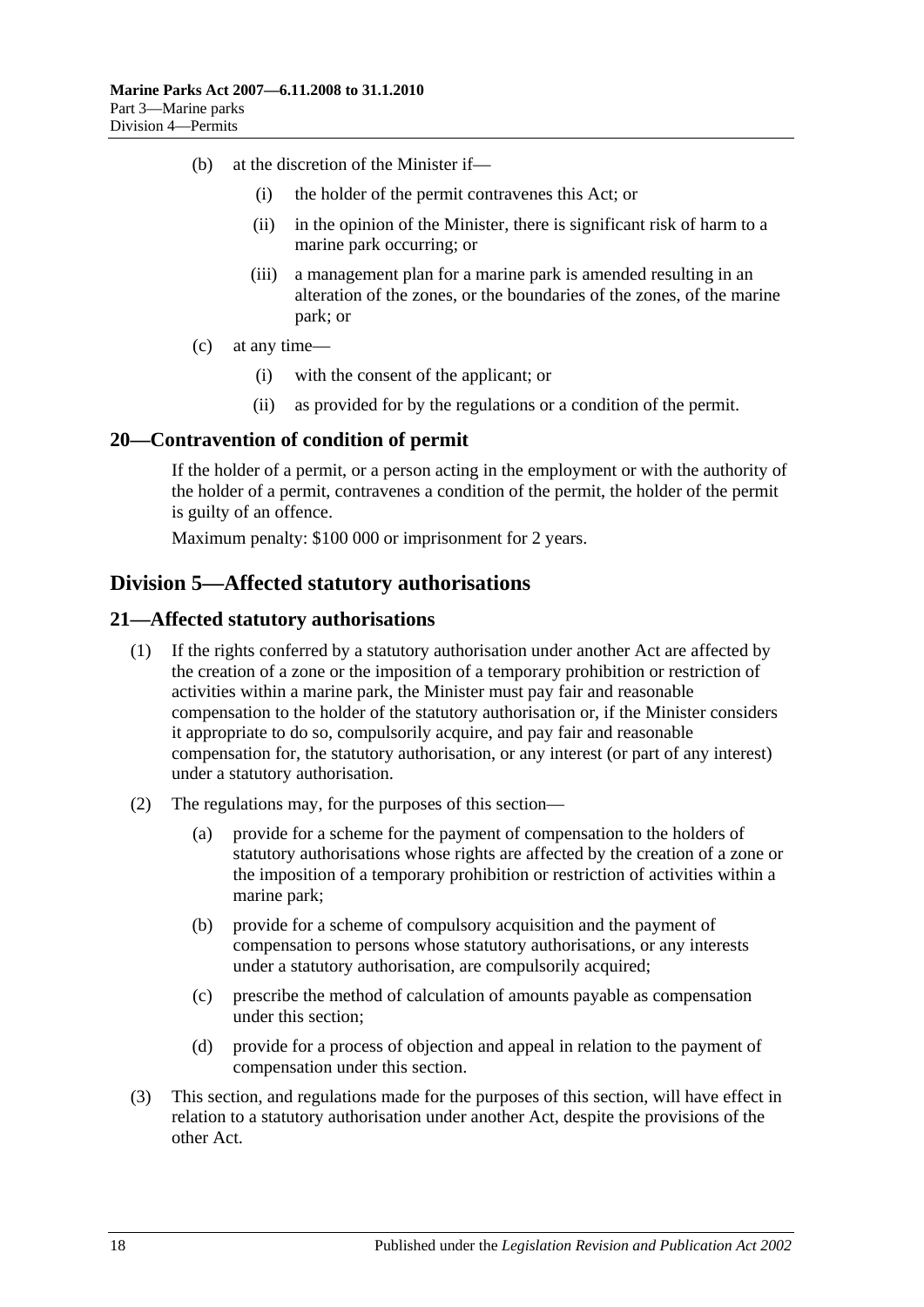# <span id="page-18-0"></span>**Part 4—Administration**

# <span id="page-18-1"></span>**Division 1—Minister**

# <span id="page-18-2"></span>**22—Functions and powers of Minister**

- (1) The Minister has the following functions under this Act:
	- (a) to examine and keep under review the need for areas to be constituted as marine parks;
	- (b) to seek and assess community nominations for marine parks after taking into account the objects of this Act;
	- (c) to prepare and keep under review marine park management plans;
	- (d) to ensure necessary protections are in place through the prohibition or restriction of activities within marine parks under this Act;
	- (e) to issue permits for activities that may be allowed within marine parks under this Act;
	- (f) to consult with relevant persons, bodies or authorities, including indigenous peoples with an association with a marine park, about the measures that should be taken to further the objects of this Act;
	- (g) as far as reasonably practicable and appropriate, to act to integrate the administration of this Act with the administration of other legislation that may affect a marine park;
	- (h) to institute, supervise or promote programs to protect, maintain or improve marine parks;
	- (i) to conduct or promote public education in relation to the protection, improvement or enhancement of marine parks;
	- (j) to keep the state of marine parks under review;
	- (k) to enforce the general duty of care;
	- (l) such other functions as are assigned to the Minister by or under this or any other Act.
- <span id="page-18-4"></span>(2) The Minister has the power to do anything necessary, expedient or incidental to—
	- (a) performing the functions of the Minister under this Act; or
	- (b) administering this Act; or
	- (c) furthering the objects of this Act.
- (3) Without limiting [subsection](#page-18-4) (2), the Minister may, subject to and in accordance with, the *[Land Acquisition Act](http://www.legislation.sa.gov.au/index.aspx?action=legref&type=act&legtitle=Land%20Acquisition%20Act%201969) 1969*, acquire land for the purposes of this Act.

#### <span id="page-18-3"></span>**23—Delegation**

(1) The Minister may delegate to a person or body (including a person for the time being holding or acting in a specified office or position) a function or power of the Minister under this Act.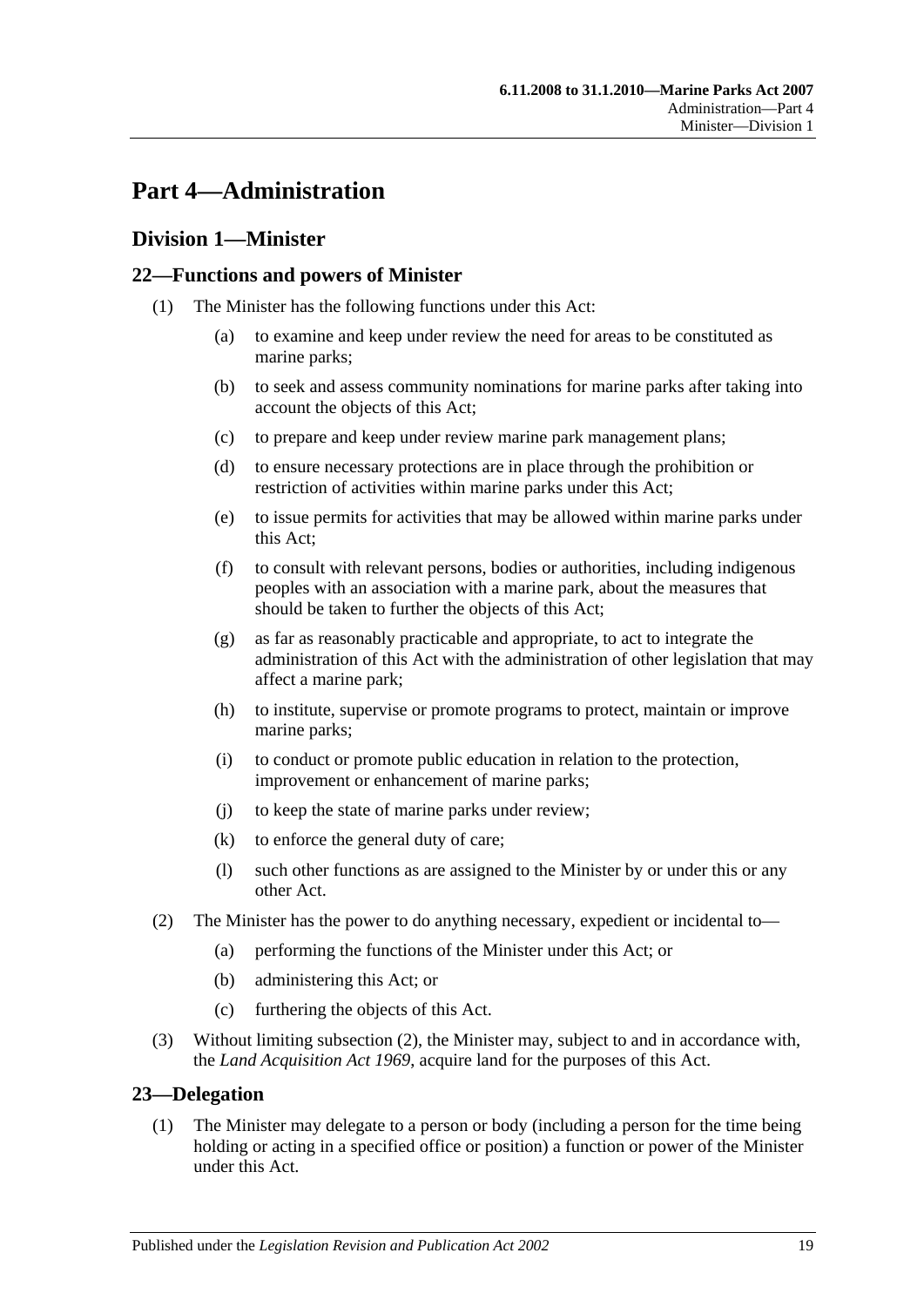- (2) A delegation under this section—
	- (a) must be by instrument in writing; and
	- (b) may be absolute or conditional; and
	- (c) does not derogate from the power of the Minister to act in any matter; and
	- (d) is revocable at will.
- (3) A function or power delegated under this section may, if the instrument of delegation so provides, be further delegated.

# <span id="page-19-0"></span>**Division 2—Marine Parks Council of South Australia**

#### <span id="page-19-1"></span>**24—Establishment of Council**

- (1) The *Marine Parks Council of South Australia* is established.
- (2) The Council consists of—
	- (a) 10 members appointed by the Governor on the nomination of the Minister; and
	- (b) the Chief Executive (*ex officio*), or a person for the time being nominated by the Chief Executive to be a member of the Council.
- <span id="page-19-2"></span>(3) Of the members appointed on the recommendation of the Minister—
	- (a) 1 must be a person who has knowledge of, or experience in, the field of commercial fishing;
	- (b) 1 must be a person who has knowledge of, or experience in, the field of aquaculture;
	- (c) 1 must be a person who has knowledge of, or experience in, the field of recreational fishing;
	- (d) 3 must be persons who have knowledge of, or experience in, the field of marine conservation;
	- (e) 2 must be persons who have qualifications or experience in a field of science that is relevant to the marine environment;
	- (f) 1 must be a person who has extensive involvement in community affairs;
	- (g) 1 must be a person who has extensive knowledge of indigenous culture, especially in connection with the marine environment.
- (4) Each person appointed to the Council must be a person who can demonstrate knowledge of, or an interest in, the requirements necessary to manage the marine environment in a responsible manner.
- (5) Before nominating a person or persons for appointment to the Council, the Minister must—
	- (a) by notice published in a newspaper circulating generally throughout the State, invite expressions of interest for appointment to the Council within a period specified in the notice; and
	- (b) take reasonable steps to consult with a body or bodies that, in the Minister's opinion, represent the interests reflected by the relevant appointment.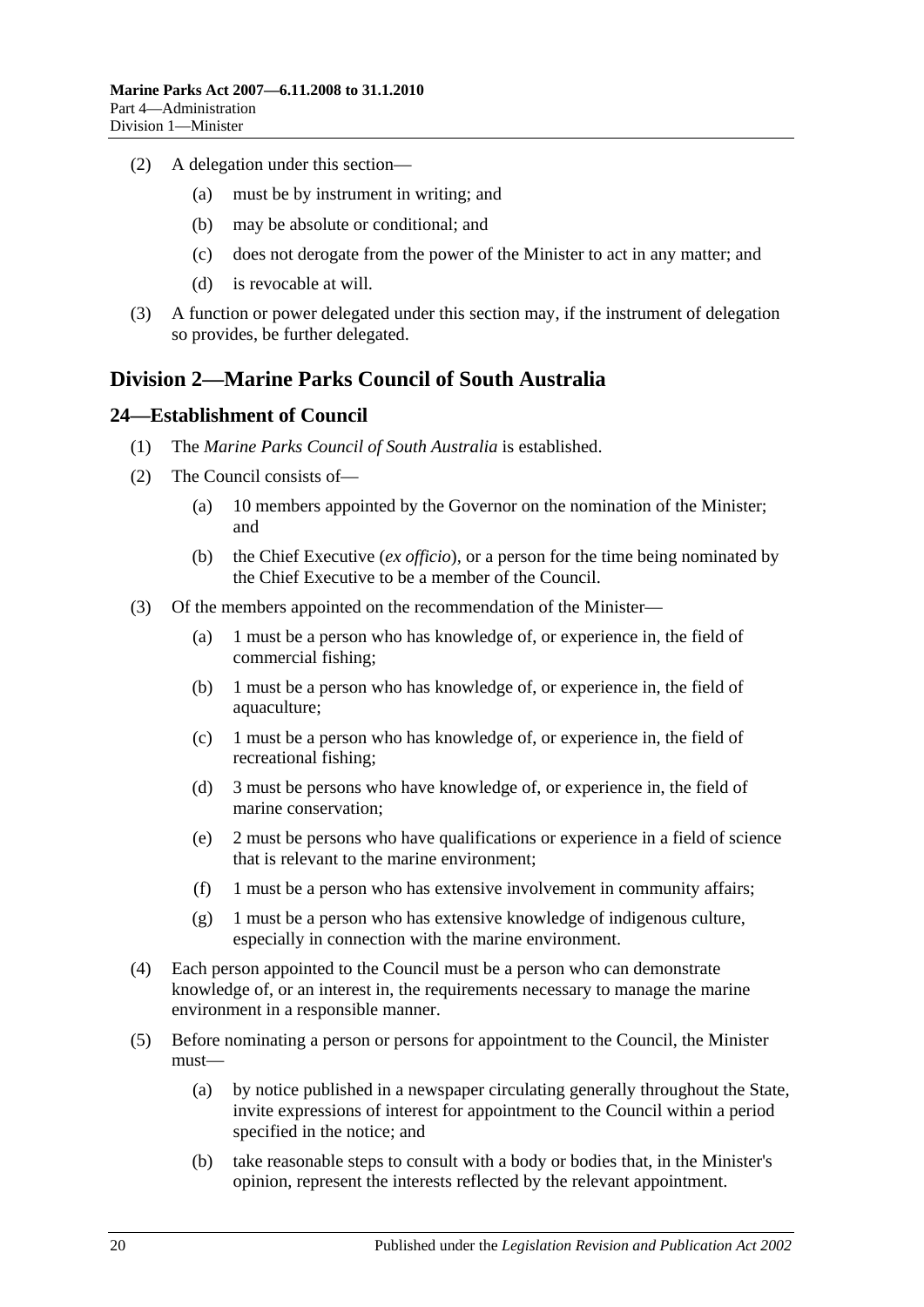# <span id="page-20-0"></span>**25—Presiding member and deputy presiding member**

- (1) The Minister must appoint 1 of the members of the Council (the *presiding member*) to preside at meetings of the Council.
- (2) The Minister may appoint another member of the Council to be the deputy of the presiding member (the *deputy presiding member*) to preside at meetings of the Council in the absence of the presiding member.

# <span id="page-20-1"></span>**26—Terms and conditions of membership**

- (1) An appointed member of the Council will be appointed on conditions determined by the Governor and for a term, not exceeding 3 years, specified in the instrument of appointment and, at the expiration of a term of appointment, is eligible for reappointment.
- (2) However, an appointed member of the Council may not hold office for consecutive terms that exceed 6 years in total.
- <span id="page-20-5"></span>(3) The Governor may remove an appointed member of the Council from office—
	- (a) for breach of, or non-compliance with, a condition of appointment; or
	- (b) for misconduct; or
	- (c) for failure or incapacity to carry out official duties satisfactorily.
- (4) The office of an appointed member of the Council becomes vacant if the member—
	- (a) dies; or
	- (b) completes a term of office and is not reappointed; or
	- (c) resigns by written notice to the Minister; or
	- (d) ceases to satisfy the qualification by virtue of which the member was eligible for appointment to the Council; or
	- (e) is absent without leave of the presiding member of the Council from 3 consecutive meetings of the Council; or
	- (f) is removed from office under [subsection](#page-20-5) (3).

# <span id="page-20-2"></span>**27—Vacancies or defects in appointment of members**

An act or proceeding of the Council is not invalid by reason only of a vacancy in its membership or a defect in the appointment of a member.

# <span id="page-20-3"></span>**28—Remuneration**

An appointed member of the Council is entitled to remuneration, allowances and expenses determined by the Minister.

# <span id="page-20-4"></span>**29—Functions of Council**

- (1) The Council has the following functions:
	- (a) to provide advice to the Minister on the establishment of marine parks, including—
		- (i) advice on any community nominations for marine parks; and
		- (ii) advice on the areas to be specified as marine parks;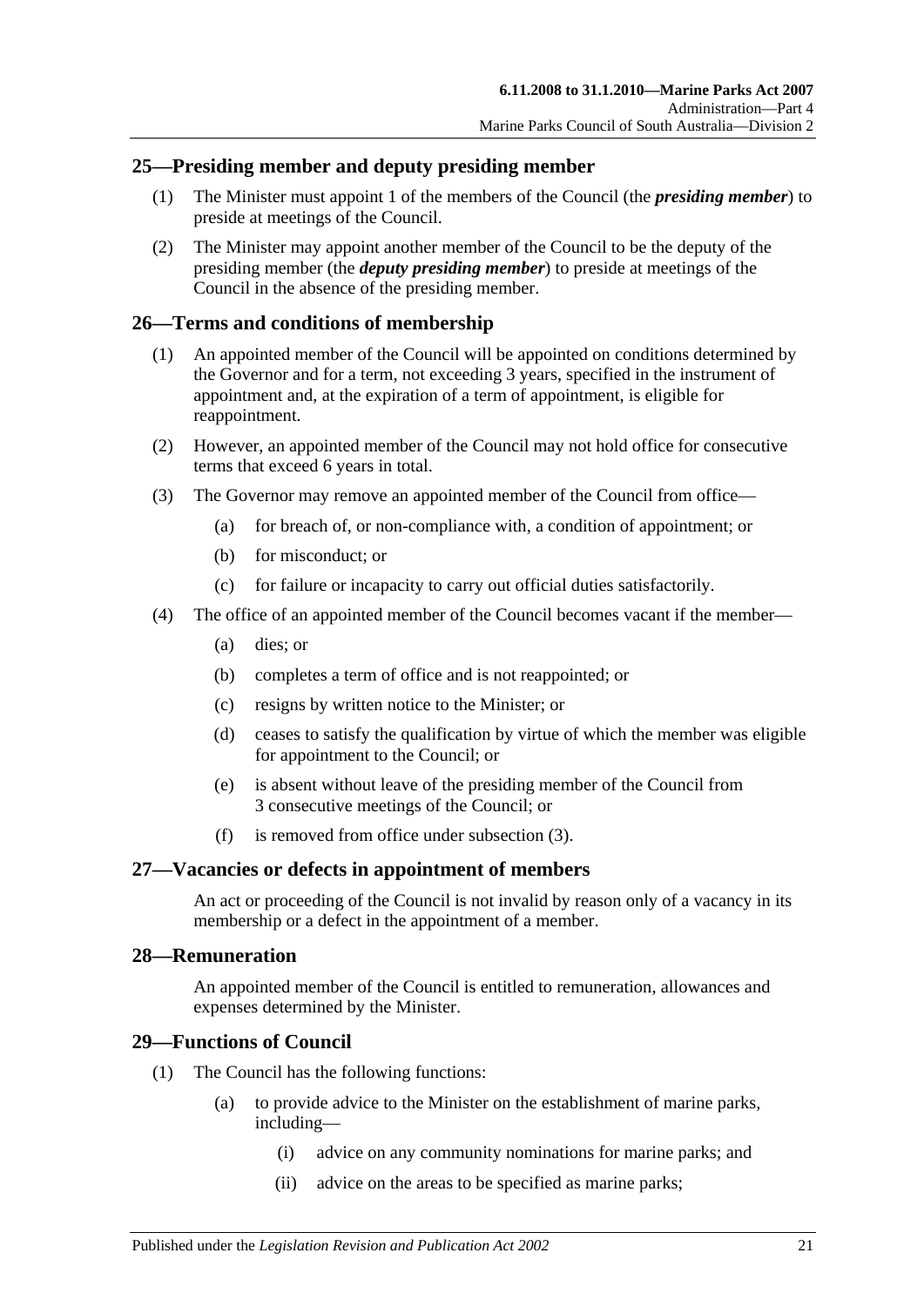- (b) to provide advice to the Minister in relation to the introduction, variation or revocation of interim protection orders;
- (c) to provide advice to the Minister in relation to a proposal to alter the boundaries of a marine park;
- (d) to provide advice to the Minister in relation to a proposal to establish or alter a zone within a marine park;
- (e) to provide advice to the Minister in relation to the management of marine parks, the formulation and operation of management plans under this Act, and the extent to which the objects of the Act are being achieved through the implementation of management plans under this Act;
- (f) to provide advice to the Minister on ways to promote community participation in the management of marine parks and the conservation of relevant marine environments;
- (g) to carry out such other functions as may be assigned to the Council by or under this Act or by the Minister.
- (2) The Council must, in providing advice to the Minister, take into account the objects of this Act.

# <span id="page-21-0"></span>**30—Council's procedures**

- (1) A majority of the appointed members of the Council constitutes a quorum of the Council.
- (2) If the presiding member and the deputy presiding member of the Council are both absent from a meeting of the Council, a member chosen by the appointed members present at the meeting will preside.
- (3) A decision carried by a majority of the votes cast by the appointed members of the Council at a meeting is a decision of the Council.
- (4) When a matter arises for decision at a meeting of the Council—
	- (a) each appointed member present at the meeting (other than the member presiding at the meeting) has a deliberative vote; and
	- (b) if the deliberative votes are equal, the member presiding at the meeting may exercise a casting vote,

(and the person appointed under section [24\(2\)\(b\)](#page-19-2) does not have a vote).

- (5) A conference by telephone or other electronic means between the members of the Council will, for the purposes of this section, be taken to be a meeting of the Council at which the participating members are present if—
	- (a) notice of the conference is given to all members in the manner determined by the Council for the purpose; and
	- (b) each participating member is capable of communicating with every other participating member during the conference.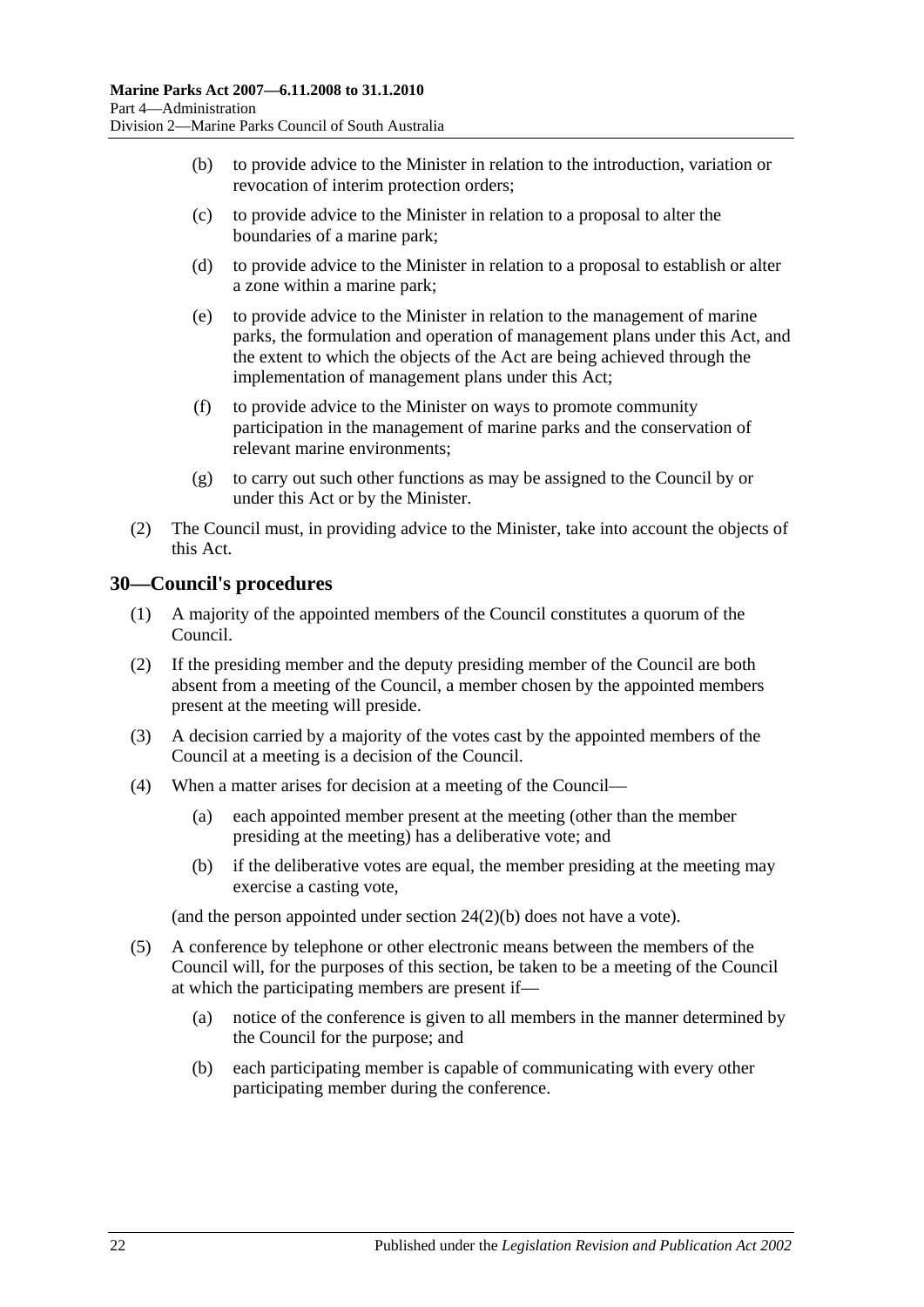- (6) A proposed resolution of the Council becomes a valid decision of the Council despite the fact that it is not voted on at a meeting of the Council if—
	- (a) notice of the proposed resolution is given to all members of the Council in accordance with procedures determined by the Council; and
	- (b) a majority of the appointed members express concurrence in the proposed resolution by letter, telegram, telex, fax, e-mail or other written communication setting out the terms of the resolution.
- (7) The Council must have accurate minutes kept of its meetings.
- (8) Subject to this Act and any direction of the Minister, the Council may determine its own procedures.

# <span id="page-22-3"></span><span id="page-22-0"></span>**31—Conflict of interest**

- (1) A member of the Council who has a direct or indirect pecuniary or personal interest in a matter decided or under consideration by the Council—
	- (a) must disclose the nature of the interest to the Council; and
	- (b) must not take part in any deliberations or decisions of the Council on the matter.

Maximum penalty: \$4 000.

- (2) It is a defence to a charge of an offence against [subsection](#page-22-3) (1) to prove that the defendant was not, at the time of the alleged offence, aware of his or her interest in the matter.
- (3) A disclosure under this section must be recorded in the minutes of the Council.

# <span id="page-22-1"></span>**Division 3—Authorised officers**

# <span id="page-22-2"></span>**32—Appointment of authorised officers**

- (1) The following persons are authorised officers under this Act:
	- (a) fisheries officers under the *[Fisheries Management Act](http://www.legislation.sa.gov.au/index.aspx?action=legref&type=act&legtitle=Fisheries%20Management%20Act%202007) 2007*;
	- (b) wardens under the *[National Parks and Wildlife Act](http://www.legislation.sa.gov.au/index.aspx?action=legref&type=act&legtitle=National%20Parks%20and%20Wildlife%20Act%201972) 1972*;
	- (c) police officers;
	- (d) persons of a class prescribed by regulation or persons appointed by the Minister, being persons who must, in either case, be employed in the public service of the State.
- (2) If the area of a marine park includes land within the area of a council, the Minister may appoint persons, nominated by the council, to be authorised officers under this Act.
- (3) The Minister may, at any time—
	- (a) revoke the appointment of an authorised officer appointed by the Minister; or
	- (b) limit the powers of an authorised officer appointed by the Minister.
- (4) The Minister may, by notice in the Gazette, limit the powers of a class of persons constituted as authorised officers.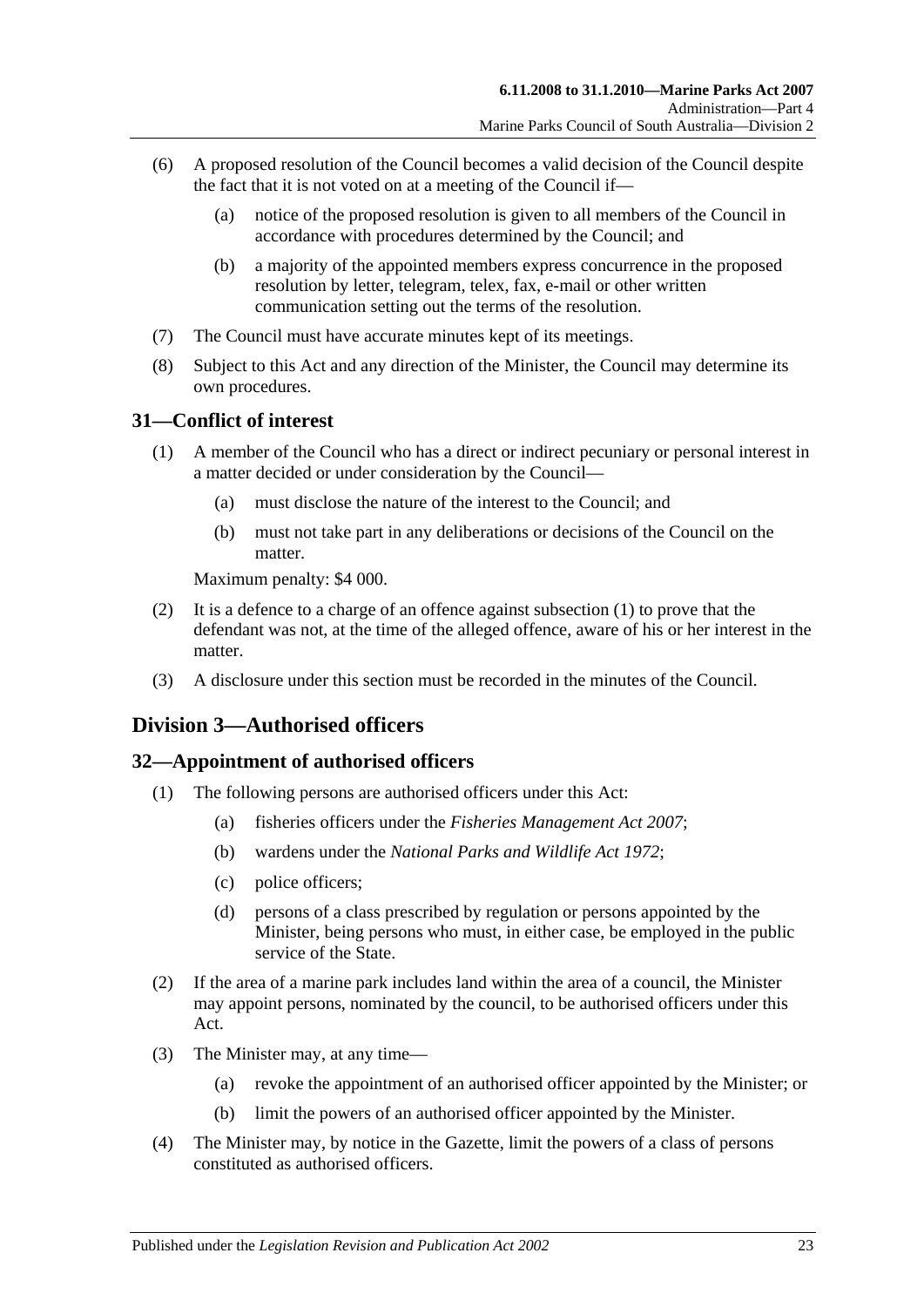# <span id="page-23-0"></span>**33—Identification of authorised officers**

- (1) A person appointed by the Minister as an authorised officer under this Act must be issued with an identity card—
	- (a) containing the person's name and a photograph of the person; and
	- (b) stating that the person is an authorised officer under this Act; and
	- (c) stating any limitations on the authorised officer's powers.
- (2) If the powers of an authorised officer appointed by the Minister have been limited, the identity card issued to the authorised officer must contain a statement of those limitations.
- (3) An authorised officer (other than a police officer in uniform) must, at the request of another person in relation to whom the authorised officer intends to exercise powers under this Part, produce for the other person's inspection—
	- (a) if the officer was appointed by the Minister—the identity card issued to the officer under this section; or
	- (b) if the officer is an authorised officer because the person holds an office under another Act—the identity card issued to the officer under that Act.
- (4) If a person in possession of an identity card issued to the person under this section ceases to be an authorised officer, the person must immediately return the identity card to the Minister.

Maximum penalty: \$250.

#### <span id="page-23-2"></span><span id="page-23-1"></span>**34—Powers of authorised officers**

- <span id="page-23-3"></span>(1) An authorised officer may, as may reasonably be required in connection with the administration, operation or enforcement of this Act—
	- (a) enter any place; or
	- (b) inspect any place, works, plant or equipment; or
	- (c) enter and inspect any vessel or vehicle, and for that purpose require a vessel or vehicle to stop, or to be presented for inspection at a place and time specified by the authorised officer; or
	- (d) give directions with respect to the stopping or movement of a vessel, vehicle, plant, equipment or other thing; or
	- (e) require a person apparently in charge of a vessel or vehicle to facilitate entry and inspection of the vessel or vehicle; or
	- (f) seize and retain anything that the authorised officer reasonably suspects has been used in, or may constitute evidence of, a contravention of this Act; or
	- (g) place any buoys, markers or other items or equipment in order to assist in environmental testing or monitoring; or
	- (h) require a person who the authorised officer reasonably suspects has committed, is committing or is about to commit, a contravention of this Act to state the person's full name and usual place of residence and to produce evidence of the person's identity; or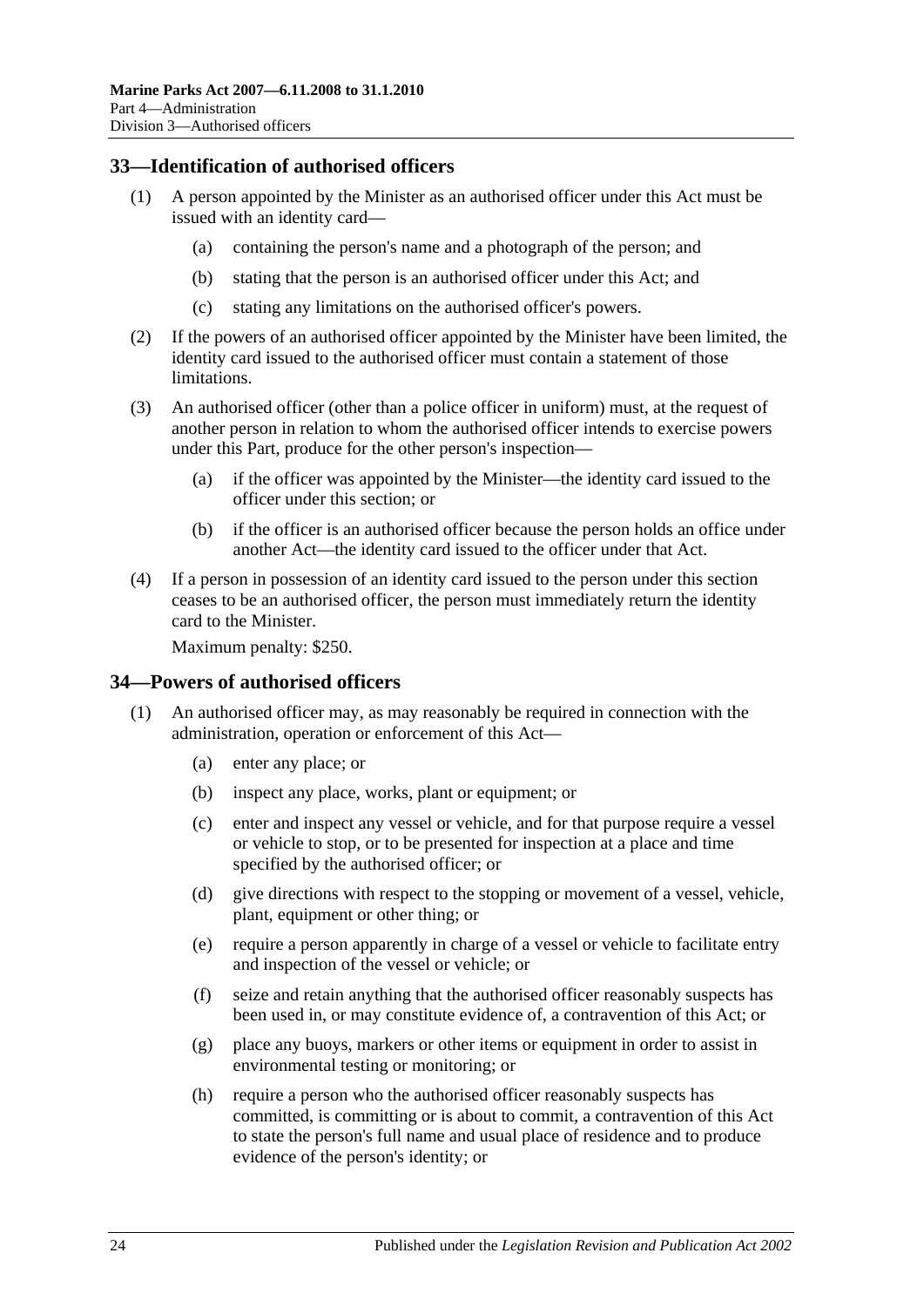- (i) require a person who the authorised officer reasonably suspects has knowledge of matters in respect of which information is reasonably required for the administration, operation or enforcement of this Act to answer questions in relation to those matters; or
- (j) with the authority of a warrant issued by a magistrate, require a person to produce specified documents or documents of a specified kind, including a written record that reproduces in an understandable form information stored by computer, microfilm or other process; or
- (k) examine, copy or take extracts from a document or information so produced or require a person to provide a copy of such a document or information; or
- (l) take photographs, films, audio, video or other recordings; or
- (m) examine or test a vessel, vehicle, plant, equipment, fitting or other thing, or cause or require it to be so examined or tested, or seize it or require its production for such examination or testing; or
- (n) require a person holding a statutory authorisation or required to hold a statutory authorisation to produce the statutory authorisation for inspection; or
- (o) give directions reasonably required in connection with the exercise of a power conferred by any of the above paragraphs or otherwise in connection with the administration, operation or enforcement of this Act; or
- (p) exercise other prescribed powers.
- <span id="page-24-0"></span>(2) An authorised officer must not exercise a power conferred by [subsection](#page-23-2) (1) in respect of a place of residence except on the authority of a warrant issued by a magistrate (but such a power may be exercised in respect of a vessel or vehicle).
- (3) An authorised officer, in exercising powers under this section, may be accompanied by such assistants as are reasonably required in the circumstances.
- <span id="page-24-1"></span>(4) An authorised officer may, on the authority of a warrant issued by a magistrate, use force to enter a place, vessel or vehicle.
- (5) A magistrate must not issue a warrant under [subsection](#page-24-0) (2) or [subsection](#page-24-1) (4) in relation to a place, vessel or vehicle unless satisfied that there are reasonable grounds to believe—
	- (a) that a contravention of this Act has been, is being, or is about to be, committed in or on the place, vessel or vehicle; or
	- (b) that something may be found in or on the place, vessel or vehicle that has been used in, or constitutes evidence of, a contravention of this Act; or
	- (c) that the circumstances require immediate action.
- (6) An application for the issue of a warrant under this section—
	- (a) may be made either personally or by telephone; and
	- (b) must be made in accordance with any procedures prescribed by the regulations.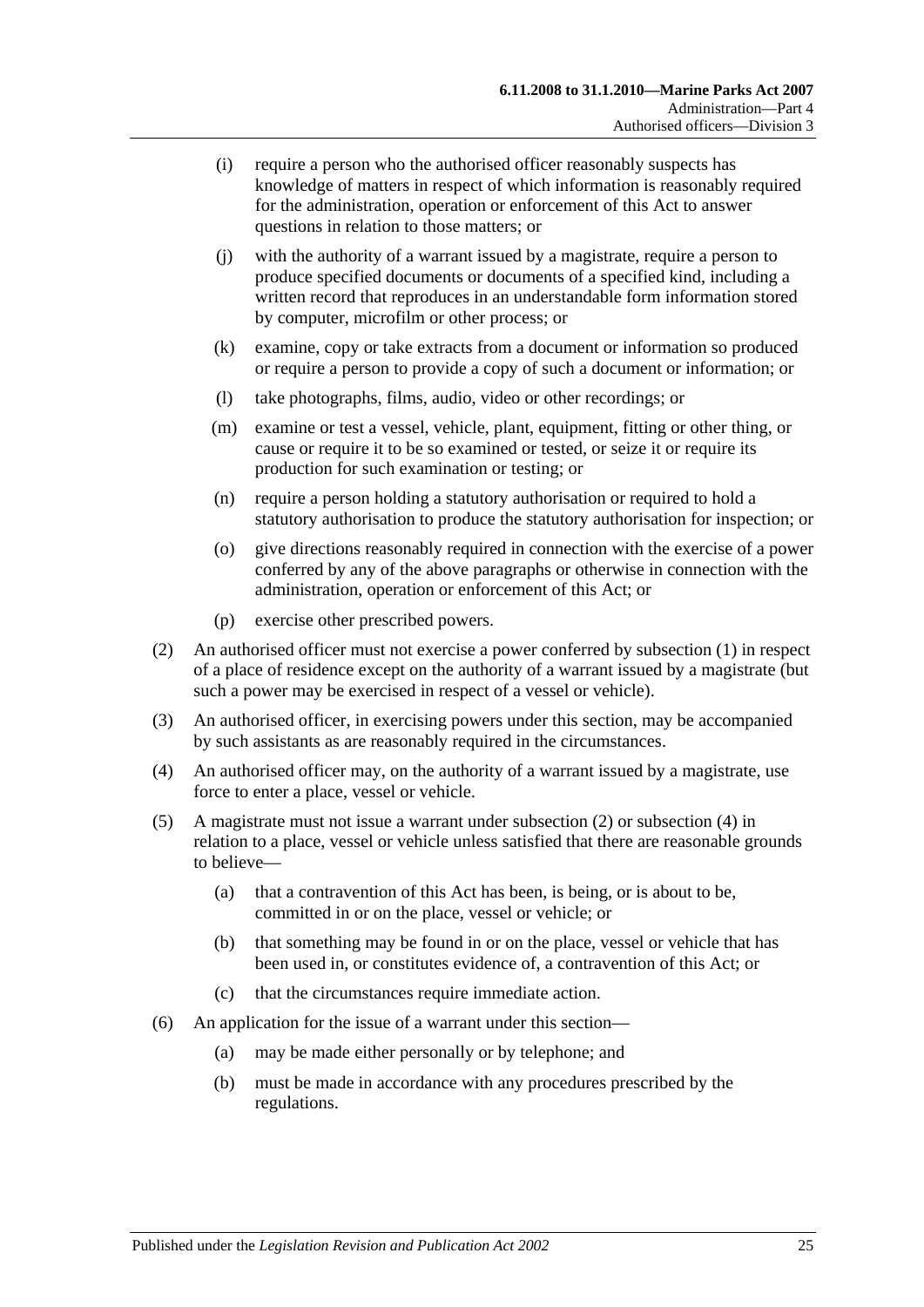# <span id="page-25-0"></span>**35—Hindering etc persons engaged in administration of Act**

- (1) A person who—
	- (a) without reasonable excuse hinders or obstructs an authorised officer or other person engaged in the administration of this Act; or
	- (b) fails to answer a question put by an authorised officer to the best of his or her knowledge, information or belief; or
	- (c) produces a document or record that he or she knows, or ought to know, is false or misleading in a material particular; or
	- (d) fails without reasonable excuse to comply with a requirement or direction of an authorised officer under this Act; or
	- (e) uses abusive, threatening or insulting language to an authorised officer, or a person assisting an authorised officer; or
	- (f) falsely represents, by words or conduct, that he or she is an authorised officer,

is guilty of an offence.

Maximum penalty: \$10 000.

(2) A person (other than an authorised officer) who, without the permission of the Minister, removes, destroys or interferes with any marker, peg or other item or equipment placed under section  $34(1)(g)$  is guilty of an offence.

Maximum penalty: \$10 000.

#### <span id="page-25-1"></span>**36—Protection from self-incrimination**

A person is not obliged to answer a question or to produce a document or record as required under this Part if to do so might tend to incriminate the person or make the person liable to a penalty.

# <span id="page-25-2"></span>**Part 5—General duty of care**

# <span id="page-25-4"></span><span id="page-25-3"></span>**37—General duty of care**

- (1) A person must take all reasonable measures to prevent or minimise harm to a marine park through his or her actions or activities.
- (2) In determining what measures are required to be taken, regard must be had, amongst other things, to—
	- (a) the nature of the harm; and
	- (b) the sensitivity of the environment that may be affected and the potential impact of the harm; and
	- (c) the practicality and financial implications of any alternative action, and the current state of technical and scientific knowledge; and
	- (d) any degrees of risk that may be involved; and
	- (e) the significance of the marine park to the State and to the environment and economy of the State; and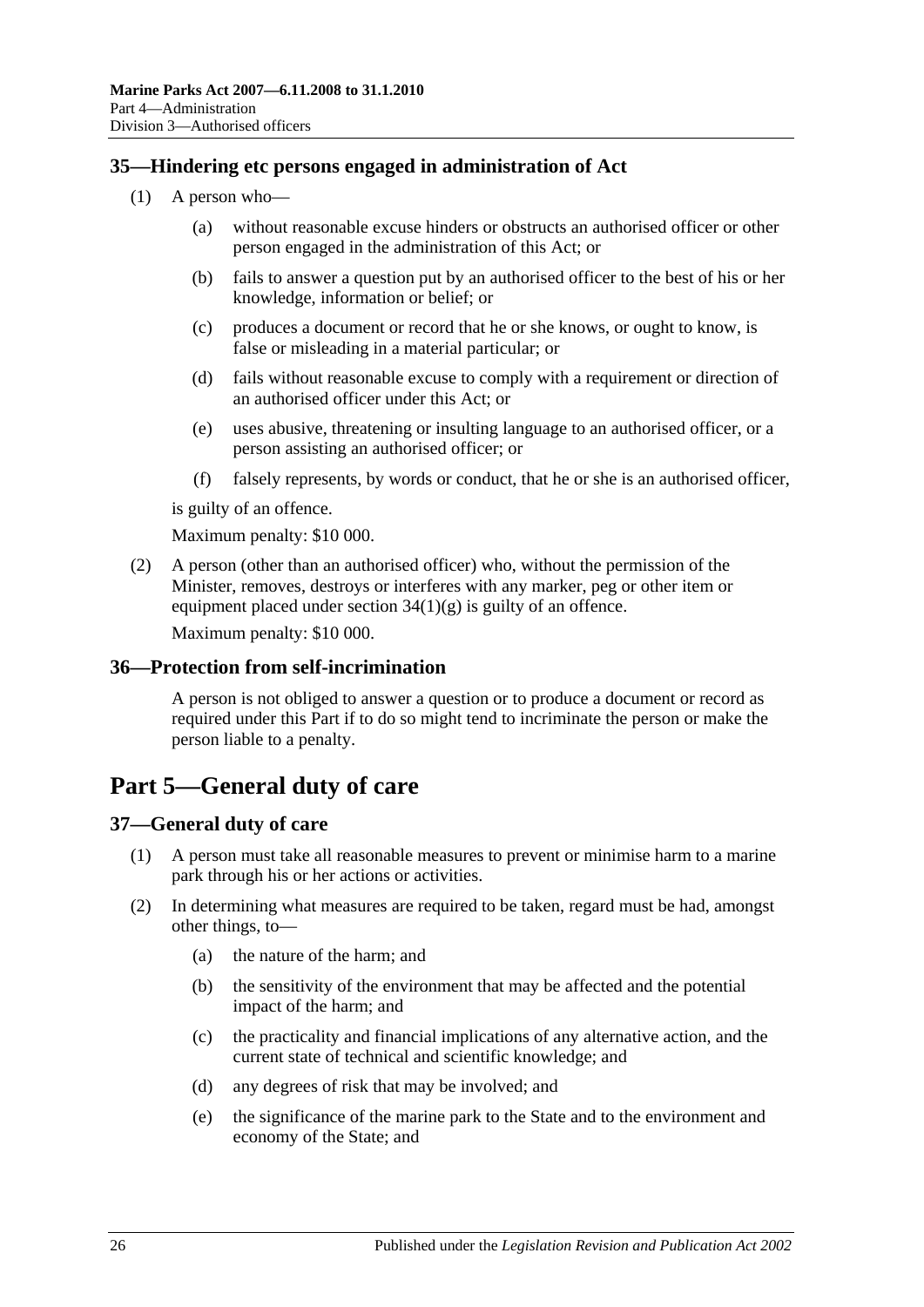- (f) the extent to which an act or activity may have a cumulative effect on a marine park; and
- (g) if a statutory authorisation has been granted in respect of the action or activity, any assessment made in connection with the granting of the authorisation of potential harm to the marine park as a result of the action or activity and the extent to which any such harm was intended to be prevented or minimised through the attachment of conditions to the authorisation.
- (3) A person will be taken not to be in contravention of [subsection](#page-25-4) (1) if the person is acting in circumstances prescribed by the regulations.
- (4) A person who contravenes [subsection](#page-25-4) (1) is not, on account of the contravention alone, guilty of an offence but—
	- (a) compliance with the duty may be enforced by the issuing of a protection order under [Part 6;](#page-26-0) and
	- (b) a reparation order or reparation authorisation may be issued under that Part in respect of the contravention.

# <span id="page-26-0"></span>**Part 6—Protection and other orders**

# <span id="page-26-1"></span>**Division 1—Orders**

# <span id="page-26-2"></span>**38—Protection orders**

- (1) The Minister may issue a protection order under this Division for the purpose of securing compliance with this Act.
- <span id="page-26-3"></span>(2) A protection order—
	- (a) must be in the form of a written notice served on the person to whom the notice is issued; and
	- (b) must specify the person to whom it is issued (whether by name or a description sufficient to identify the person); and
	- (c) must state the grounds on which it is made with reasonable particularity; and
	- (d) may impose any requirement reasonably required for the purpose for which the order is issued including 1 or more of the following:
		- (i) a requirement that the person discontinue, or not commence, a specified activity indefinitely or for a specified period or until further notice from the Minister;
		- (ii) a requirement that the person not carry on a specified activity except at specified times or subject to specified conditions;
		- (iii) a requirement that the person take specified action in a specified way, and within a specified period; and
	- (e) must state that the person may, within 14 days, appeal to the ERD Court against the order.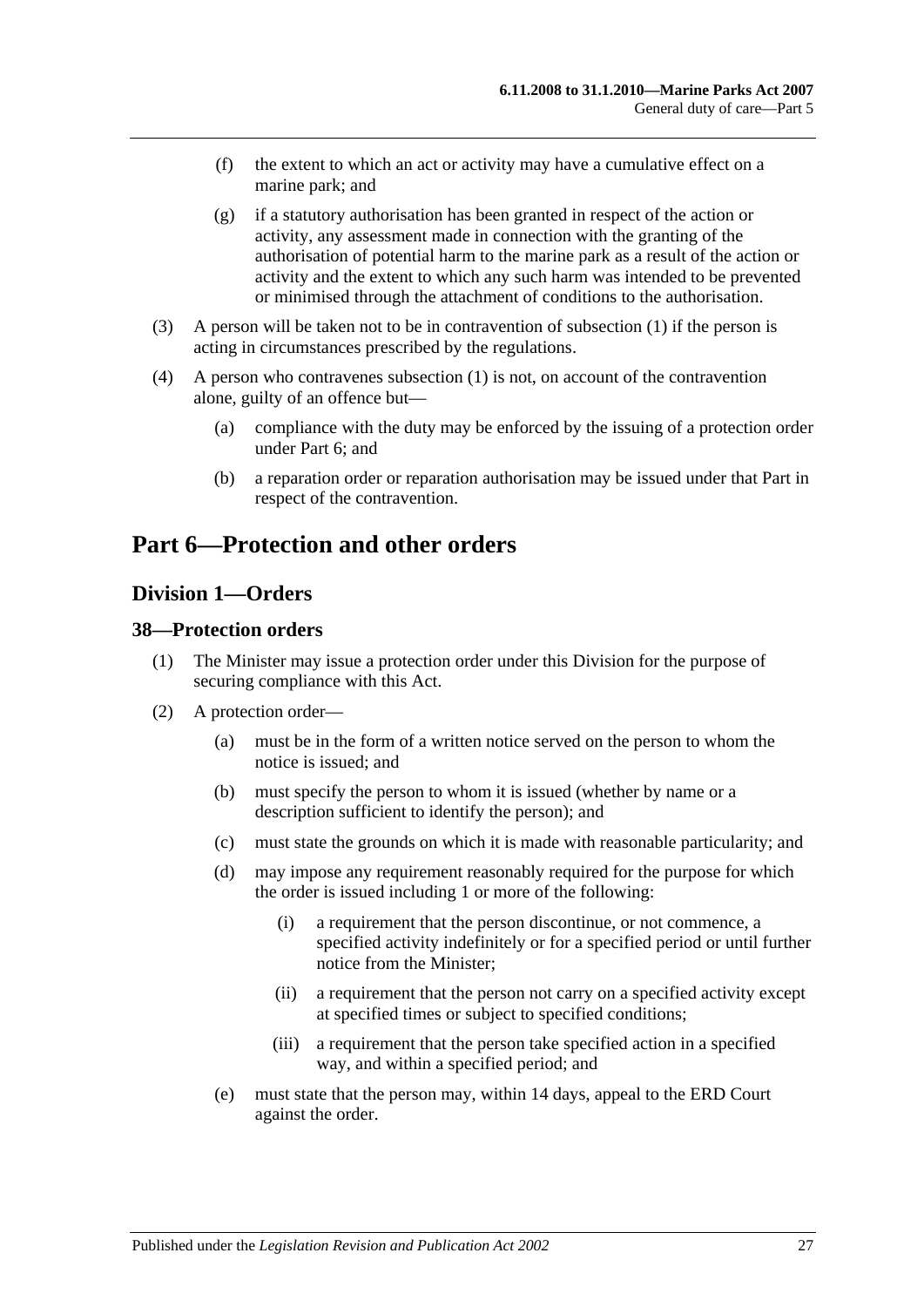- (3) An authorised officer may, if of the opinion that urgent action is required for the protection of a marine park, issue an emergency protection order imposing requirements of a kind referred to in [subsection](#page-26-3) (2)(d) as reasonably required for the protection of the marine park.
- (4) An emergency protection order may be issued orally but, in that event, the person to whom the order is issued must be advised immediately of the person's right to appeal to the ERD Court against the order.
- (5) If an emergency protection order is issued orally, the authorised officer who issued it must confirm it in writing at the earliest opportunity (and in any event within 2 business days) by written notice given to the person to whom it applies.
- (6) If an emergency protection order is issued, the order will cease to have effect on the expiration of 72 hours from the time of its issuing unless confirmed by a written protection order issued by the Minister and served on the relevant person.
- (7) The Minister may, by written notice served on a person to whom a protection order has been issued, vary or revoke the order.
- (8) A person to whom a protection order is issued must comply with the order. Maximum penalty: \$10 000.
- (9) A person must not hinder or obstruct a person complying with a protection order. Maximum penalty: \$10 000.

#### <span id="page-27-1"></span><span id="page-27-0"></span>**39—Action on non-compliance with protection order**

- (1) If the requirements of a protection order are not complied with, the Minister may take any action required by the order.
- (2) Action to be taken by the Minister under [subsection](#page-27-1) (1) may be taken on the Minister's behalf by an authorised officer or another person authorised by the Minister for the purpose.
- (3) A person taking action under this section may enter any relevant place, vessel or vehicle at any reasonable time.
- (4) The reasonable costs incurred by the Minister in taking action under this section may be recovered by the Minister as a debt from the person who failed to comply with the requirements of the protection order.
- (5) If an amount is recoverable from a person by the Minister under this section—
	- (a) the Minister may, by notice in writing to the person, fix a period, being not less than 28 days from the date of the notice, within which the amount must be paid by the person, and, if the amount is not paid by the person within that period, the person is liable to pay interest charged at the prescribed rate per annum on the amount unpaid; and
	- (b) the amount together with any interest charge so payable is until paid a charge in favour of the Minister on any land owned by the person in relation to which the protection order is registered under [Division 2.](#page-31-0)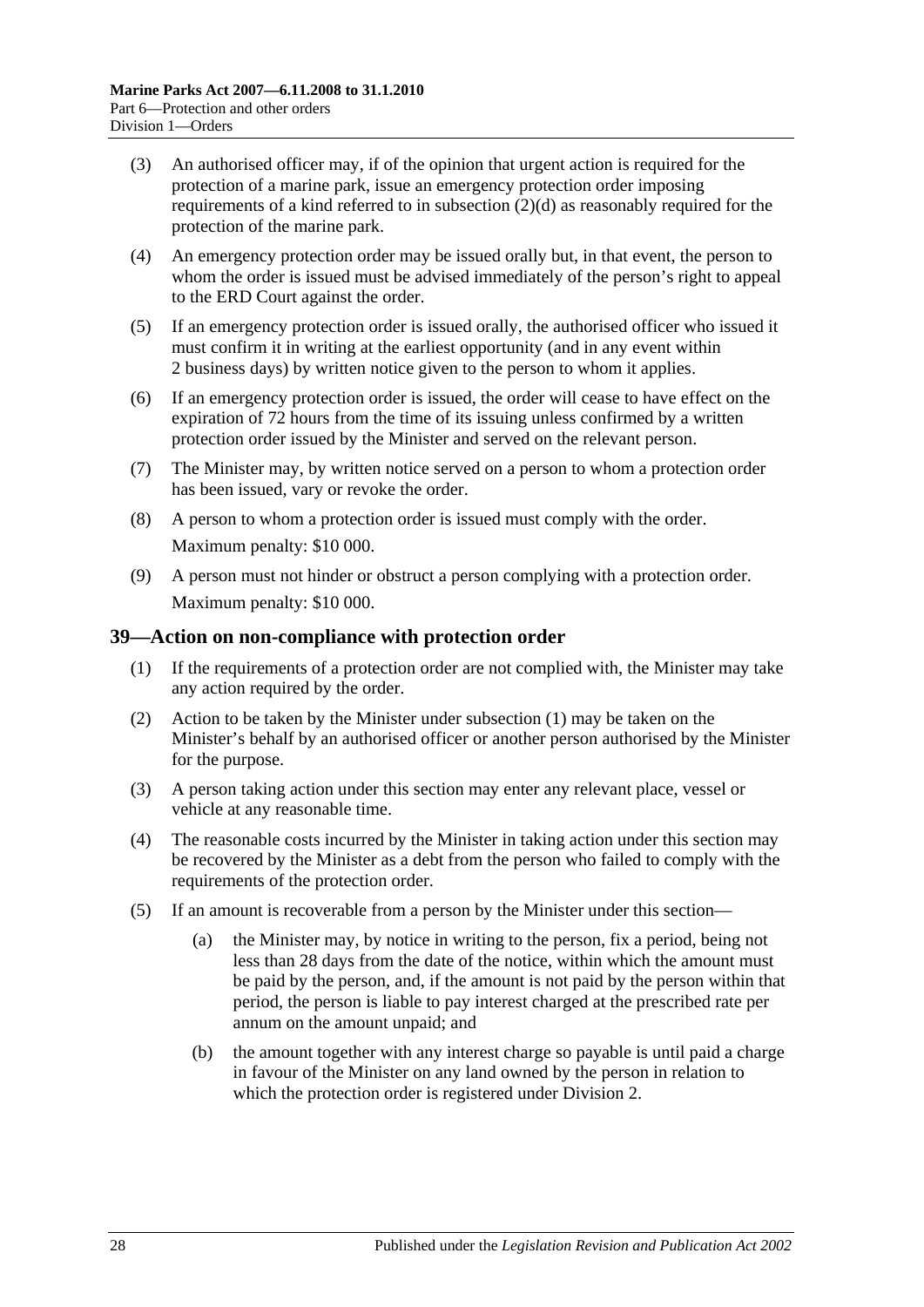### <span id="page-28-0"></span>**40—Reparation orders**

- (1) If the Minister is satisfied that a person has caused harm to a marine park by contravention of this Act, the Minister may issue a reparation order requiring the person—
	- (a) to take specified action within a specified period to make good any resulting harm to the marine park; or
	- (b) to make a payment or payments into an approved account for the reasonable costs incurred, or to be incurred, in taking action to make good any resulting harm to the marine park,

or both.

- <span id="page-28-1"></span>(2) A reparation order—
	- (a) must be in the form of a written notice served on the person to whom it is issued; and
	- (b) must specify the person to whom it is issued (whether by name or a description sufficient to identify the person); and
	- (c) must state the grounds on which it is made with reasonable particularity; and
	- (d) may include requirements for action to be taken to prevent or mitigate further harm to the marine park, or for a plan of action to be prepared to the satisfaction of the Minister; and
	- (e) may include requirements for specified tests or monitoring; and
	- (f) may include requirements for furnishing to the Minister specified results or reports; and
	- (g) may include requirements that the person to whom it is issued appoint or engage a person with specified qualifications to prepare a plan or report or to undertake tests or monitoring required by the order; and
	- (h) in the case of an order requiring payment into an approved account, may provide that payments must occur in accordance with a scheme specified by the Minister (either at the time of the making of the order or at a later time when the extent or impact of any action has been assessed or finally determined); and
	- (i) must state that the person may, within 14 days, appeal to the ERD Court against the order.
- (3) An authorised officer may, if of the opinion that urgent action is required to prevent or mitigate further harm, issue an emergency reparation order containing requirements of a kind referred to in [subsection](#page-28-1) (2), other than a requirement for payment into an approved account.
- (4) An emergency reparation order may be issued orally, but, in that event, the person to whom it is issued must be advised immediately of the person's right to appeal to the ERD Court against the order.
- (5) If an emergency reparation order is issued orally, the authorised officer who issued it must confirm it in writing at the earliest opportunity (and in any event within 2 business days) by written notice given to the person to whom it applies.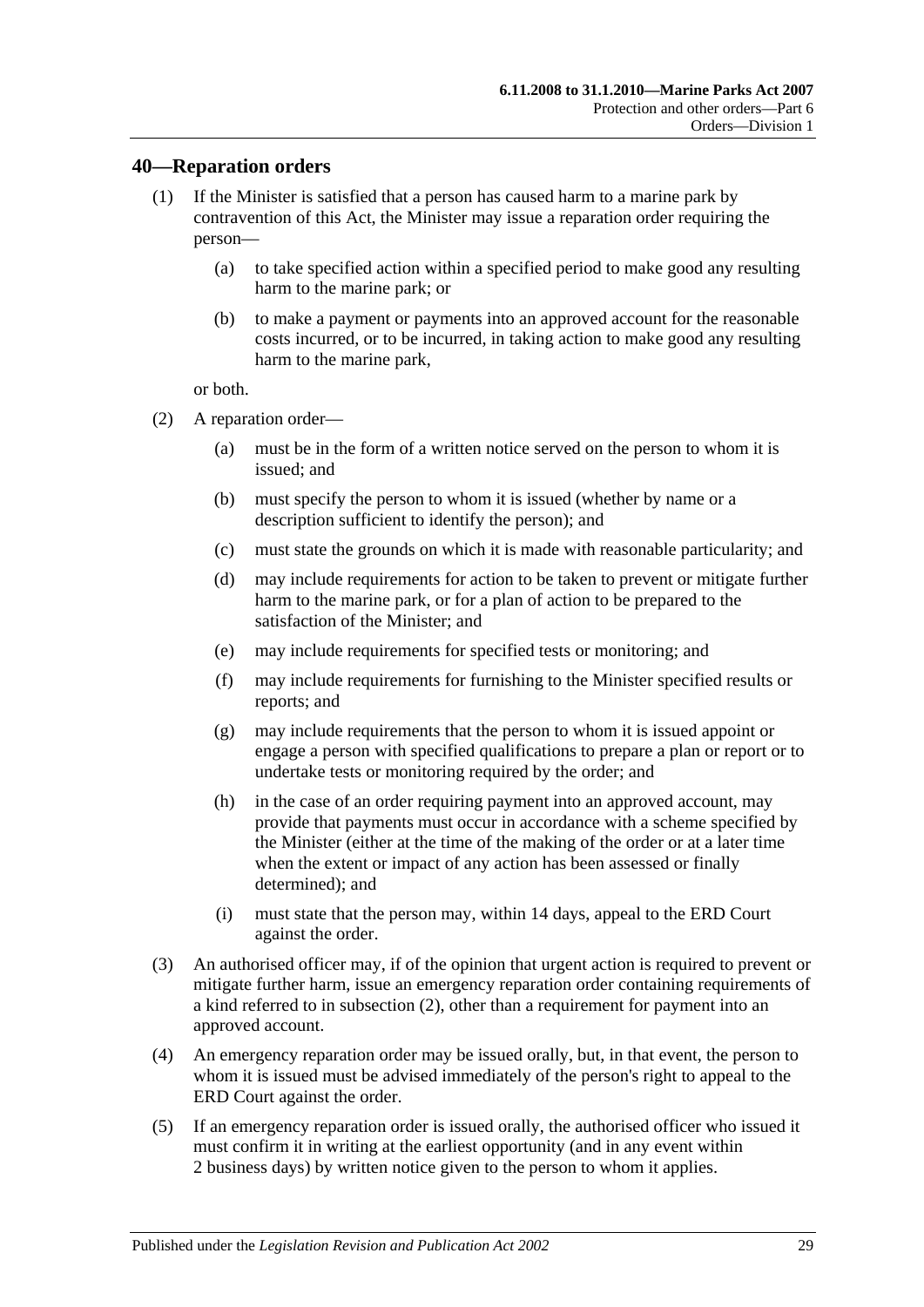- (6) If an emergency reparation order is issued, the order will cease to have effect on the expiration of 72 hours from the time of its issuing unless confirmed by a written reparation order issued by the Minister and served on the relevant person.
- (7) The Minister or an authorised officer may, if of the opinion that it is reasonably necessary to do so in the circumstances, include in an emergency or other reparation order a requirement for an act or omission that might otherwise constitute a contravention of this Act and, in that event, a person incurs no criminal liability under this Act for compliance with the requirement.
- (8) The Minister may, by written notice served on a person to whom a reparation order has been issued, vary or revoke the order.
- (9) A person to whom a reparation order is issued must comply with the order. Maximum penalty: \$10 000.

# <span id="page-29-2"></span><span id="page-29-0"></span>**41—Action on non-compliance with a reparation order**

- (1) If the requirements of a reparation order are not complied with, the Minister may take any action required by the order.
- (2) Action taken by the Minister under [subsection](#page-29-2) (1) may be taken on the Minister's behalf by an authorised officer or another person authorised by the Minister for the purpose.
- (3) A person taking action under this section may enter any relevant place, vessel or vehicle at any reasonable time.
- (4) The reasonable costs incurred by the Minister in taking action under this section to make good harm to the marine park may be recovered by the Minister as a debt from the person who failed to comply with the requirements of the reparation order.
- (5) If an amount is recoverable from a person by the Minister under this section—
	- (a) the Minister may, by notice in writing to the person, fix a period, being not less than 28 days from the date of the notice, within which the amount must be paid by the person, and, if the amount is not paid by the person within that period, the person is liable to pay interest charged at the prescribed rate per annum on the amount unpaid; and
	- (b) the amount together with any interest charge so payable is until paid a charge in favour of the Minister on any land owned by the person in relation to which the reparation order is registered under [Division 2.](#page-31-0)

# <span id="page-29-3"></span><span id="page-29-1"></span>**42—Reparation authorisations**

- (1) If the Minister is satisfied that a person has caused harm to a marine park by a contravention of this Act, the Minister may (whether or not a reparation order has been issued to the person) issue a reparation authorisation under which authorised officers or other persons authorised by the Minister for the purpose may take specified action on the Minister's behalf to make good any resulting harm to the marine park.
- (2) A reparation authorisation—
	- (a) must be in the form of a written notice; and
	- (b) must specify the person alleged to have caused the harm (whether by name or a description sufficient to identify the person); and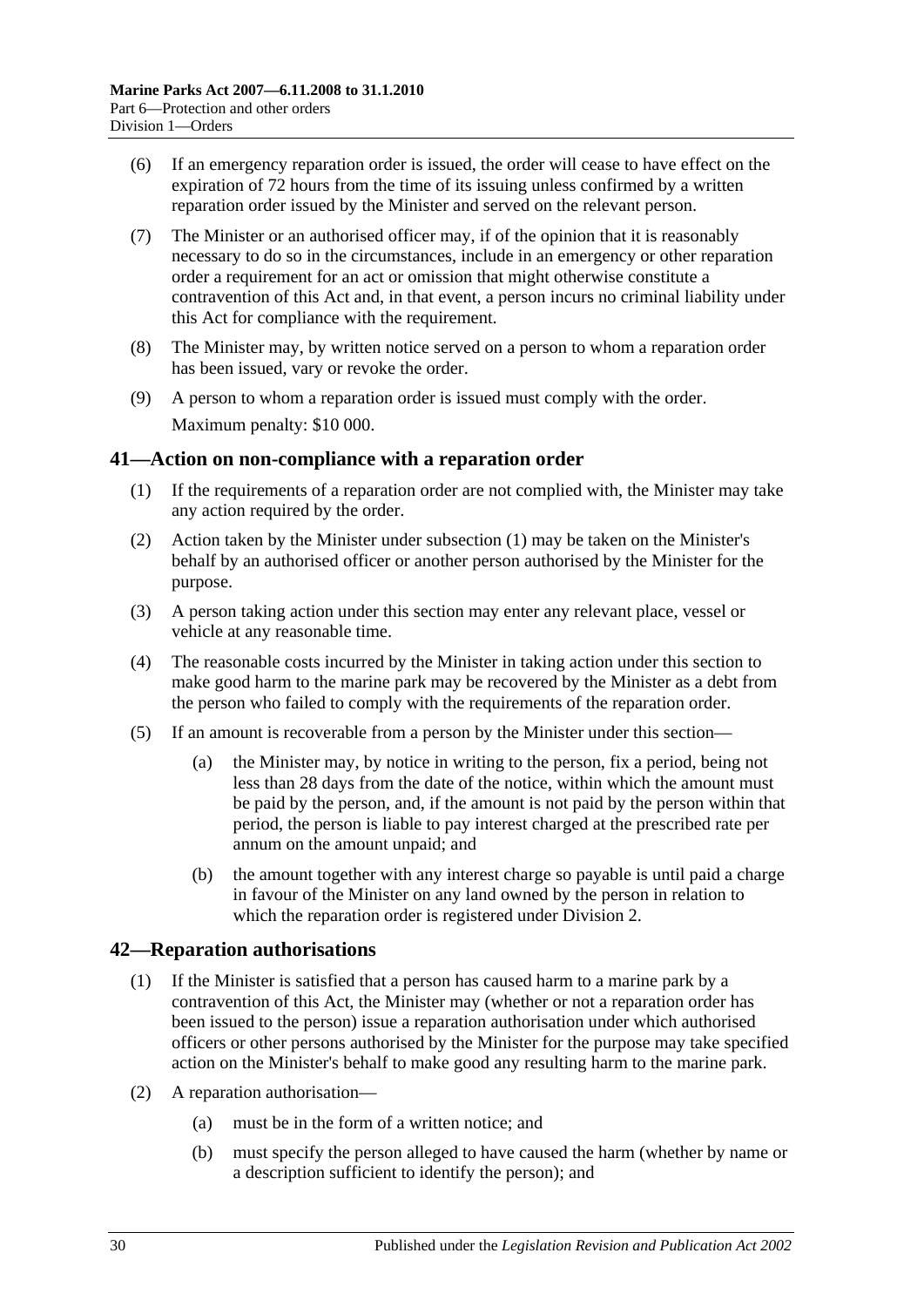- (c) must state the grounds on which it is made with reasonable particularity; and
- (d) may include authorisation for action to be taken to prevent or mitigate further harm to the marine park.
- (3) The Minister must, as soon as practicable after issuing a reparation authorisation, serve a copy of the authorisation on the person alleged to have caused the harm.
- (4) The Minister may, by notice in writing, vary or revoke a reparation authorisation and must, as soon as practicable after doing so, serve a copy of the notice on the person alleged to have caused the harm.
- (5) If a person other than an authorised officer is authorised to take action under [subsection](#page-29-3) (1), the following provisions apply:
	- (a) the Minister must issue the person with an instrument of authority;
	- (b) the person may exercise such powers of an authorised officer as are reasonably required for the purpose of taking action under that subsection;
	- (c) the provisions of this Act apply in relation to the exercise of such powers by the person in the same way as in relation to an authorised officer;
	- (d) the person must produce the instrument of authority for the inspection of any person in relation to whom the person intends to exercise powers of an authorised officer.
- (6) A person taking action under a reparation authorisation may enter any relevant place, vessel or vehicle at any reasonable time.
- (7) The reasonable costs incurred by the Minister in taking action under a reparation authorisation to make good harm to the marine park may be recovered by the Minister as a debt from the person who caused the relevant harm.
- (8) If an amount is recoverable from a person by the Minister under this section—
	- (a) the Minister may, by notice in writing to the person, fix a period, being not less than 28 days from the date of the notice, within which the amount must be paid by the person, and, if the amount is not paid by the person within that period, the person is liable to pay interest charged at the prescribed rate per annum on the amount unpaid; and
	- (b) the amount together with any interest charge so payable is until paid a charge in favour of the Minister on any land owned by the person in relation to which the reparation authorisation is registered under [Division 2.](#page-31-0)

#### <span id="page-30-1"></span><span id="page-30-0"></span>**43—Related matters**

- (1) The Minister should, so far as is reasonably practicable, consult with any public authority that may also have power to act with respect to the particular matter before the Minister issues an order or authorisation under this Division.
- (2) [Subsection](#page-30-1) (1) does not apply—
	- (a) where action is being taken under this Act as a matter of urgency; or
	- (b) in any other circumstance of a prescribed kind.
- (3) A person cannot claim compensation from—
	- (a) the Minister or the Crown; or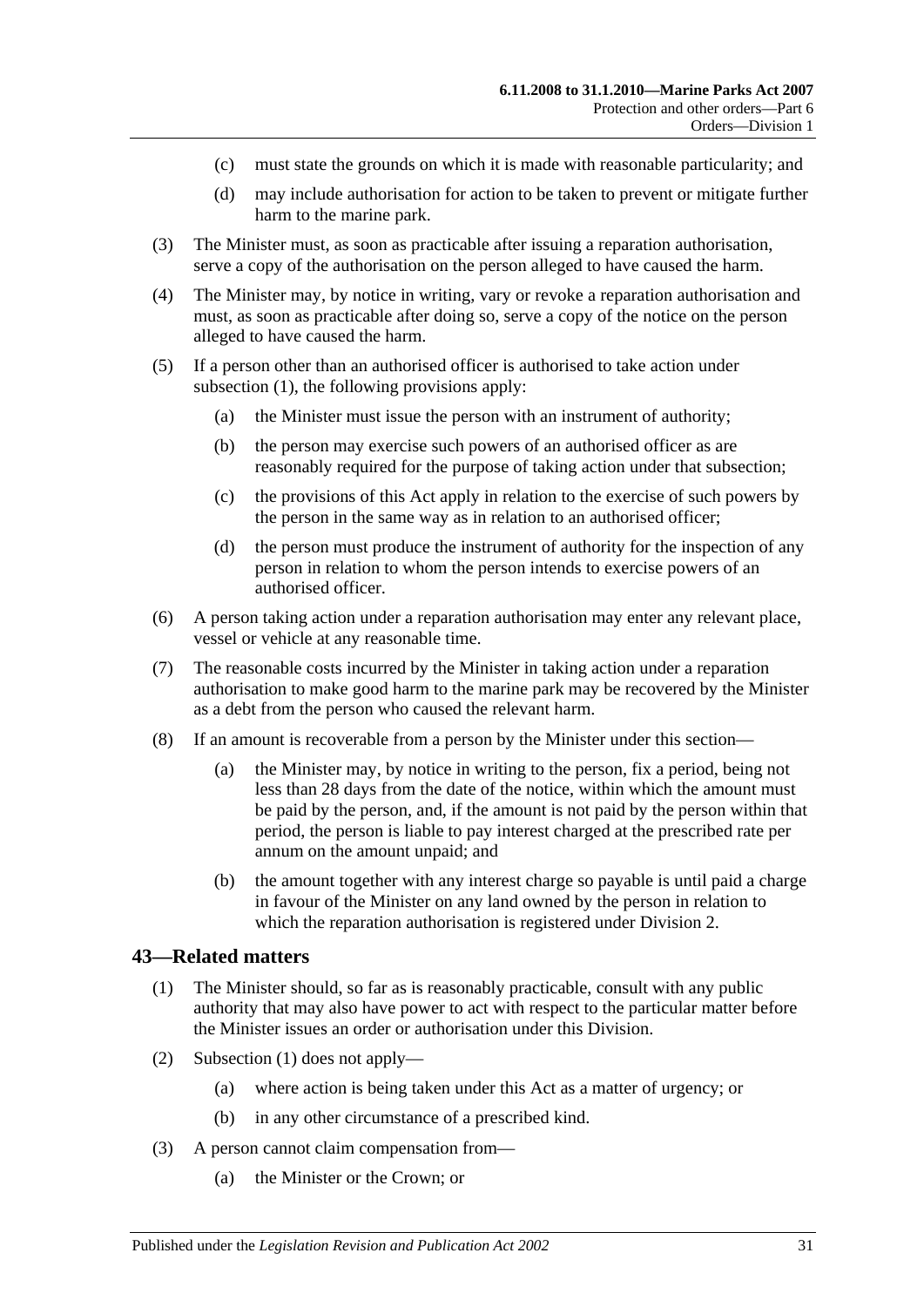- (b) an authorised officer; or
- (c) a person acting under the authority of the Minister or an authorised officer,

in respect of a requirement imposed under this Division, or on account of an act or omission done or made in the exercise (or purported exercise) of a power under this Division.

# <span id="page-31-0"></span>**Division 2—Registration of orders and effect of charges**

#### <span id="page-31-1"></span>**44—Registration**

 $(1)$  If—

- (a) the Minister issues an order or authorisation under [Division 1;](#page-26-1) and
- (b) the order or authorisation is issued in relation to an activity carried out on land, or requires a person to take action on or in relation to land,

the Minister may apply to the Registrar-General for the registration of the order or authorisation in relation to that land.

- <span id="page-31-2"></span>(2) An application under this section must—
	- (a) define the land to which it relates; and
	- (b) comply with any requirement imposed by the Registrar-General for the purposes of this section.
- (3) The Registrar-General must on—
	- (a) due application under [subsection](#page-31-2) (2); and
	- (b) lodgement of a copy of the relevant order or authorisation,

register the order or authorisation in relation to the land by making such entries in any register book, memorial or other book or record in the Lands Titles Registration Office or in the General Registry Office as the Registrar-General thinks fit.

- (4) An order or authorisation registered under this section is binding on each owner and occupier from time to time of the land.
- (5) The Registrar-General must, on application by the Minister, cancel the registration of an order or authorisation in relation to land and make such endorsements to that effect in the appropriate register book, memorial or other book or record in respect of the land as the Registrar-General thinks fit.
- (6) The Minister may, if the Minister thinks fit, apply to the Registrar-General for cancellation of the registration of an order or authorisation under this section in relation to land, and must do so—
	- (a) on revocation of the order or authorisation; or
	- (b) in relation to—
		- (i) an order—
			- (A) on full compliance with the requirements of the order;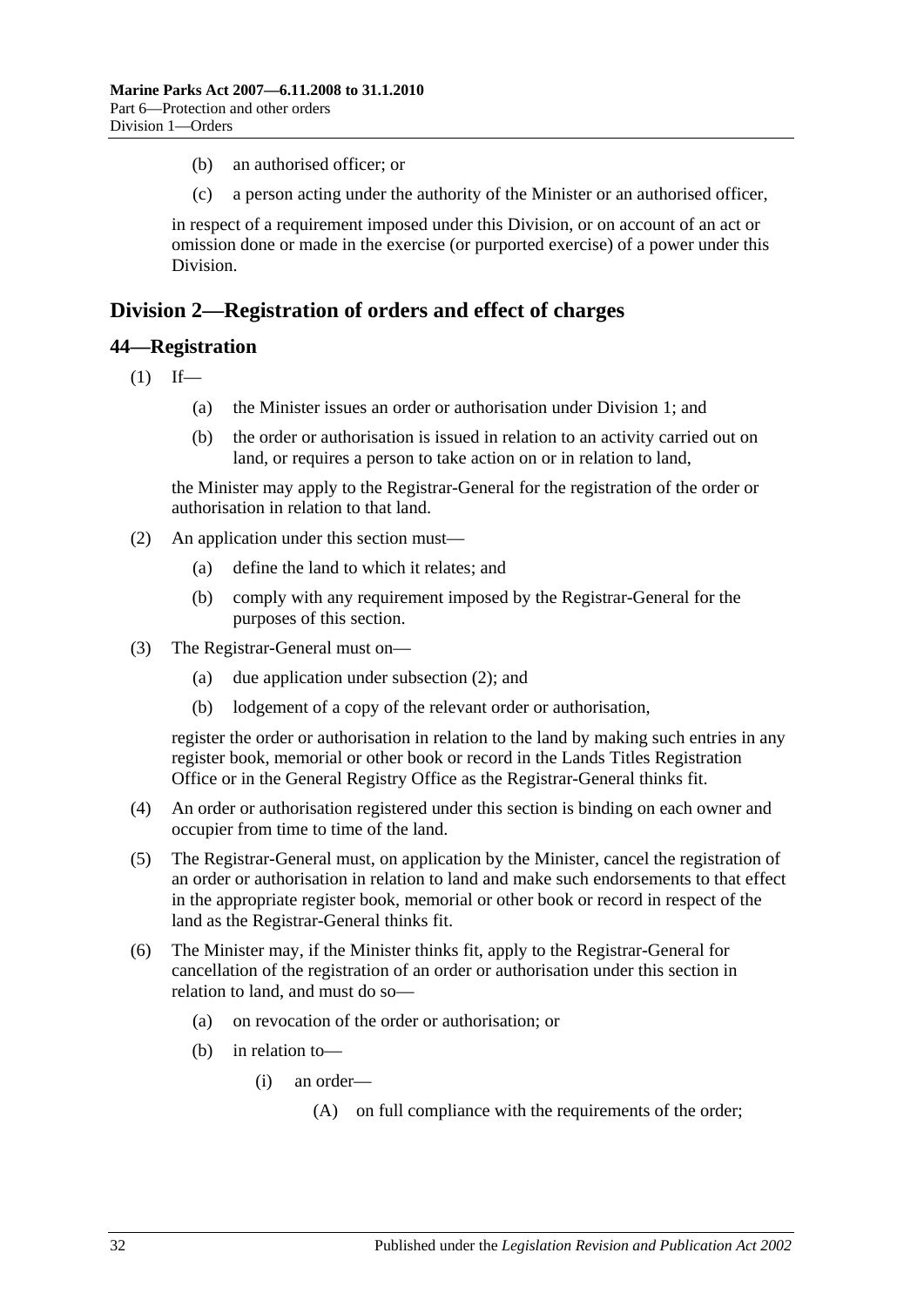- (B) if the Minister has taken action under [Division 1](#page-26-1) to carry out the requirements of the order—on payment to the Minister of any amount recoverable by the Minister under that Division in relation to the action so taken; or
- (ii) an authorisation—on payment to the Minister of any amount recoverable by the Minister under [Division 1](#page-26-1) in relation to the action taken in pursuance of the authorisation.

# <span id="page-32-0"></span>**45—Effect of charge**

A charge imposed on land under [Division 1](#page-26-1) has priority over—

- (a) any prior charge on the land (whether or not registered) that operates in favour of a person who is an associate of the owner of the land; and
- (b) any other charge on the land other than a charge registered prior to registration under this Division of the relevant order or authorisation in relation to the land.

# <span id="page-32-1"></span>**Part 7—Appeals to ERD Court**

# <span id="page-32-2"></span>**46—Appeals to ERD Court**

- <span id="page-32-4"></span><span id="page-32-3"></span>(1) The following appeals may be made to the ERD Court:
	- (a) a person who is refused a permit may appeal to the Court against the decision of the Minister to refuse the permit;
	- (b) a person who has been granted a permit may appeal to the Court against a decision of the Minister revoking the permit or imposing or varying a condition of the permit;
	- (c) a person to whom a protection order or reparation order has been issued may appeal to the ERD Court against the order or a variation of the order.
- <span id="page-32-5"></span>(2) An appeal must be made in a manner and form determined by the Court, setting out the grounds of the appeal.
- (3) Subject to this section, an appeal by a person against a decision referred to in [subsection](#page-32-3)  $(1)(a)$  or  $(b)$  must be made within 21 days after the person receives notice in writing of the decision.
- (4) Subject to this section, an appeal by a person against an order or a variation of an order referred to in [subsection](#page-32-5)  $(1)(c)$  must be made within 21 days after the person receives notice in writing of the order or variation.
- (5) The Court may, if it is satisfied that it is just and reasonable in the circumstances to do so, dispense with the requirement that an appeal be made within the period fixed by this section.
- (6) Unless otherwise determined by the Court, an appeal must be referred in the first instance to a conference under section 16 of the *[Environment, Resources and](http://www.legislation.sa.gov.au/index.aspx?action=legref&type=act&legtitle=Environment%20Resources%20and%20Development%20Court%20Act%201993)  [Development Court Act](http://www.legislation.sa.gov.au/index.aspx?action=legref&type=act&legtitle=Environment%20Resources%20and%20Development%20Court%20Act%201993) 1993* (and the provisions of that Act will then apply in relation to that appeal).
- (7) Subject to [subsection](#page-33-2) (8), the institution of an appeal does not affect the operation of the decision or order to which the appeal relates.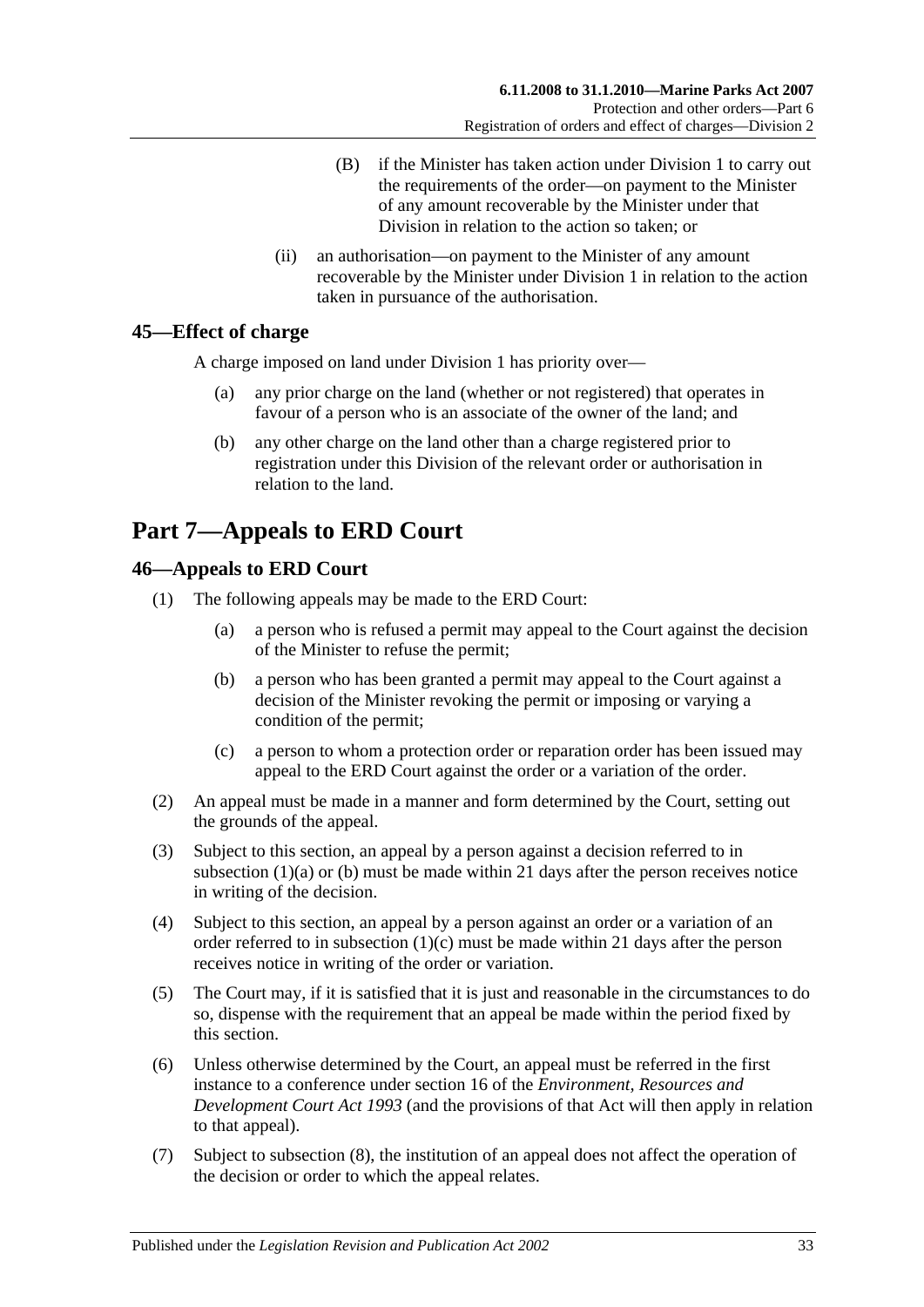- <span id="page-33-2"></span>(8) The Court may, on application by a party to an appeal, make an order staying or otherwise affecting the operation or implementation of the whole or a part of a decision or order if the Court is satisfied that it is appropriate to do so having regard to—
	- (a) the possible consequences to the marine park and the interests of any persons who may be affected by the appeal; and
	- (b) the need to secure the effectiveness of the hearing and determination of the appeal.
- (9) An order under [subsection](#page-33-2) (8)—
	- (a) may be varied or revoked by the Court by further order; and
	- (b) is subject to such conditions as are specified in the order; and
	- (c) has effect until—
		- (i) the end of the period of operation (if any) specified in the order; or
		- (ii) the decision of the Court on the appeal comes into operation,

whichever is the earlier.

- (10) The Court must not make an order under [subsection](#page-33-2) (8) unless each party to the appeal has been given a reasonable opportunity to make submissions in relation to the matter.
- (11) The Court may, on hearing an appeal under this section—
	- (a) confirm, vary or revoke the decision or order appealed against;
	- (b) order or direct a person or body to take such action as the Court thinks fit, or to refrain (either temporarily or permanently) from such action or activity as the Court thinks fit;
	- (c) make any consequential or ancillary order or direction, or impose any condition, that it considers necessary or expedient.

# <span id="page-33-0"></span>**Part 8—Civil remedies**

# <span id="page-33-3"></span><span id="page-33-1"></span>**47—Civil remedies**

- (1) Applications may be made to the ERD Court for 1 or more of the following orders:
	- (a) if a person has engaged, is engaging or is proposing to engage in conduct in contravention of this Act—an order restraining the person from engaging in the conduct and, if the Court considers it appropriate to do so, requiring the person to take specified action;
	- (b) if a person has refused or failed, is refusing or failing or is proposing to refuse or fail to take action required by this Act—an order requiring the person to take that action;
	- (c) if a person has caused harm to a marine park by a contravention of this Act—an order requiring the person to take specified action to make good any resulting harm to the marine park and, if appropriate, to take specified action to prevent or mitigate further harm;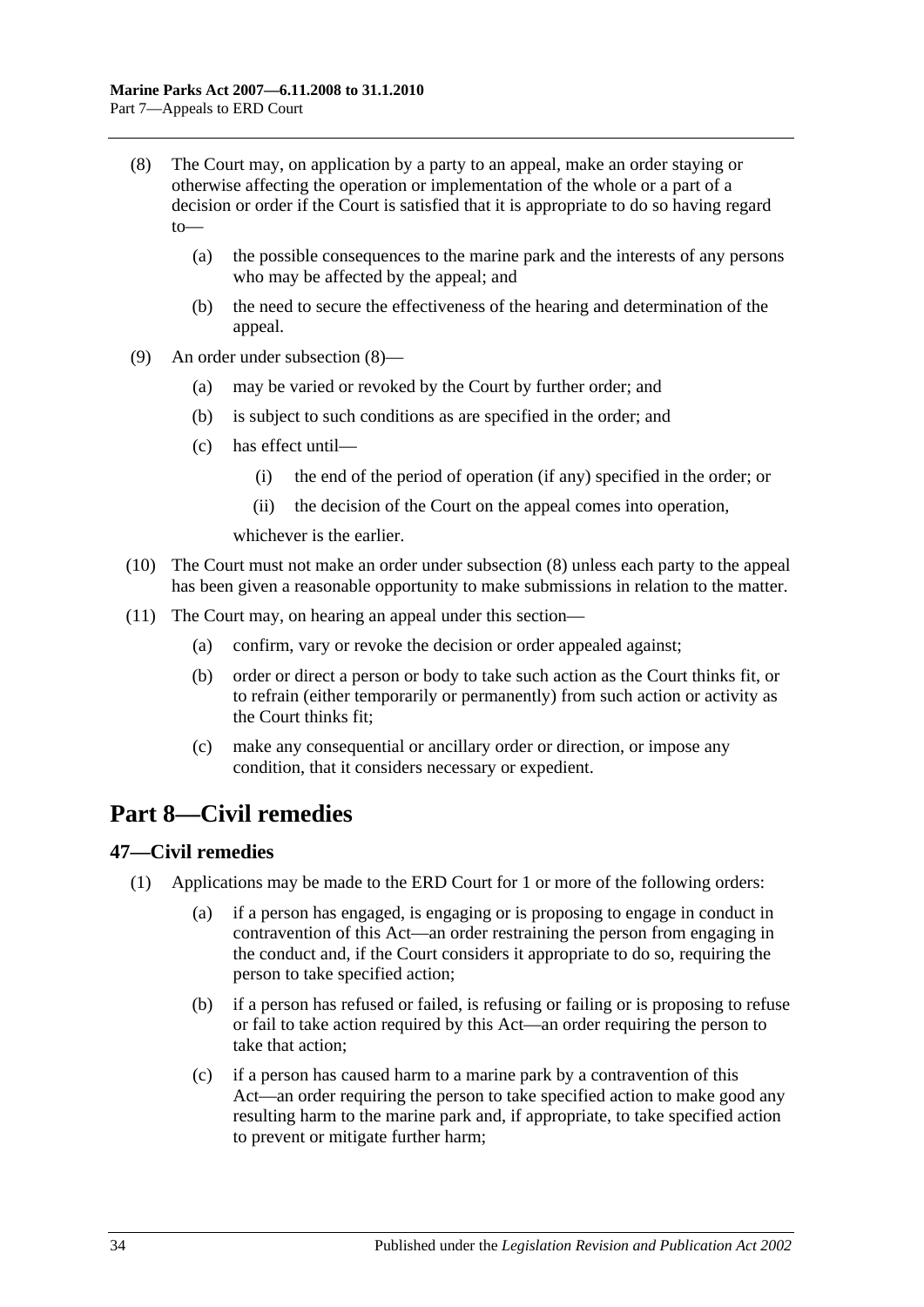- (d) if the Minister has incurred costs in taking action to prevent or make good harm to a marine park caused by a contravention of this Act—an order against the person who committed the contravention for payment of the reasonable costs and expenses incurred in taking that action;
- (e) if the Court considers it appropriate to do so, an order against a person who has contravened this Act for payment (for the credit of the Consolidated Account) of an amount in the nature of exemplary damages determined by the Court;
- (f) if the Court considers it appropriate to do so, an order against a person who has contravened this Act to take specified action to publicise—
	- (i) the contravention of this Act; and
	- (ii) the harm flowing from the contravention; and
	- (iii) the other requirements of the order made against the person.
- (2) The power of the Court to make an order restraining a person from engaging in conduct of a particular kind may be exercised—
	- (a) if the Court is satisfied that the person has engaged in conduct of that kind—whether or not it appears to the Court that the person intends to engage again, or to continue to engage, in conduct of that kind; or
	- (b) if it appears to the Court that, in the event that an order is not made, it is likely that the person will engage in conduct of that kind—whether or not the person has previously engaged in conduct of that kind and whether or not there is an imminent danger of substantial harm if the first-mentioned person engages in conduct of that kind.
- (3) The power of the Court to make an order requiring a person to take specified action may be exercised—
	- (a) if the Court is satisfied that the person has refused or failed to take that action—whether or not it appears to the Court that the person intends to refuse or fail again, or to continue to refuse or fail, to take that action; or
	- (b) if it appears to the Court that, in the event that an order is not made, it is likely that the person will refuse or fail to take that action—whether or not the person has previously refused or failed to take that action and whether or not there is an imminent danger of substantial harm if the first-mentioned person refuses or fails to take that action.
- (4) In assessing an amount to be ordered in the nature of exemplary damages, the Court must have regard to—
	- (a) any harm to a marine park or detriment to the public interest resulting from the contravention; and
	- (b) any financial saving or other benefit that the respondent stood to gain by committing the contravention; and
	- (c) any other matter it considers relevant.
- (5) The power to order payment of an amount in the nature of exemplary damages may only be exercised by a Judge of the Court.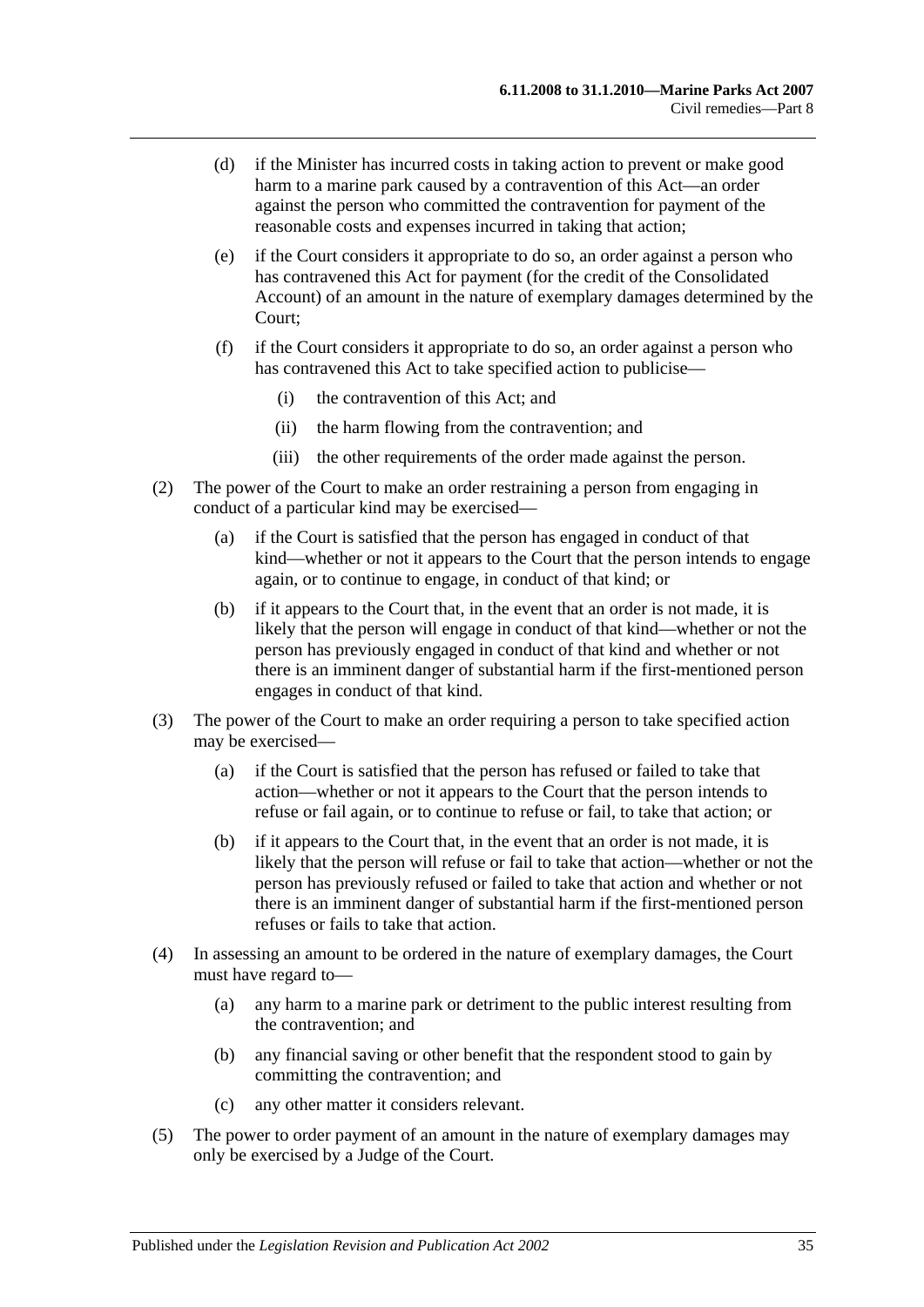- (6) An application under this section may be made—
	- (a) by the Minister; or
	- (b) by an authorised officer; or
	- (c) by any person whose interests are affected by the subject matter of the application; or
	- (d) by any other person with the leave of the Court.
- <span id="page-35-0"></span>(7) Before the Court may grant leave for the purposes of [subsection](#page-35-0) (6)(d), the Court must be satisfied that—
	- (a) the proceedings on the application would not be an abuse of the process of the Court; and
	- (b) there is a real or significant likelihood that the requirements for the making of an order under [subsection](#page-33-3) (1) on the application would be satisfied; and
	- (c) it is in the public interest that the proceedings should be brought.
- (8) An application under this section may be made in a representative capacity (but, if so, the consent of all persons on whose behalf the application is made must be obtained).
- (9) An application may be made without notice to the other party and, if the Court is satisfied on the application that the respondent has a case to answer, it may grant leave to the applicant to serve a summons requiring the respondent to appear before the Court to show cause why an order should not be made under this section.
- (10) An application under this section must, in the first instance, be referred to a conference under section 16 of the *[Environment, Resources and Development Court](http://www.legislation.sa.gov.au/index.aspx?action=legref&type=act&legtitle=Environment%20Resources%20and%20Development%20Court%20Act%201993)  Act [1993](http://www.legislation.sa.gov.au/index.aspx?action=legref&type=act&legtitle=Environment%20Resources%20and%20Development%20Court%20Act%201993)* (and the provisions of that Act will then apply in relation to the application).
- (11) If, on an application under this section or before the determination of the proceedings commenced by the application, the Court is satisfied that, in order to preserve the rights or interests of parties to the proceedings or for any other reason, it is desirable to make an interim order under this section, the Court may make such an order.
- (12) An interim order—
	- (a) may be made on an application made without notice to the other party; and
	- (b) may be made whether or not the proceedings have been referred to a conference; and
	- (c) will be made subject to such conditions as the Court thinks fit; and
	- (d) will not operate after the proceedings in which it is made are finally determined.
- (13) The Court may order an applicant in proceedings under this section—
	- (a) to provide security for the payment of costs that may be awarded against the applicant if the application is subsequently dismissed; and
	- (b) to give an undertaking as to the payment of any amount that may be awarded against the applicant under [subsection](#page-36-2) (14).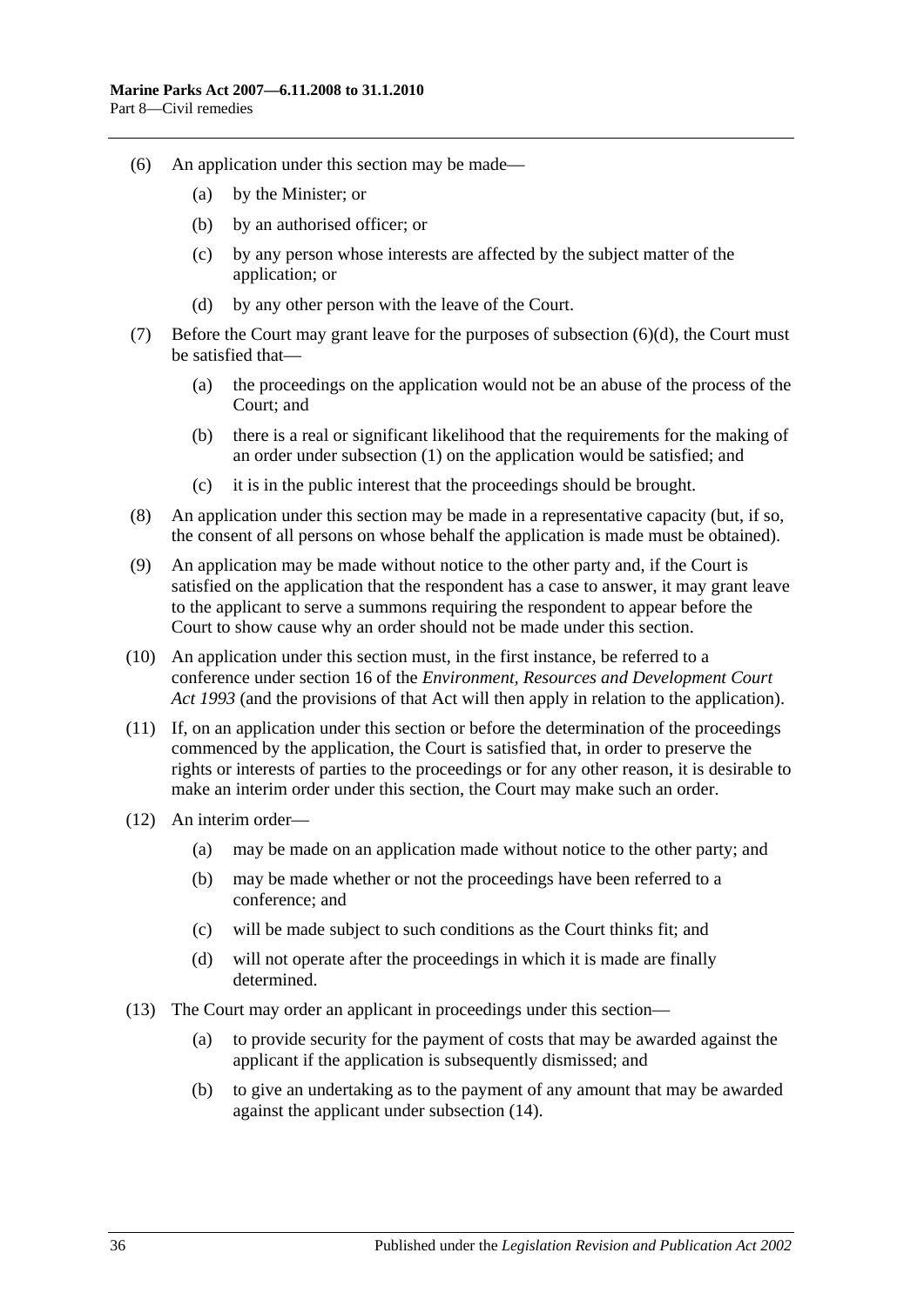- <span id="page-36-2"></span>(14) If, on an application under this section alleging a contravention of this Act, the Court is satisfied—
	- (a) that the respondent has not contravened this Act; and
	- (b) that the respondent has suffered loss or damage as a result of the actions of the applicant; and
	- (c) that in the circumstances it is appropriate to make an order under this provision,

the Court may, on the application of the respondent (and in addition to any order as to costs), require the applicant to pay to the respondent an amount, determined by the Court, to compensate the respondent for the loss or damage suffered by the respondent.

- (15) The Court may, if it considers it appropriate to do so, either on its own initiative or on the application of a party, vary or revoke an order previously made under this section.
- (16) Proceedings under this section based on a contravention of this Act may be commenced at any time within 3 years after the date of the alleged contravention or, with the authorisation of the Attorney-General, at a later time.
- (17) An apparently genuine document purporting to be under the hand of the Attorney-General and to authorise the commencement of proceedings under this section will be accepted in any legal proceedings, in the absence of proof to the contrary, as proof of the authorisation.
- <span id="page-36-3"></span>(18) The Court may, in any proceedings under this section, make such orders in relation to the costs of the proceedings as it thinks just and reasonable.
- (19) Without limiting the generality of [subsection](#page-36-3) (18), in determining whether to make any order in relation to costs the Court may have regard to the following matters (so far as they are relevant):
	- (a) whether the applicant is pursuing a personal interest only in bringing the proceedings or is furthering a wider group interest or the public interest;
	- (b) whether or not the proceedings raise significant issues relating to the administration of this Act.

# <span id="page-36-0"></span>**Part 9—Provisions relating to official insignia**

# <span id="page-36-1"></span>**48—Interpretation**

<span id="page-36-4"></span>(1) In this Part—

*official insignia* means—

- (a) a design declared by the Minister to be a logo for the purposes of this Part; or
- (b) the name of a marine park proclaimed under this Act, whether appearing or used in full or in an abbreviated form; or
- (c) a combination of a logo under [paragraph](#page-36-4) (a) and a name.
- (2) For the purposes of this Part, goods will be taken to be marked with official insignia if the insignia is affixed or annexed to, marked on, or incorporated in or with—
	- (a) the goods; or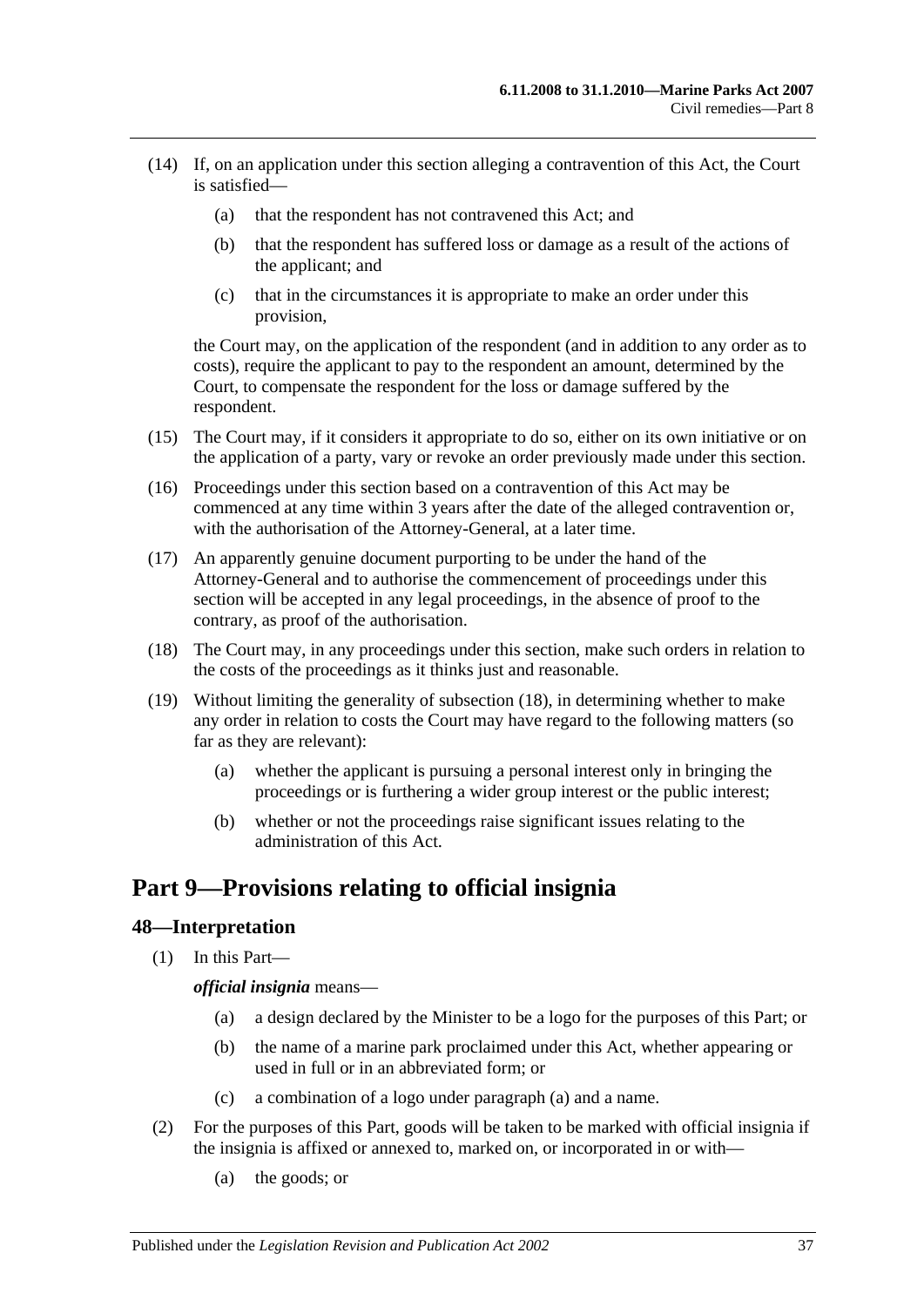- (b) any covering or container in which the goods are wholly or partly enclosed; or
- (c) anything placed in or attached to any such covering or container; or
- (d) anything that is attached to the goods or around which the goods are wrapped or wound.

#### <span id="page-37-3"></span><span id="page-37-0"></span>**49—Declaration of logo**

The Minister may, by notice in the Gazette—

- (a) declare a design to be a logo for the purposes of this Part; or
- (b) vary or revoke a declaration under [paragraph](#page-37-3) (a).

#### <span id="page-37-1"></span>**50—Protection of official insignia**

- (1) The Crown has a proprietary interest in all official insignia.
- <span id="page-37-6"></span>(2) A person must not, without the consent of the Minister, in the course of a trade or business—
	- (a) sell goods marked with official insignia; or
	- (b) use official insignia for the purpose of promoting the sale of goods or services or the provision of any benefits.

Maximum penalty: \$10 000.

(3) A person must not, without the consent of the Minister, assume a name or description that consists of, or includes, official insignia.

Maximum penalty: \$10 000.

- (4) A consent under this section—
	- (a) may be given with or without conditions (including conditions requiring payment to the Minister); and
	- (b) may be given generally by notice in the Gazette or by notice in writing addressed to an applicant for the consent; and
	- (c) may be revoked by the Minister for contravention of a condition by notice in writing given personally or by post to a person who has the benefit of the consent.
- <span id="page-37-4"></span>(5) The Supreme Court may, on the application of the Minister, grant an injunction to restrain a breach of this section.
- <span id="page-37-5"></span>(6) The court by which a person is convicted of an offence against this section may, on the application of the Minister, order the convicted person to pay compensation of an amount fixed by the court to the Minister.
- (7) [Subsections](#page-37-4) (5) and [\(6\)](#page-37-5) do not derogate from any civil remedy that may be available to the Minister apart from those subsections.

# <span id="page-37-2"></span>**51—Seizure and forfeiture of goods**

- $(1)$  If—
	- (a) goods apparently intended for a commercial purpose are marked with official insignia; and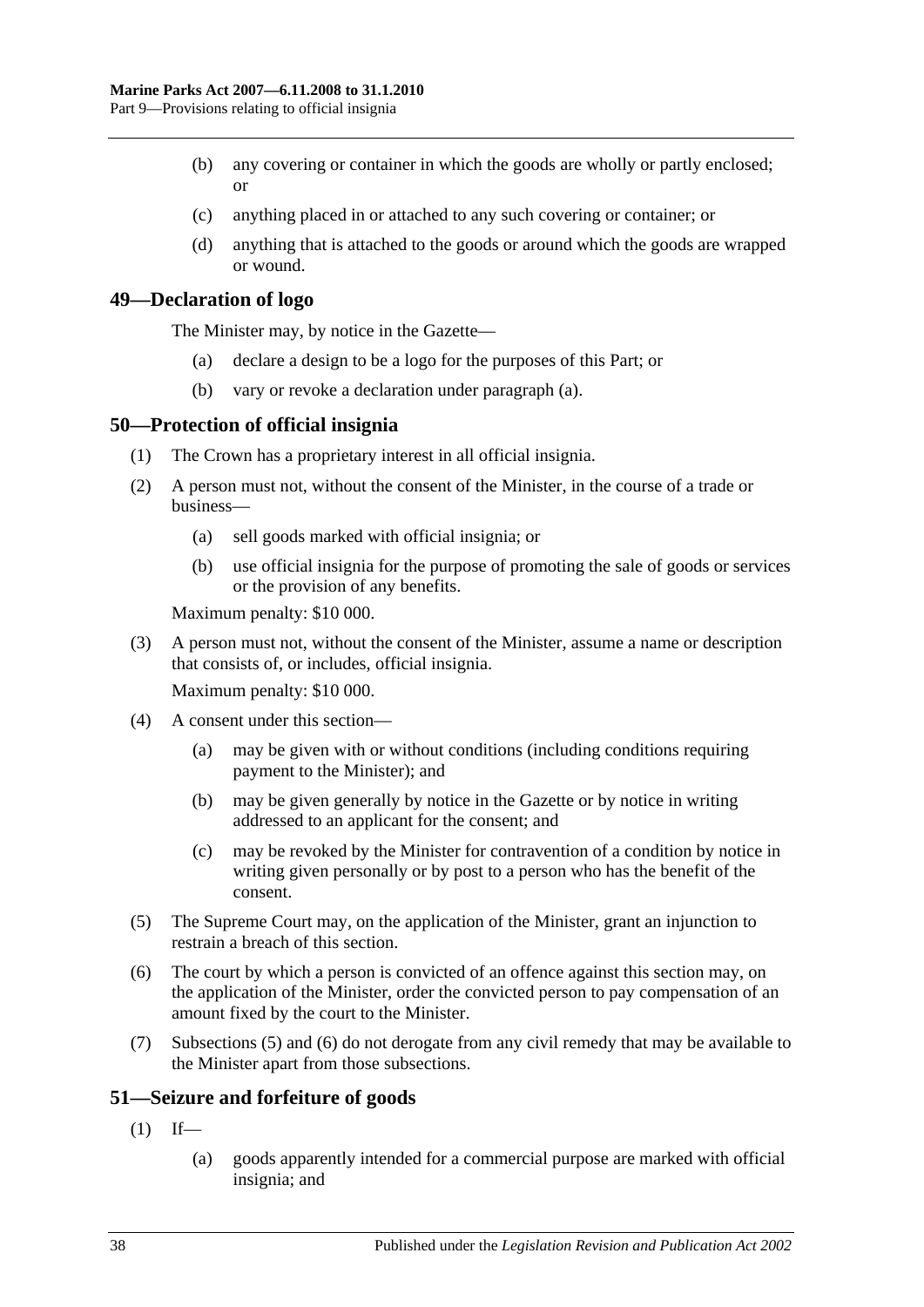(b) an authorised officer suspects on reasonable grounds that the use of the insignia has not been authorised by the Minister,

the authorised officer may seize those goods.

- <span id="page-38-4"></span>(2) If goods have been seized under this section and—
	- (a) proceedings are not instituted for an offence against [section](#page-37-6) 50(2) in relation to the goods within 3 months of their seizure; or
	- (b) after proceedings have been instituted and completed, the defendant is not convicted,

the person from whom they were seized is entitled to recover—

- (c) the goods or, if they have been destroyed, compensation equal to the market value of the goods at the time of their seizure; and
- (d) compensation for any loss suffered by reason of the seizure of the goods.
- (3) An action for the payment of compensation under [subsection](#page-38-4) (2) may be brought against the Minister in any court of competent jurisdiction.
- (4) The court by which a person is convicted of an offence against [section](#page-37-6) 50(2) may order that goods to which the offence relates be forfeited to the Crown.
- (5) Any goods forfeited to the Crown may be sold or disposed of as the Minister thinks fit.

# <span id="page-38-0"></span>**Part 10—Miscellaneous**

#### <span id="page-38-1"></span>**52—Native title**

Any prohibitions or restrictions (including the general duty of care) applying within a marine park under this Act have effect subject to native title and native title rights and interests.

# <span id="page-38-5"></span><span id="page-38-2"></span>**53—Immunity from personal liability**

- (1) No personal liability attaches to an authorised officer or any other person engaged in the administration of this Act for an honest act or omission in the exercise or discharge, or purported exercise or discharge, of a power or function under this Act.
- (2) A liability that would, but for [subsection](#page-38-5) (1), lie against a person lies instead against the Crown.

#### <span id="page-38-3"></span>**54—False or misleading information**

A person must not make a statement that is false or misleading in a material particular (whether by reason of the inclusion or omission of any particular) in any information provided under this Act.

Maximum penalty:

- (a) if the person made the statement knowing that it was false or misleading—\$20 000 or imprisonment for 2 years;
- (b) in any other case—\$10 000.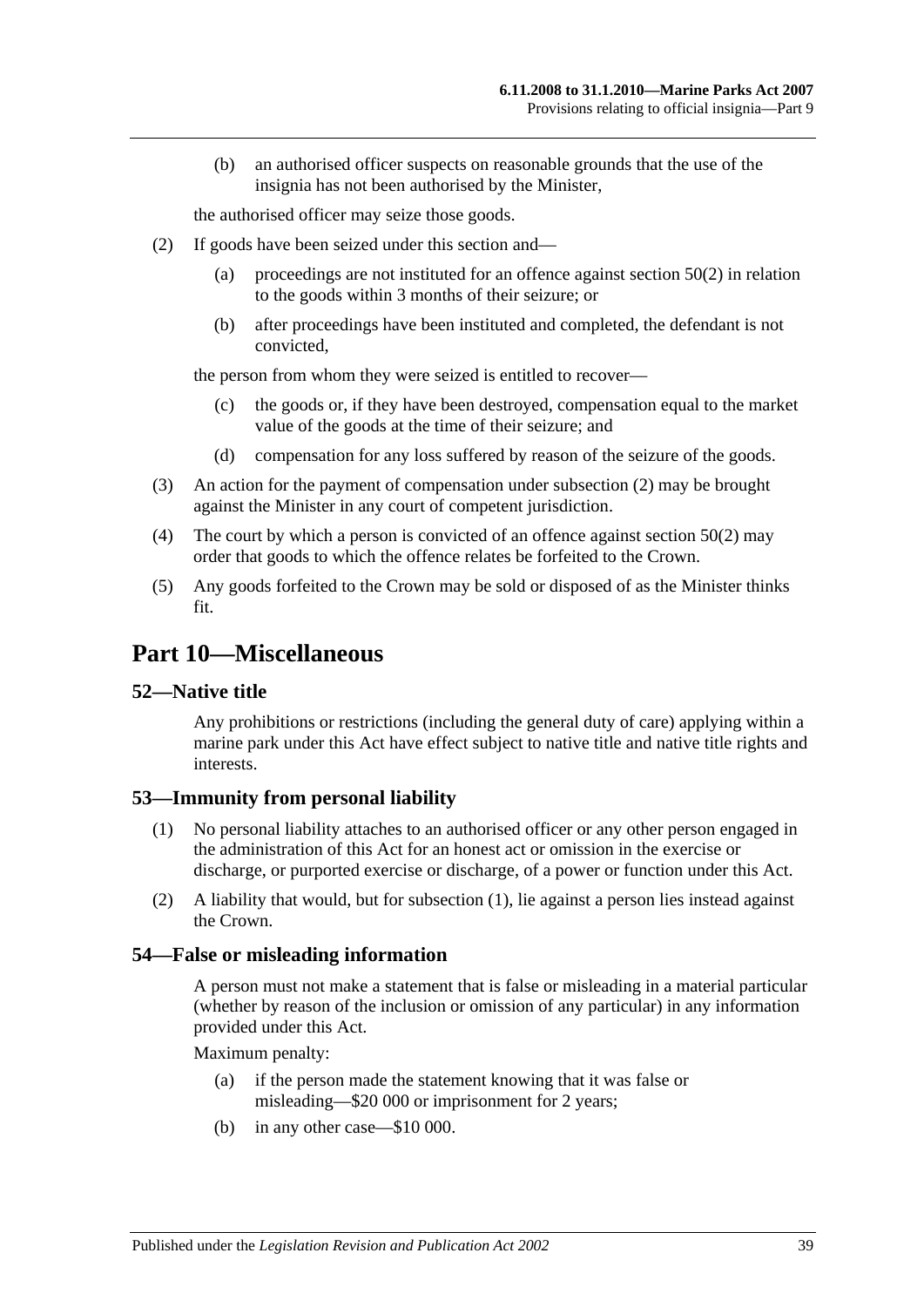# <span id="page-39-0"></span>**55—Continuing offence**

- (1) A person convicted of an offence against a provision of this Act in respect of a continuing act or omission—
	- (a) is liable, in addition to the penalty otherwise applicable to the offence, to a penalty for each day during which the act or omission continued of not more than one-tenth of the maximum penalty prescribed for that offence; and
	- (b) is, if the act or omission continues after the conviction, guilty of a further offence against the provision and liable, in addition to the penalty otherwise applicable to the further offence, to a penalty for each day during which the act or omission continued after the conviction of not more than one-tenth of the maximum penalty prescribed for the offence.
- (2) If an offence consists of an omission to do something that is required to be done, the omission will be taken to continue for as long as the thing required to be done remains undone after the end of the period for compliance with the requirement.

#### <span id="page-39-1"></span>**56—Offences by bodies corporate**

- (1) If a body corporate commits an offence against this Act, each member of the governing body, and the manager of the body corporate, are guilty of an offence and liable to the same penalty as is prescribed for the principal offence where the offender is a natural person.
- (2) A person may be prosecuted and convicted of an offence under this section whether or not the body corporate has been prosecuted or convicted of the offence committed by the body corporate.

# <span id="page-39-2"></span>**57—Additional orders on conviction**

If a person is convicted of an offence against this Act, the court by which the conviction is recorded may, in addition to any penalty that it may impose, make 1 or more of the following orders:

- (a) an order requiring the person to take any specified action (including an order to take action to make good harm to a marine park or to rectify any other consequences of a contravention of this Act, or to ensure that a further contravention does not occur);
- (b) an order that the person pay to the Crown an amount determined by the court to be equal to the costs of taking action to make good harm to a marine park or rectifying any other consequences of a contravention of this Act;
- (c) an order that the person pay to the Crown an amount determined by the court to be equal to a fair assessment or estimate of the financial benefit that the person, or an associate of the person, has gained, or can reasonably be expected to gain, as a result of the commission of an offence against this Act.

#### <span id="page-39-3"></span>**58—General defence**

It is a defence to a charge of an offence against this Act if the defendant proves that the alleged offence was not committed intentionally and did not result from a failure on the part of the defendant to take reasonable care to avoid the commission of the offence.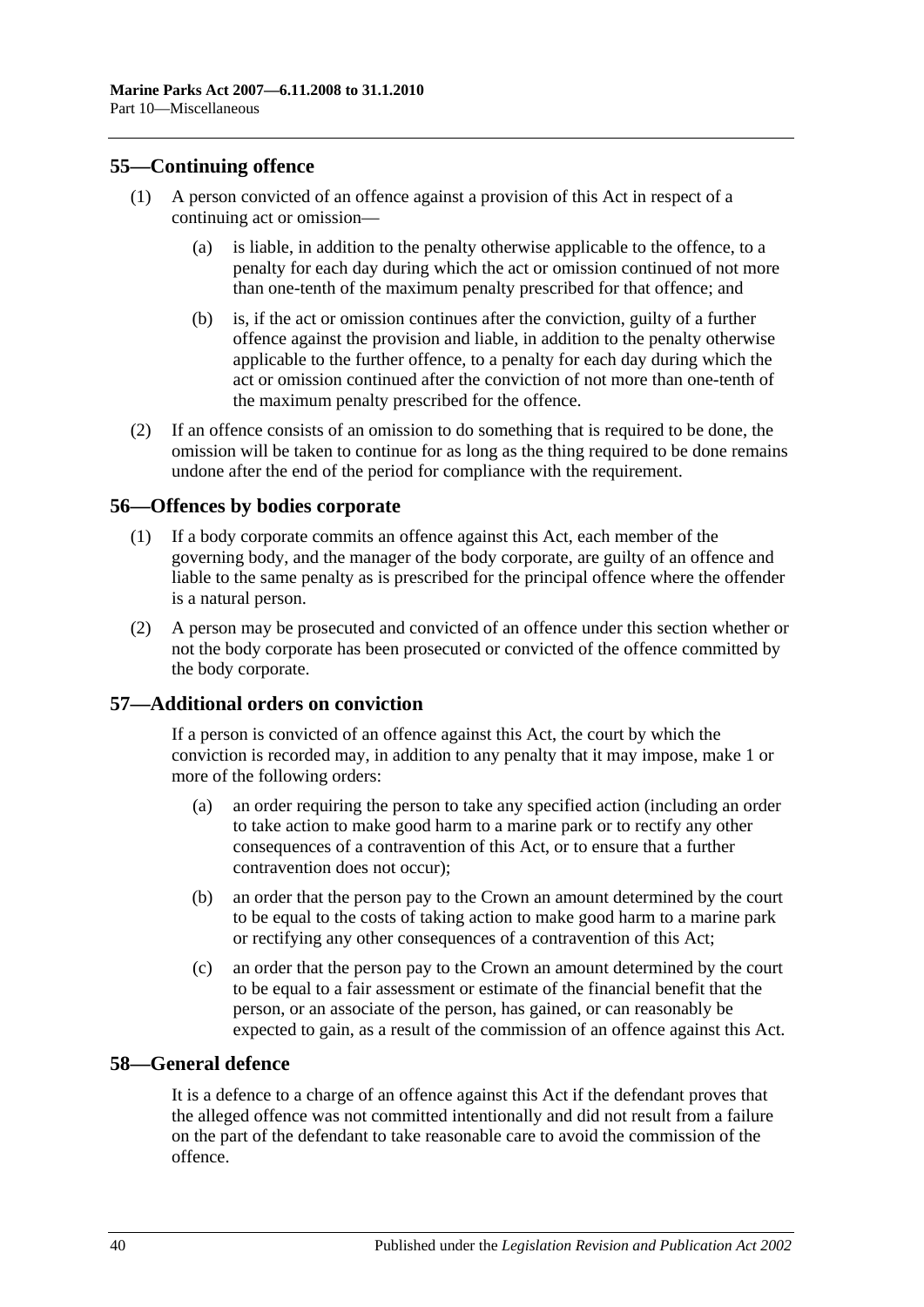# <span id="page-40-0"></span>**59—Criminal jurisdiction of ERD Court**

Offences constituted by this Act lie within the criminal jurisdiction of the ERD Court.

#### <span id="page-40-3"></span><span id="page-40-1"></span>**60—Confidentiality**

- (1) A person engaged or formerly engaged in the administration of this Act must not divulge or communicate personal information obtained (whether by that person or otherwise) in the course of official duties except—
	- (a) as required or authorised by or under this Act or any other Act or law; or
	- (b) with the consent of the person to whom the information relates; or
	- (c) in connection with the administration of this Act; or
	- (d) to an agency or instrumentality of this State, the Commonwealth or another State or Territory of the Commonwealth for the purposes of the proper performance of its functions.

Maximum penalty: \$10 000.

- (2) [Subsection](#page-40-3) (1) does not prevent disclosure of statistical or other data that could not reasonably be expected to lead to the identification of any person to whom it relates.
- (3) Information that has been disclosed under [subsection](#page-40-3) (1) for a particular purpose must not be used for any other purpose by—
	- (a) the person to whom the information was disclosed; or
	- (b) any other person who gains access to the information (whether properly or improperly and whether directly or indirectly) as a result of that disclosure.

Maximum penalty: \$10 000.

# <span id="page-40-4"></span><span id="page-40-2"></span>**61—Service**

- (1) A notice, order or other document required to be given or sent to, or served on, a person for the purposes of this Act may—
	- (a) be given to the person personally; or
	- (b) be posted in an envelope addressed to the person at the person's last known residential or (in the case of a corporation) registered address; or
	- (c) be left for the person at the person's last known residential or (in the case of a corporation) registered address with someone apparently over the age of 16 years; or
	- (d) be transmitted by fax or email to a fax number or email address (in which case the notice or document will be taken to have been given or served at the time of transmission).
- (2) Without limiting the effect of [subsection](#page-40-4) (1), a notice, order or other document required to be given or sent to, or served on, a person for the purposes of this Act may, if the person is a company or registered body within the meaning of the *Corporations Act 2001* of the Commonwealth, be served on the person in accordance with that Act.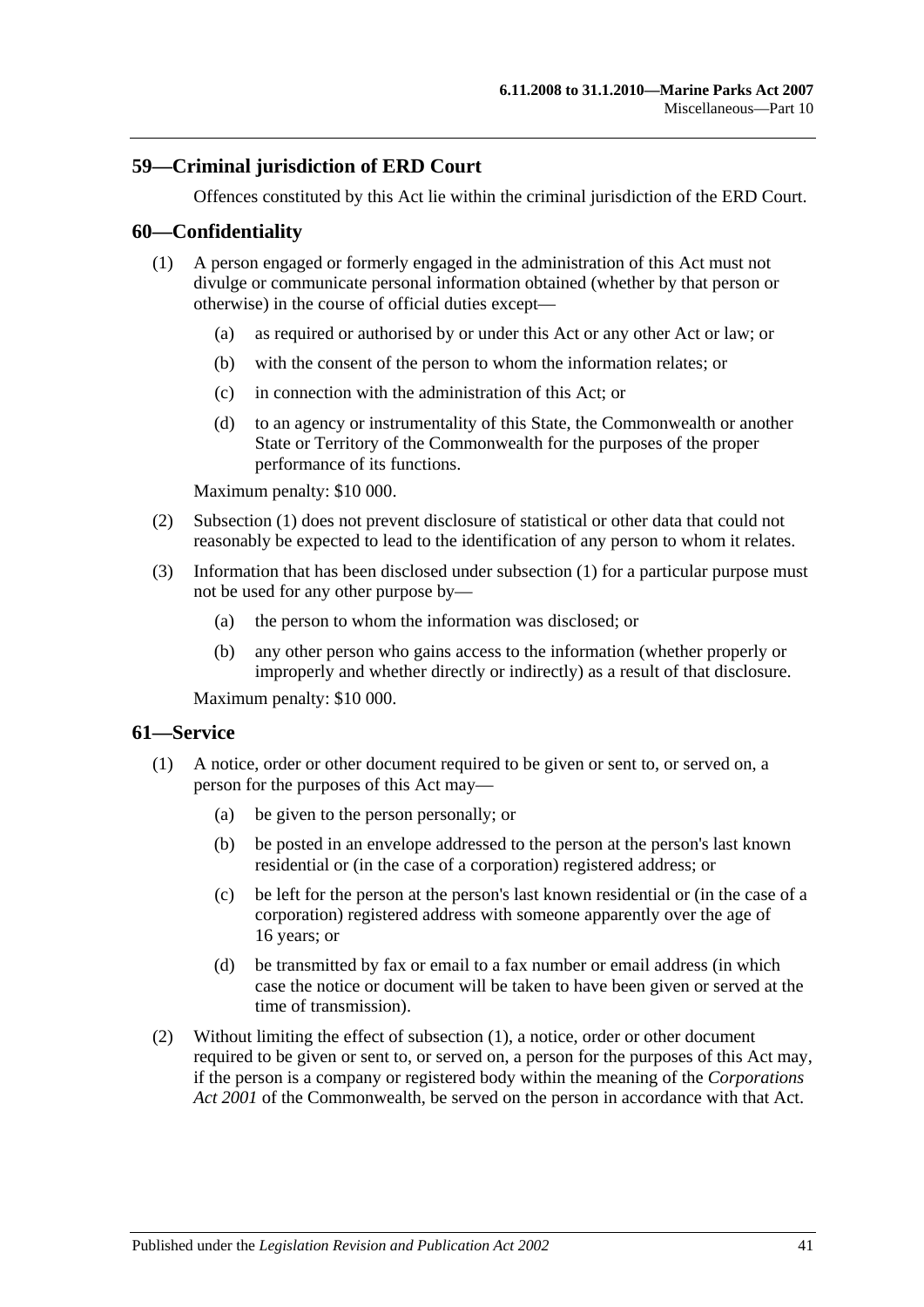# <span id="page-41-0"></span>**62—Evidentiary provisions**

- (1) In any proceedings, a certificate executed by the Minister certifying as to a matter relating to—
	- (a) a permit or whether a person held a permit; or
	- (b) the appointment or non-appointment of a person as an authorised officer; or
	- (c) a delegation or authority under this Act; or
	- (d) a notice, order or authorisation of the Minister under this Act; or
	- (e) any other decision of the Minister,

constitutes proof of the matters so certified in the absence of proof to the contrary.

- (2) An apparently genuine document purporting to be an authorisation, notice, order, certificate or other document, or a copy of an authorisation, notice, order, certificate or other document, issued or executed by the Minister or an authorised officer will be accepted as such in the absence of proof to the contrary.
- (3) In proceedings for an offence against this Act, evidence of a distance, height, depth or position as determined by the use of an electronic, sonic, optical, mechanical or other device by an authorised officer will be accepted as proof of the distance, height, depth or position in the absence of proof to the contrary.
- (4) In proceedings for an offence against this Act, a statement made in evidence by an authorised officer that a place or area described or indicated by him or her was or was not within a specified marine park or zone or other area within a marine park will be accepted as proof of the matter so stated in the absence of proof to the contrary.
- (5) In any proceedings for the recovery of reasonable costs incurred by the Minister under this Act, a certificate executed by the Minister detailing the costs and the purpose for which they were incurred constitutes proof of the matters so certified in the absence of proof to the contrary.

# <span id="page-41-2"></span><span id="page-41-1"></span>**63—Regulations**

- (1) The Governor may make such regulations as are contemplated by, or necessary or expedient for the purposes of, this Act.
- (2) Without limiting the generality of [subsection](#page-41-2) (1), the regulations may—
	- (a) exempt classes of persons or activities from the application of this Act or specified provisions of this Act, either unconditionally or subject to specified conditions; or
	- (b) prescribe fees to be paid in respect of any matter under this Act and provide for the payment of fees by instalments and for the recovery or waiver of fees or instalments of fees; or
	- (c) create offences punishable by a fine not exceeding \$5 000; or
	- (d) fix expiation fees for alleged offences against this Act or the regulations (being a fee not exceeding \$750); or
	- (e) make provision facilitating proof of the commission of offences against the regulations.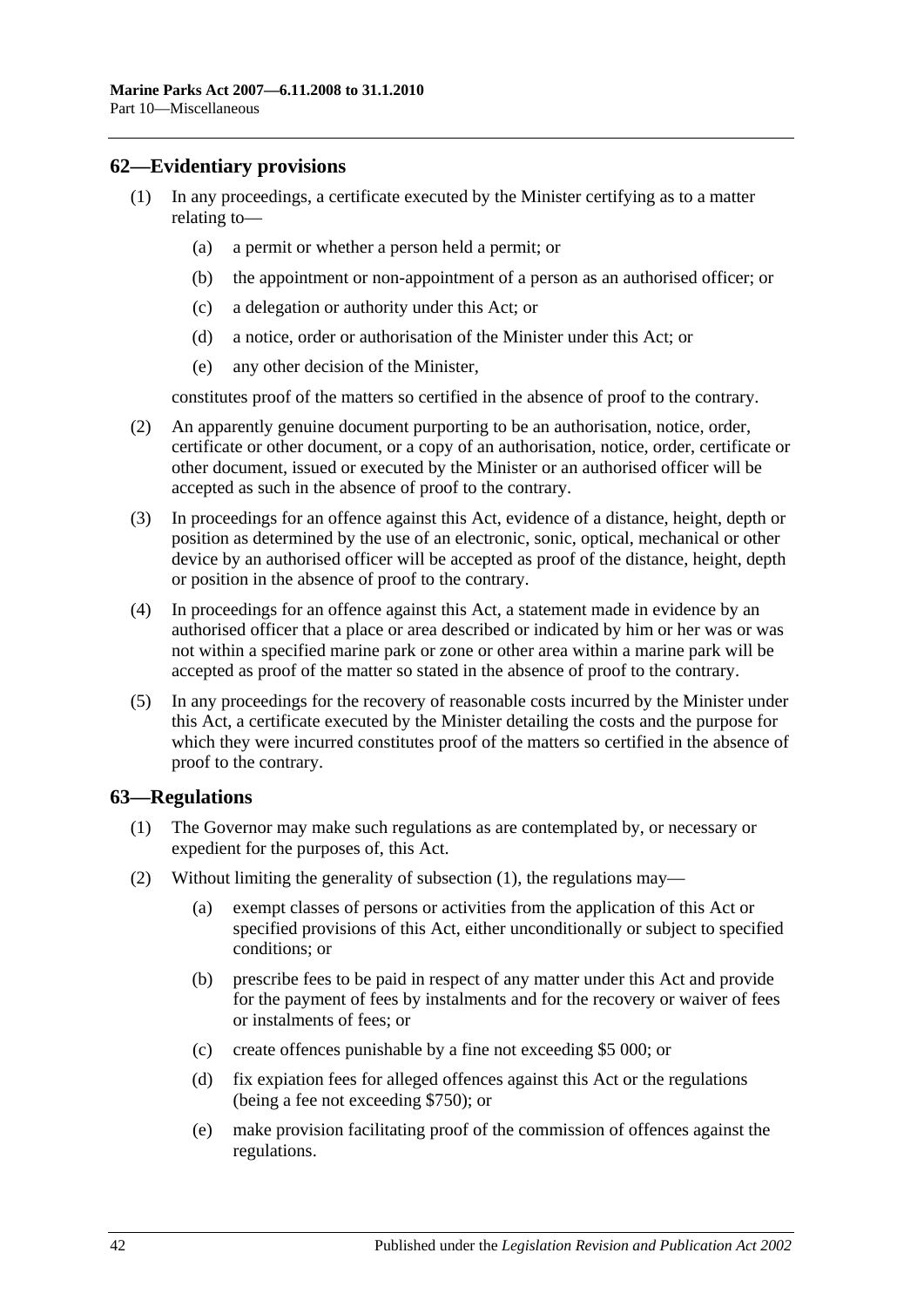- (3) Regulations under this Act may—
	- (a) be of general application or limited application; or
	- (b) make different provision according to the matters or circumstances to which they are expressed to apply; or
	- (c) provide that a matter or thing in respect of which regulations may be made is to be determined according to the discretion of the Minister.

# <span id="page-42-0"></span>**Schedule 1—Related amendments**

# **Part 1—Preliminary**

# <span id="page-42-1"></span>**1—Amendment provisions**

In this Schedule, a provision under a heading referring to the amendment of a specified Act amends the Act so specified.

# **Part 2—Amendment of** *Aquaculture Act 2001*

# <span id="page-42-2"></span>**2—Amendment of section 3—Interpretation**

(1) Section 3—after the definition of *mandatory provisions* insert:

*marine park* has the same meaning as in the *[Marine Parks Act 2007](http://www.legislation.sa.gov.au/index.aspx?action=legref&type=act&legtitle=Marine%20Parks%20Act%202007)*;

- (2) Section 3, definition of *Minister for the Adelaide Dolphin Sanctuary*—delete the definition
- (3) Section 3—after the definition of *public authority* insert:

#### *relevant Act* means—

- (a) in relation to the Adelaide Dolphin Sanctuary—the *[Adelaide Dolphin](http://www.legislation.sa.gov.au/index.aspx?action=legref&type=act&legtitle=Adelaide%20Dolphin%20Sanctuary%20Act%202005)  [Sanctuary Act](http://www.legislation.sa.gov.au/index.aspx?action=legref&type=act&legtitle=Adelaide%20Dolphin%20Sanctuary%20Act%202005) 2005*; or
- (b) in relation to a marine park—the *[Marine Parks Act 2007](http://www.legislation.sa.gov.au/index.aspx?action=legref&type=act&legtitle=Marine%20Parks%20Act%202007)*; or
- (c) in relation to a River Murray Protection Area or the Murray-Darling Basin—the *[River Murray Act](http://www.legislation.sa.gov.au/index.aspx?action=legref&type=act&legtitle=River%20Murray%20Act%202003) 2003*;

#### *relevant Minister* means—

- (a) in relation to the Adelaide Dolphin Sanctuary—the Minister to whom the administration of the *[Adelaide Dolphin Sanctuary](http://www.legislation.sa.gov.au/index.aspx?action=legref&type=act&legtitle=Adelaide%20Dolphin%20Sanctuary%20Act%202005)  Act [2005](http://www.legislation.sa.gov.au/index.aspx?action=legref&type=act&legtitle=Adelaide%20Dolphin%20Sanctuary%20Act%202005)* is committed; or
- (b) in relation to a marine park—the Minister to whom the administration of the *[Marine Parks Act](http://www.legislation.sa.gov.au/index.aspx?action=legref&type=act&legtitle=Marine%20Parks%20Act%202007) 2007* is committed; or
- (c) in relation to a River Murray Protection Area or the Murray-Darling Basin—the Minister to whom the administration of the *[River Murray](http://www.legislation.sa.gov.au/index.aspx?action=legref&type=act&legtitle=River%20Murray%20Act%202003)  Act [2003](http://www.legislation.sa.gov.au/index.aspx?action=legref&type=act&legtitle=River%20Murray%20Act%202003)* is committed;
- (4) Section 3—after the definition of *River Murray Protection Area* insert:

#### *specially protected area* means—

- (a) the Adelaide Dolphin Sanctuary; or
- (b) a marine park; or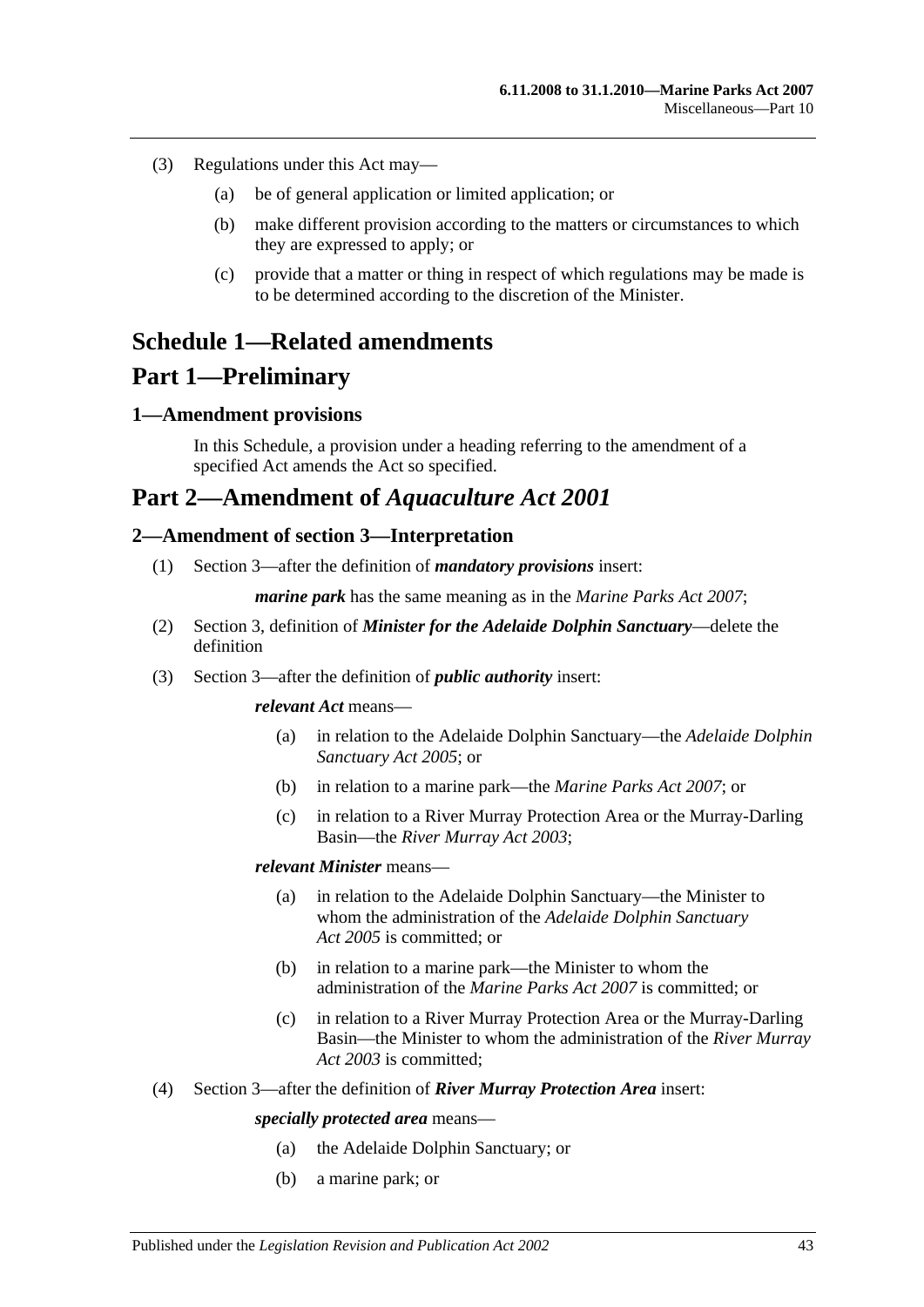(c) a River Murray Protection Area;

#### <span id="page-43-0"></span>**3—Amendment of section 11—Nature and content of policies**

Section 11(3a) and (3b)—delete subsections (3a) and (3b) and substitute:

(3a) Insofar as an aquaculture policy applies within a specially protected area or the Murray-Darling Basin, the policy must seek to further the objects and objectives of the relevant Act and of any relevant policy or plan prepared under the relevant Act, and in particular, should contain prescribed criteria to this effect.

#### <span id="page-43-3"></span><span id="page-43-1"></span>**4—Amendment of section 12—Procedures for making policies**

Section 12(7a), (7b) and (7c)—delete subsections (7a), (7b) and (7c) and substitute:

- (7a) The Minister must not approve a draft policy that will apply within a specially protected area without the concurrence of the relevant Minister.
- (7b) If the Minister to whom this Act is committed and a relevant Minister cannot reach agreement in a case where [subsection](#page-43-3) (7a) applies, the Ministers must take steps to refer the matter to the Governor and the Governor will determine the matter (and any decision taken by the Governor will be taken to be a decision of the Minister under this Act).

# **Part 3—Amendment of** *Coast Protection Act 1972*

#### <span id="page-43-2"></span>**5—Amendment of section 4—Interpretation**

(1) Section 4—after the definition of *council* insert:

*marine park* has the same meaning as in the *[Marine Parks Act 2007](http://www.legislation.sa.gov.au/index.aspx?action=legref&type=act&legtitle=Marine%20Parks%20Act%202007)*;

(2) Section 4—after the definition of *private land* insert:

#### *relevant Act* means—

- (a) in relation to the Adelaide Dolphin Sanctuary—the *[Adelaide Dolphin](http://www.legislation.sa.gov.au/index.aspx?action=legref&type=act&legtitle=Adelaide%20Dolphin%20Sanctuary%20Act%202005)  [Sanctuary Act](http://www.legislation.sa.gov.au/index.aspx?action=legref&type=act&legtitle=Adelaide%20Dolphin%20Sanctuary%20Act%202005) 2005*; or
- (b) in relation to a marine park—the *[Marine Parks Act 2007](http://www.legislation.sa.gov.au/index.aspx?action=legref&type=act&legtitle=Marine%20Parks%20Act%202007)*; or
- (c) in relation to the River Murray or the Murray-Darling Basin—the *[River Murray Act](http://www.legislation.sa.gov.au/index.aspx?action=legref&type=act&legtitle=River%20Murray%20Act%202003) 2003*;

#### *relevant Minister* means—

- (a) in relation to the Adelaide Dolphin Sanctuary—the Minister to whom the administration of the *[Adelaide Dolphin Sanctuary](http://www.legislation.sa.gov.au/index.aspx?action=legref&type=act&legtitle=Adelaide%20Dolphin%20Sanctuary%20Act%202005)  Act [2005](http://www.legislation.sa.gov.au/index.aspx?action=legref&type=act&legtitle=Adelaide%20Dolphin%20Sanctuary%20Act%202005)* is committed; or
- (b) in relation to a marine park—the Minister to whom the administration of the *[Marine Parks Act](http://www.legislation.sa.gov.au/index.aspx?action=legref&type=act&legtitle=Marine%20Parks%20Act%202007) 2007* is committed; or
- (c) in relation to the River Murray or the Murray-Darling Basin—the Minister to whom the administration of the *[River Murray Act](http://www.legislation.sa.gov.au/index.aspx?action=legref&type=act&legtitle=River%20Murray%20Act%202003) 2003* is committed;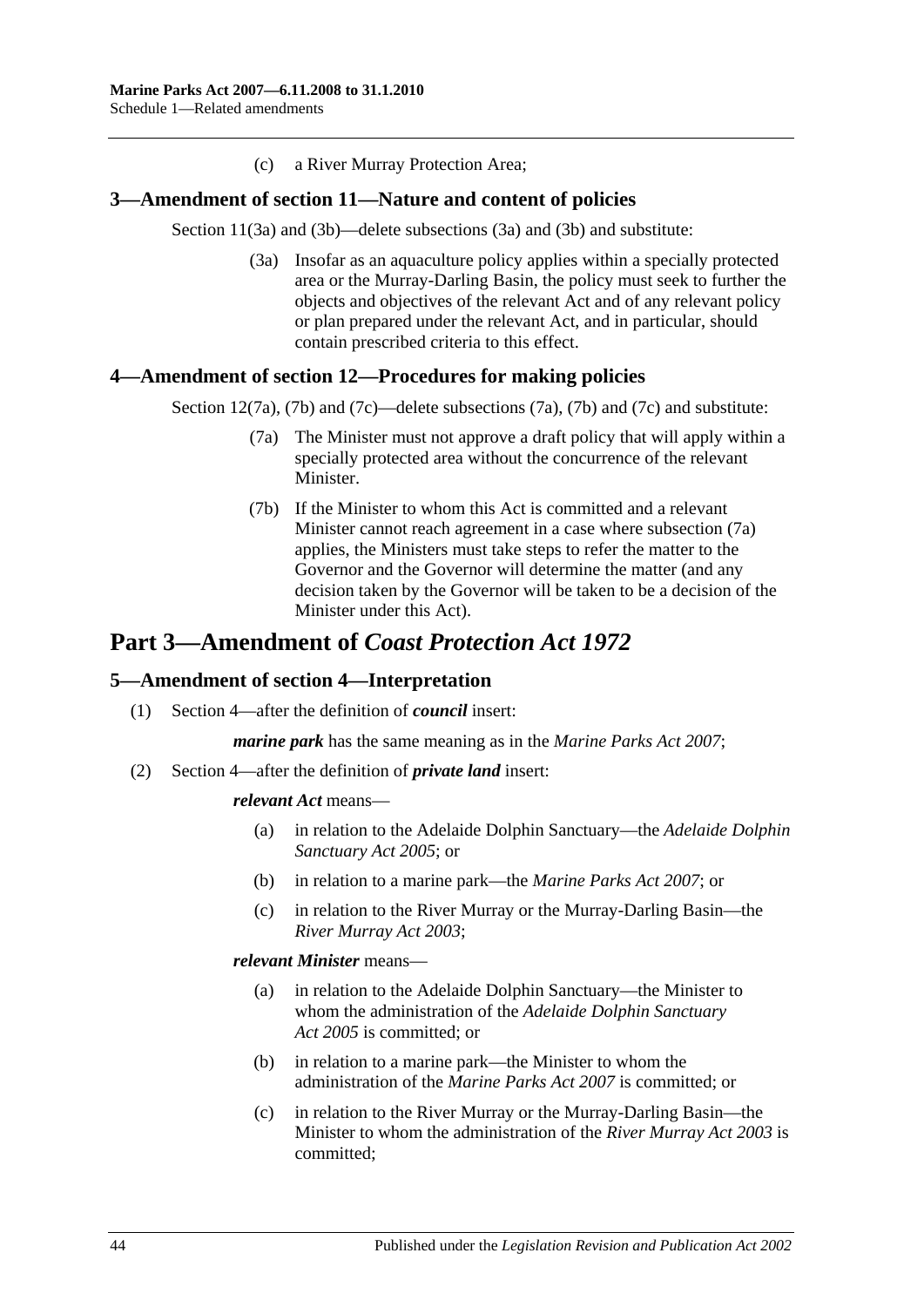#### (3) Section 4—after the definition of *restricted area* insert:

#### *specially protected area or resource* means—

- (a) the Adelaide Dolphin Sanctuary; or
- (b) a marine park; or
- (c) the River Murray;

#### <span id="page-44-0"></span>**6—Amendment of section 14—General duties of Board**

Section 14(3) and (4)—delete subsections (3) and (4) and substitute:

- (3) The Board must, if—
	- (a) taking any action within or in relation to a specially protected area or resource or the Murray-Darling Basin; or
	- (b) taking any action under this or any other Act that is likely to have a direct impact on a specially protected area or resource,

take into account, and seek to further, the objects and objectives of the relevant Act.

#### <span id="page-44-1"></span>**7—Amendment of section 20—Management plan**

Section 20(12) and (13)—delete subsections (12) and (13) and substitute:

(12) In preparing or reviewing a management plan that could affect a specially protected area or resource, the Board must consult with, and have regard to the views of, the relevant Minister.

# **Part 4—Amendment of** *Development Act 1993*

# <span id="page-44-2"></span>**8—Amendment of section 4—Definitions**

(1) Section 4(1)—after the definition of *locality* insert:

*marine park* has the same meaning as in the *[Marine Parks Act 2007](http://www.legislation.sa.gov.au/index.aspx?action=legref&type=act&legtitle=Marine%20Parks%20Act%202007)*;

(2) Section 4(1)—after the definition of *Minister for the Adelaide Dolphin Sanctuary* insert:

> *Minister for Marine Parks* means the Minister to whom the administration of the *[Marine Parks Act 2007](http://www.legislation.sa.gov.au/index.aspx?action=legref&type=act&legtitle=Marine%20Parks%20Act%202007)* is committed;

#### <span id="page-44-3"></span>**9—Amendment of section 10A—Special provision relating to constitution of Development Assessment Commission**

- (1) Section 10A—delete subsection (5) and substitute:
	- (5) The Minister must consult—
		- (a) with the Minister for the River Murray with a view to including on the list 1 or more persons who, in the opinion of the Minister for the River Murray, have extensive knowledge of, or experience in dealing with, issues that are relevant to the protection or management of the River Murray; and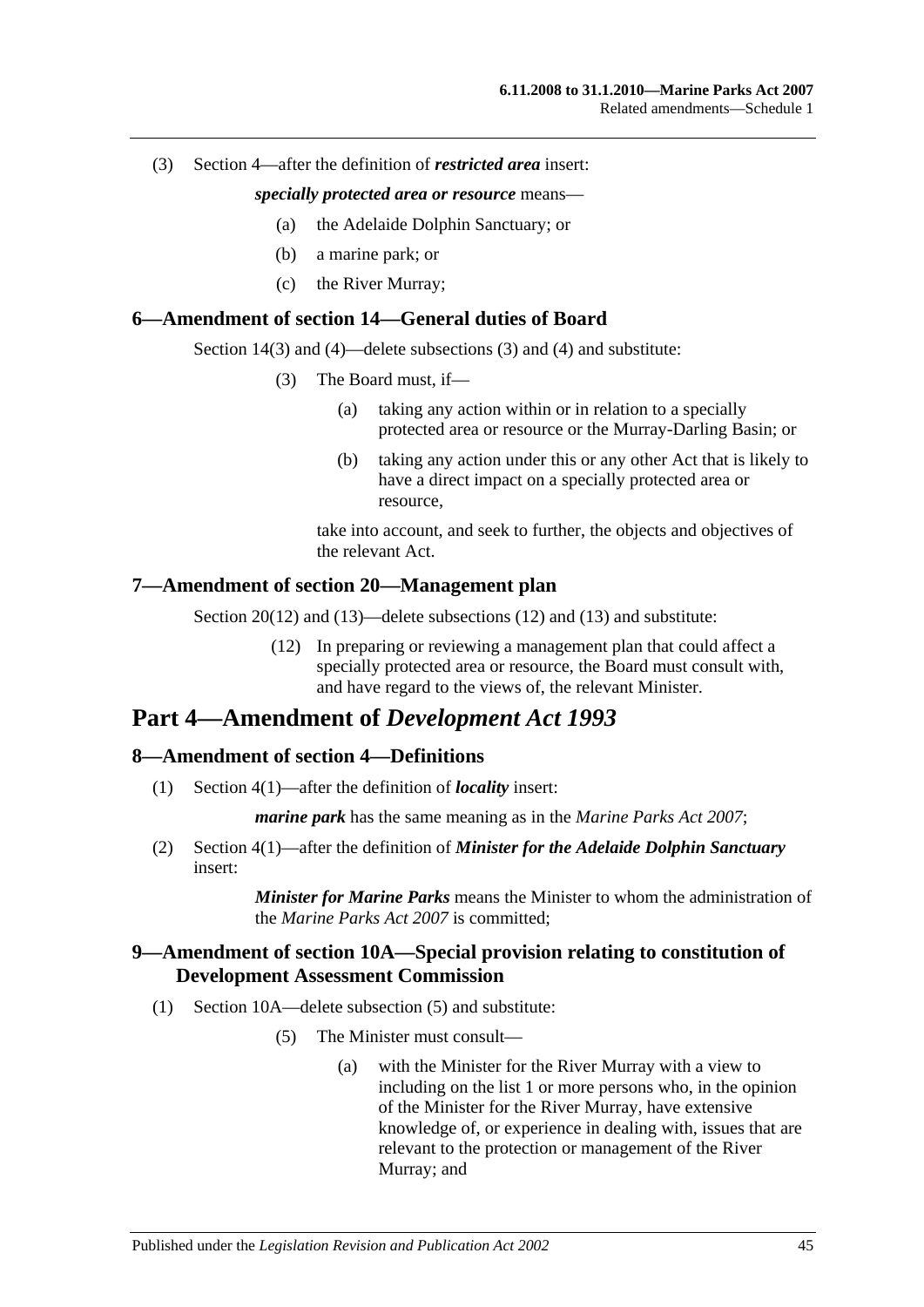- (b) with the Minister for the Adelaide Dolphin Sanctuary with a view to including on the list 1 or more persons who, in the opinion of the Minister for the Adelaide Dolphin Sanctuary, have extensive knowledge of, or experience in dealing with, issues that are relevant to the protection or management of the Adelaide Dolphin Sanctuary; and
- (c) with the Minister for Marine Parks with a view to including on the list 1 or more persons who, in the opinion of the Minister for Marine Parks, have extensive knowledge of, or experience in dealing with, issues that are relevant to the protection or management of Marine Parks.
- (2) Section 10A(6)—delete "If" and substitute:

Subject to subsection (6a), if in the opinion of the Minister

- (3) Section 10A(6)—after paragraph (b) insert:
	- (c) a marine park within the meaning of the *[Marine Parks Act](http://www.legislation.sa.gov.au/index.aspx?action=legref&type=act&legtitle=Marine%20Parks%20Act%202007)  [2007](http://www.legislation.sa.gov.au/index.aspx?action=legref&type=act&legtitle=Marine%20Parks%20Act%202007)*—the Minister must make an appointment under subsection (1) and the person so appointed, or at least 1 person so appointed, must be a person approved by the Minister for Marine Parks.
- (4) Section 10A—after subsection (6) insert:
	- (6a) If it appears that a development or project may have a significant impact on any aspect of more than 1 of the areas referred to in subsection (6), that subsection does not apply and the Minister must—
		- (a) make an appointment under subsection (1) and the person so appointed, or at least 1 person so appointed, must be a person who, in the Minister's opinion, has an appropriate background in relation to the areas concerned; or
		- (b) after consultation with the Ministers for the areas concerned, appoint a person who, in the Minister's opinion, has an appropriate background in relation to the areas concerned.

# <span id="page-45-0"></span>**10—Amendment of section 22—The Planning Strategy**

Section 22(3a)—after paragraph (b) insert:

and

(c) the objects of the *[Marine Parks Act](http://www.legislation.sa.gov.au/index.aspx?action=legref&type=act&legtitle=Marine%20Parks%20Act%202007) 2007*,

# <span id="page-45-1"></span>**11—Amendment of section 24—Council or Minister may amend a Development Plan**

- (1) Section 24(1)—after paragraph (fb) insert:
	- (fba) where the purpose of the amendment is to promote consistency with a management plan for a marine park established under the *[Marine](http://www.legislation.sa.gov.au/index.aspx?action=legref&type=act&legtitle=Marine%20Parks%20Act%202007)  [Parks Act 2007](http://www.legislation.sa.gov.au/index.aspx?action=legref&type=act&legtitle=Marine%20Parks%20Act%202007)*—by the Minister;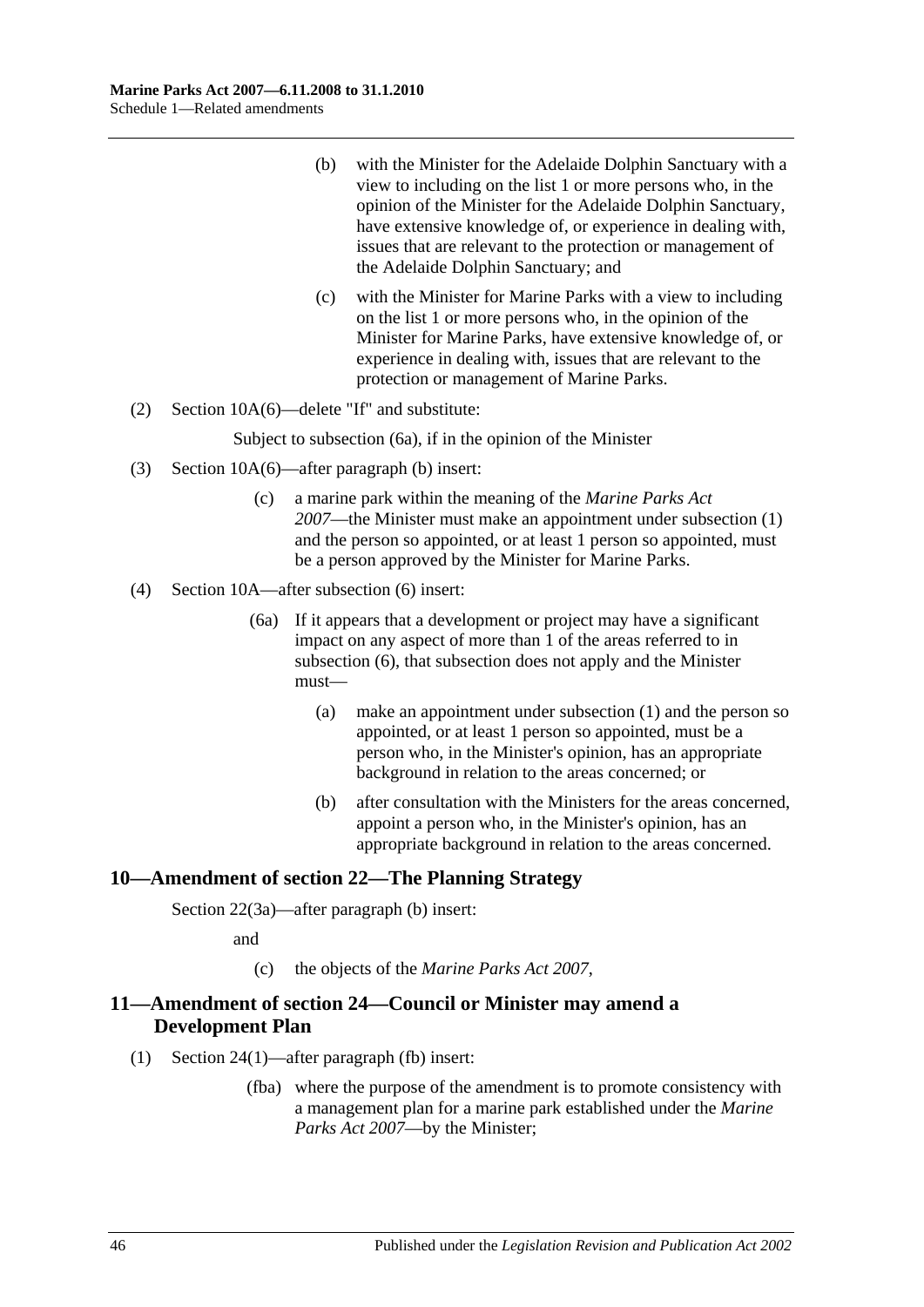- (2) Section 24(3)—delete subsection (3) and substitute:
	- (3) Subject to subsection (3a), if a proposed amendment to a Development Plan by a council or the Minister—
		- (a) relates to any part of the Murray-Darling Basin—the Minister must consult with and have regard to the views of the Minister for the River Murray; or
		- (b) relates to any part of the Adelaide Dolphin Sanctuary—the Minister must consult with and have regard to the views of the Minister for the Adelaide Dolphin Sanctuary; or
		- (c) relates to any part of a marine park—the Minister must consult with and have regard to the views of the Minister for Marine Parks.
- (3) Section 24(4)—delete subsection (4)
- (4) Section 24(5)—delete ", (3) and (4)" and substitute:

and  $(3)$ 

(5) Section 24(6)(a)—after " $(3)$ " insert:

(a)

#### <span id="page-46-0"></span>**12—Amendment of section 34—Determination of relevant authority**

Section 34(1)(b)—after subparagraph (viii) insert:

or

(ix) the Minister, acting at the request of the Minister for Marine Parks, declares, by notice in writing served personally or by post on the proponent, that the Development Assessment Commission should act as the relevant authority in relation to the proposed development in substitution for the council or the regional development assessment panel (as the case may be) because, in the opinion of the Minister making the request, the proposed development may have a significant impact on an aspect of a marine park,

#### <span id="page-46-1"></span>**13—Amendment of section 46B—EIS process—Specific provisions**

- (1) Section 46B(4)—after paragraph (cb) insert:
	- (cc) if the development or project is to be undertaken within, or is likely to have a direct impact on, a marine park, the extent to which the expected effects of the development or project are consistent with—
		- (i) the prohibitions and restrictions applying within the marine park under the *[Marine Parks Act 2007](http://www.legislation.sa.gov.au/index.aspx?action=legref&type=act&legtitle=Marine%20Parks%20Act%202007)*; and
		- (ii) the general duty of care under that Act;
- (2) Section 46B(5)(a)—after subparagraph (ib) insert:
	- (ic) must, if the EIS relates to a development or project that is to be undertaken within, or is likely to have a direct impact on, a marine park, refer the EIS to the Minister for Marine Parks; and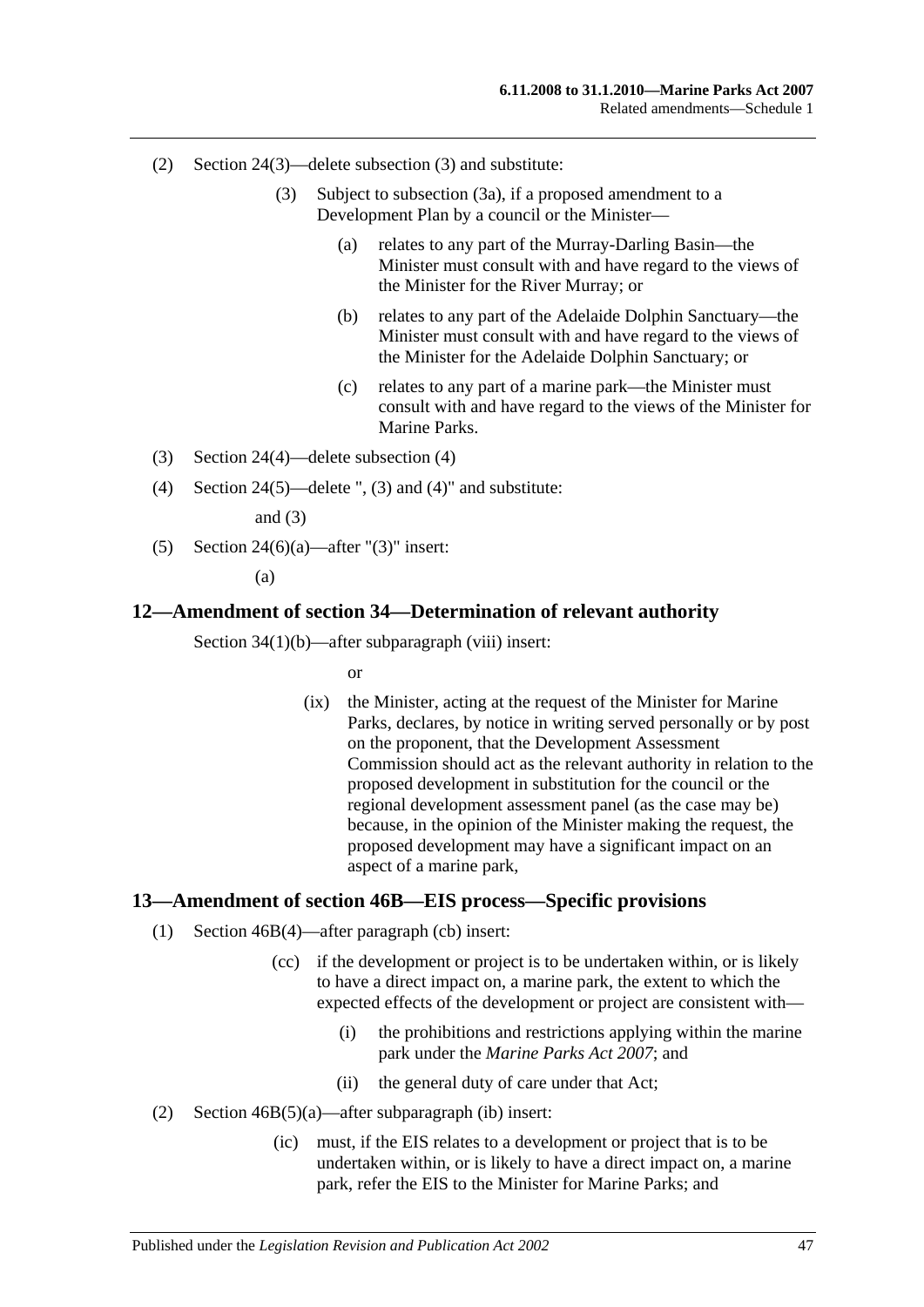# <span id="page-47-0"></span>**14—Amendment of section 46C—PER process—Specific provisions**

- (1) Section 46C(4)—after paragraph (cb) insert:
	- (cc) if the development or project is to be undertaken within, or is likely to have a direct impact on, a marine park, the extent to which the expected effects of the development or project are consistent with—
		- (i) the prohibitions and restrictions applying within the marine park under the *[Marine Parks Act 2007](http://www.legislation.sa.gov.au/index.aspx?action=legref&type=act&legtitle=Marine%20Parks%20Act%202007)*; and
		- (ii) the general duty of care under that Act;
- (2) Section  $46C(5)(a)$ —after subparagraph (ib) insert:
	- (ic) must, if the PER relates to a development or project that is to be undertaken within, or is likely to have a direct impact on, a marine park, refer the PER to the Minister for Marine Parks; and

#### <span id="page-47-1"></span>**15—Amendment of section 46D—DR process—Specific provisions**

- (1) Section 46D(4)—after paragraph (cb) insert:
	- (cc) if the development is to be undertaken within, or is likely to have a direct impact on, a marine park, the extent to which the expected effects of the development are consistent with—
		- (i) the prohibitions and restrictions applying within the marine park under the *[Marine Parks Act 2007](http://www.legislation.sa.gov.au/index.aspx?action=legref&type=act&legtitle=Marine%20Parks%20Act%202007)*; and
		- (ii) the general duty of care under that Act;
- (2) Section 46D(5)(a)—after subparagraph (ib) insert:
	- (ic) must, if the DR relates to a development that is to be undertaken within, or is likely to have a direct impact on, a marine park, refer the DR to the Minister for Marine Parks;

#### <span id="page-47-2"></span>**16—Amendment of section 48—Governor to give decision on development**

Section 48(5)—after paragraph (db) insert:

- (dc) if it appears to the Governor that the development may have an impact on any aspect of a marine park—
	- (i) the prohibitions and restrictions applying within the marine park under the *[Marine Parks Act 2007](http://www.legislation.sa.gov.au/index.aspx?action=legref&type=act&legtitle=Marine%20Parks%20Act%202007)*; and
	- (ii) the general duty of care under that Act; and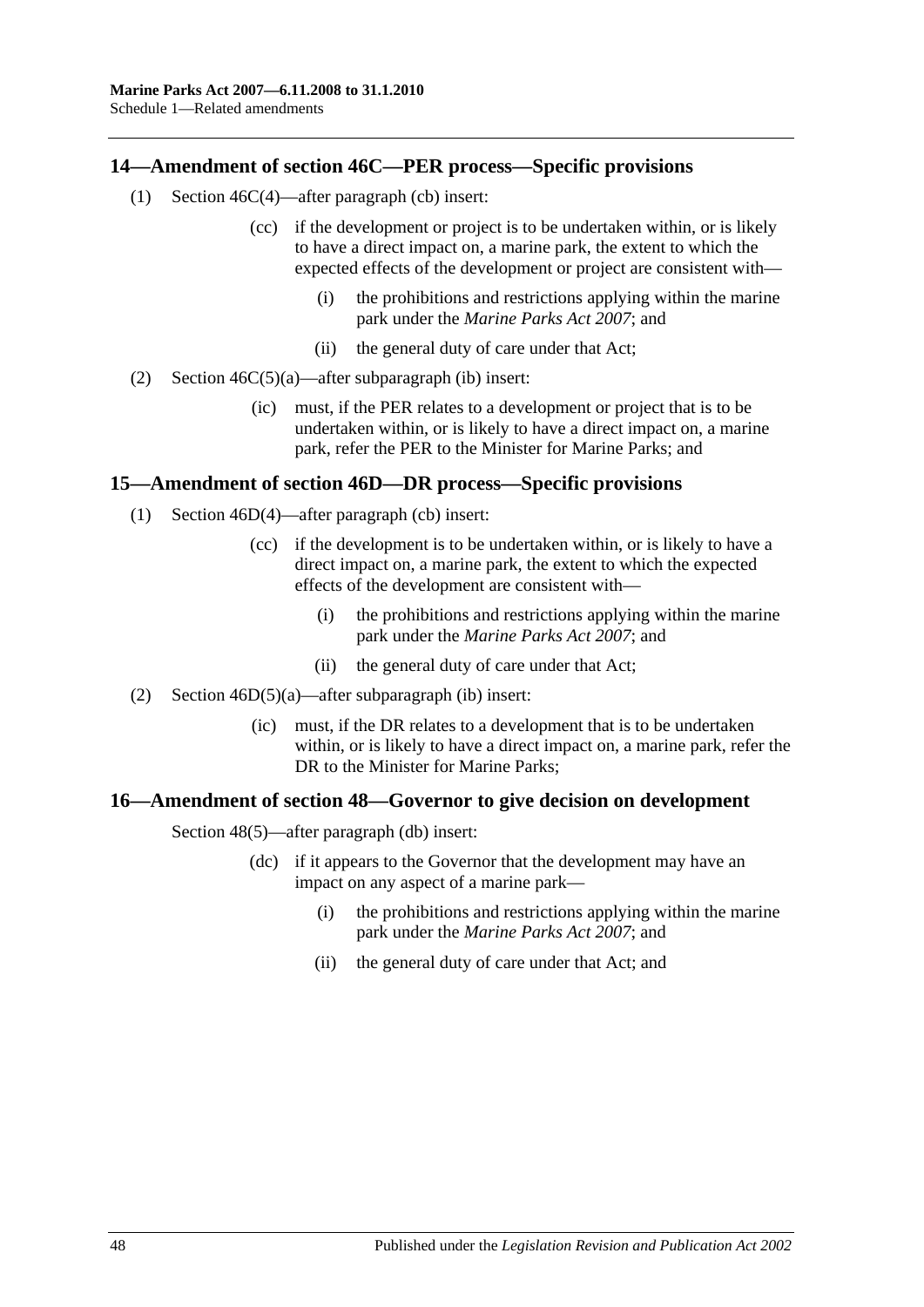# **Part 5—Amendment of** *Environment Protection Act 1993*

# <span id="page-48-0"></span>**17—Substitution of sections 10A and 10B**

Sections 10A and 10B—delete the sections and substitute:

# **10A—Matters to be taken into account in relation to specially protected areas**

The Minister, the Authority and all other bodies and persons involved in the administration of this Act must, if taking any action under this Act within or in relation to—

- (a) any part of the Adelaide Dolphin Sanctuary within the meaning of the *[Adelaide Dolphin Sanctuary Act](http://www.legislation.sa.gov.au/index.aspx?action=legref&type=act&legtitle=Adelaide%20Dolphin%20Sanctuary%20Act%202005) 2005*—
	- (i) seek to further the objects and objectives of that Act; and
	- (ii) take into account the provisions of the Adelaide Dolphin Sanctuary Management Plan under that Act; or
- (b) any part of a marine park within the meaning of the *[Marine](http://www.legislation.sa.gov.au/index.aspx?action=legref&type=act&legtitle=Marine%20Parks%20Act%202007)  [Parks Act 2007](http://www.legislation.sa.gov.au/index.aspx?action=legref&type=act&legtitle=Marine%20Parks%20Act%202007)*—
	- (i) seek to further the objects of that Act; and
	- (ii) take into account the provisions of the management plan for the marine park under that Act; or
- (c) any part of the Murray-Darling Basin within the meaning of the *[Murray-Darling Basin Act](http://www.legislation.sa.gov.au/index.aspx?action=legref&type=act&legtitle=Murray-Darling%20Basin%20Act%201993) 1993*—
	- (i) seek to further the objects of the *[River Murray](http://www.legislation.sa.gov.au/index.aspx?action=legref&type=act&legtitle=River%20Murray%20Act%202003)  Act [2003](http://www.legislation.sa.gov.au/index.aspx?action=legref&type=act&legtitle=River%20Murray%20Act%202003)* and the *Objectives for a Healthy River Murray* under that Act (insofar as they may be relevant); and
	- (ii) take into account the provisions of the River Murray Implementation Strategy under that Act.

# **Part 6—Amendment of** *Fisheries Management Act 2007*

# <span id="page-48-1"></span>**18—Amendment of section 3—Interpretation**

- (1) Section 3(1), definition of *Minister for the Adelaide Dolphin Sanctuary*—delete the definition
- (2) Section 3(1), definition of *Minister for the River Murray*—delete the definition
- (3) Section 3(1)—after the definition of *register of exemptions* insert:

#### *relevant Act* means—

- (a) in relation to the Adelaide Dolphin Sanctuary—the *[Adelaide Dolphin](http://www.legislation.sa.gov.au/index.aspx?action=legref&type=act&legtitle=Adelaide%20Dolphin%20Sanctuary%20Act%202005)  [Sanctuary Act](http://www.legislation.sa.gov.au/index.aspx?action=legref&type=act&legtitle=Adelaide%20Dolphin%20Sanctuary%20Act%202005) 2005*; or
- (b) in relation to a marine park—the *[Marine Parks Act 2007](http://www.legislation.sa.gov.au/index.aspx?action=legref&type=act&legtitle=Marine%20Parks%20Act%202007)*; or
- (c) in relation to the River Murray—the *[River Murray Act](http://www.legislation.sa.gov.au/index.aspx?action=legref&type=act&legtitle=River%20Murray%20Act%202003) 2003*;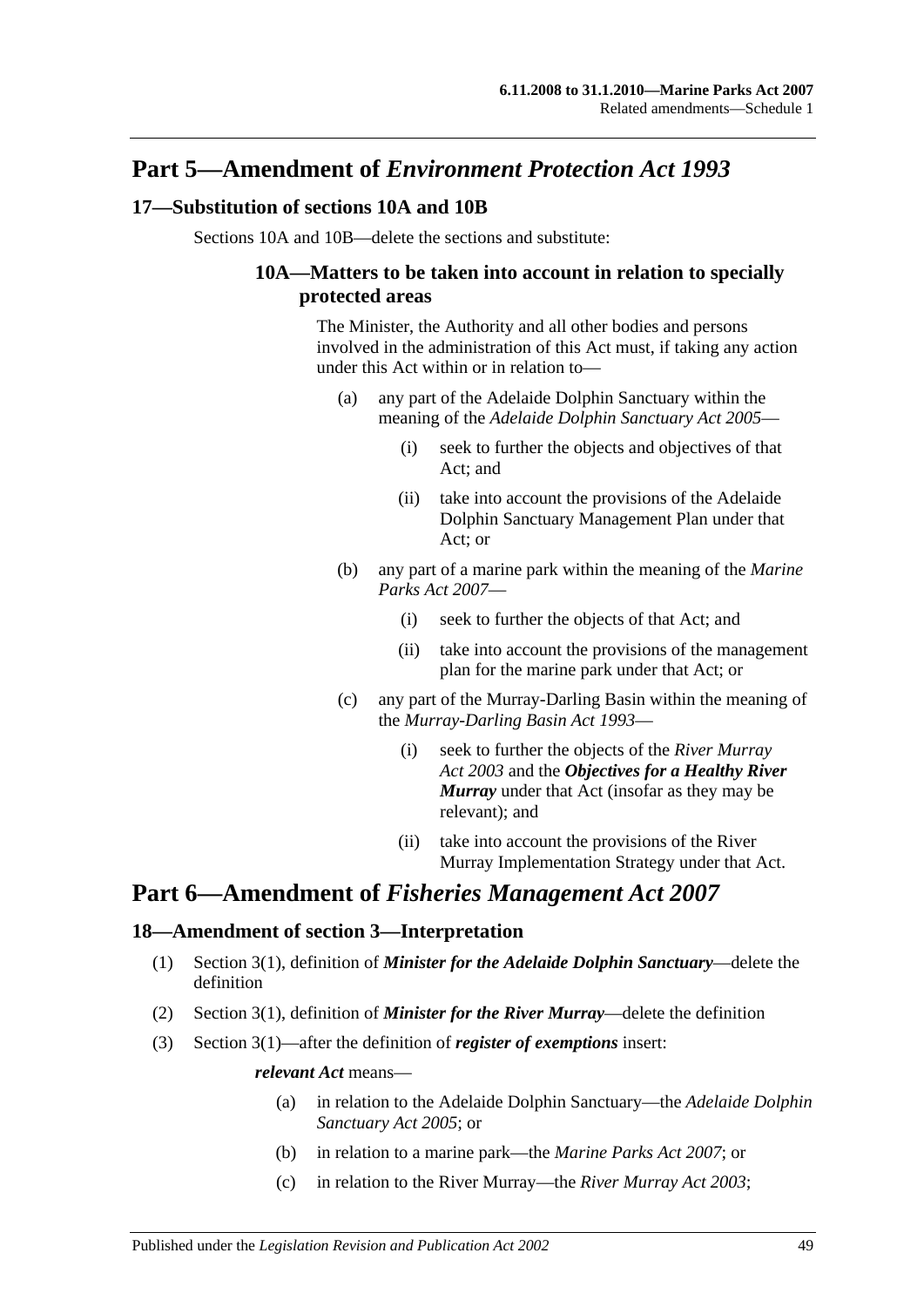#### *relevant Minister* means—

- (a) in relation to the Adelaide Dolphin Sanctuary—the Minister to whom the administration of the *[Adelaide Dolphin Sanctuary](http://www.legislation.sa.gov.au/index.aspx?action=legref&type=act&legtitle=Adelaide%20Dolphin%20Sanctuary%20Act%202005)  Act [2005](http://www.legislation.sa.gov.au/index.aspx?action=legref&type=act&legtitle=Adelaide%20Dolphin%20Sanctuary%20Act%202005)* is committed; or
- (b) in relation to a marine park—the Minister to whom the administration of the *[Marine Parks Act 2007](http://www.legislation.sa.gov.au/index.aspx?action=legref&type=act&legtitle=Marine%20Parks%20Act%202007)* is committed; or
- (c) in relation to the River Murray—the Minister to whom the administration of the *[River Murray Act](http://www.legislation.sa.gov.au/index.aspx?action=legref&type=act&legtitle=River%20Murray%20Act%202003) 2003* is committed;
- (4) Section 3(1)—after the definition of *sell* insert:

#### *specially protected area* means—

- (a) the Adelaide Dolphin Sanctuary; or
- (b) a marine park; or
- (c) the River Murray;

#### <span id="page-49-0"></span>**19—Amendment of section 7—Objects of Act**

Section 7(4)—after paragraph (c) insert:

and

(d) insofar as this Act applies to areas within a marine park, seek to further the objects of the *[Marine Parks Act](http://www.legislation.sa.gov.au/index.aspx?action=legref&type=act&legtitle=Marine%20Parks%20Act%202007) 2007*.

# <span id="page-49-1"></span>**20—Amendment of section 54—Applications for licences, permits or registrations**

Section 54(8)—delete subsection (8) and substitute:

(8) The Minister must, before determining an application that relates to, or is to apply in respect of, a specially protected area, consult with the relevant Minister.

# <span id="page-49-2"></span>**21—Amendment of section 78—Unauthorised activities relating to exotic organisms or noxious species prohibited**

Section 78(3) and (4)—delete subsections (3) and (4) and substitute:

(3) The Minister must, before making a decision on an application for a permit that relates to, or is to apply in respect of, a specially protected area, consult with the relevant Minister.

# <span id="page-49-3"></span>**22—Amendment of section 79—Temporary prohibition of certain fishing activities etc**

Section 79(3) and (4)—delete subsections (3) and (4) and substitute:

(3) The Minister must, on the request of the relevant Minister, make a declaration under subsection (1), or vary or revoke such a declaration, in relation to a fishing activity undertaken in respect of a specially protected area.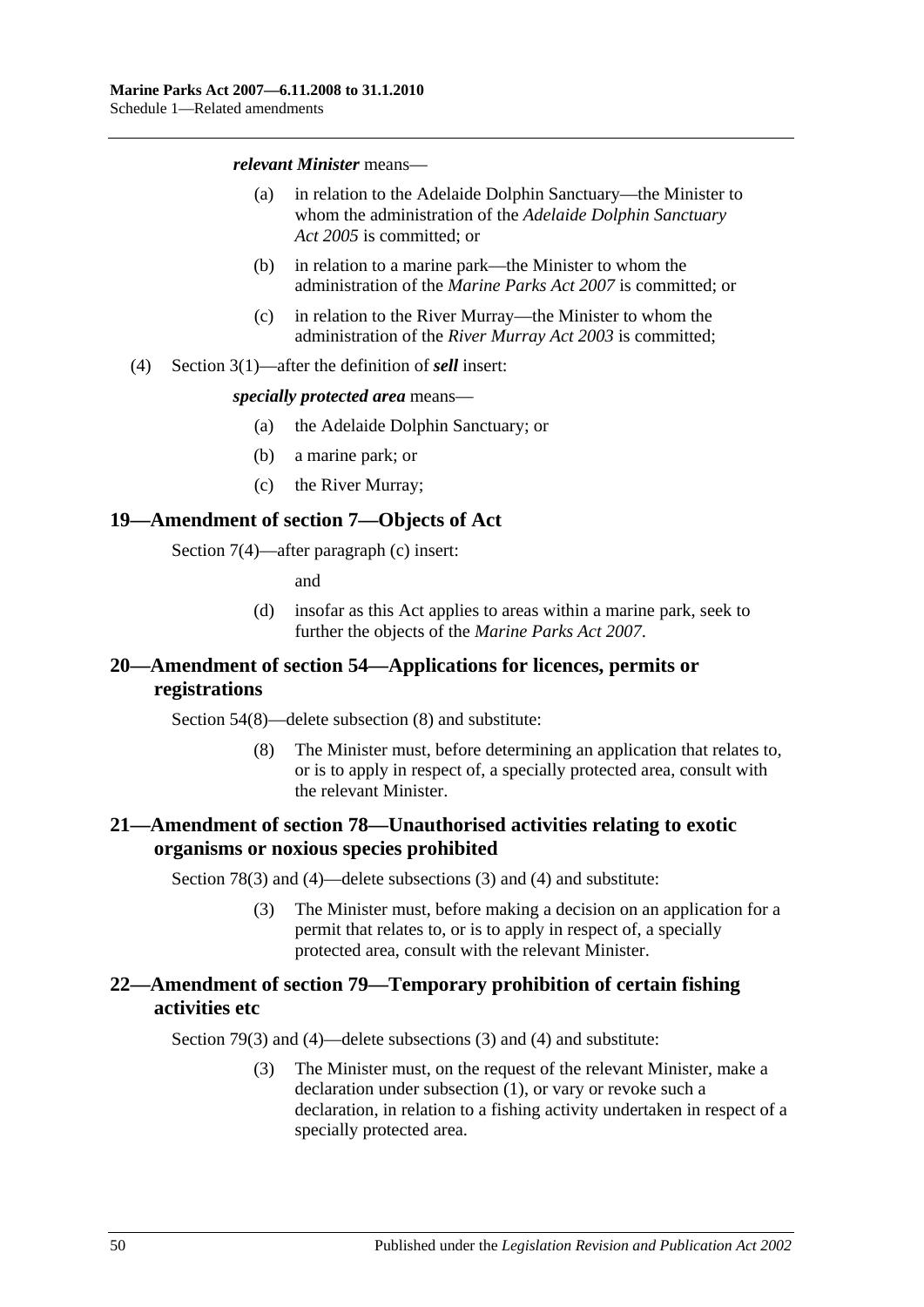#### <span id="page-50-0"></span>**23—Amendment of section 115—Exemptions**

Section 115(2) and (3)—delete subsections (2) and (3) and substitute:

(2) The Minister must, before making an exemption that relates to, or is to apply in respect of, a specially protected area, consult with the relevant Minister.

# **Part 7—Amendment of** *Harbors and Navigation Act 1993*

#### <span id="page-50-1"></span>**24—Amendment of section 3—Objects of this Act**

Section 3—after paragraph (g) insert:

(h) insofar as this Act applies to a marine park, to further the objects of the *[Marine Parks Act](http://www.legislation.sa.gov.au/index.aspx?action=legref&type=act&legtitle=Marine%20Parks%20Act%202007) 2007*.

#### <span id="page-50-2"></span>**25—Amendment of section 4—Interpretation**

Section 4(1)—after the definition of *land* insert:

*marine park* has the same meaning as in the *[Marine Parks Act 2007](http://www.legislation.sa.gov.au/index.aspx?action=legref&type=act&legtitle=Marine%20Parks%20Act%202007)*;

#### <span id="page-50-3"></span>**26—Substitution of section 14A**

Section 14A—delete the section and substitute:

### **14A—Matters to be taken into account in relation to specially protected areas**

The Minister, the CEO, an authorised person or any other person engaged in the administration of this Act must, if taking any action under this Act—

- (a) that is within the Adelaide Dolphin Sanctuary, or likely to have a direct impact on the Adelaide Dolphin Sanctuary—
	- (i) seek to further the objects and objectives of the *[Adelaide Dolphin Sanctuary Act](http://www.legislation.sa.gov.au/index.aspx?action=legref&type=act&legtitle=Adelaide%20Dolphin%20Sanctuary%20Act%202005) 2005*; and
	- (ii) take into account the provisions of the Adelaide Dolphin Sanctuary Management Plan under the *[Adelaide Dolphin Sanctuary Act](http://www.legislation.sa.gov.au/index.aspx?action=legref&type=act&legtitle=Adelaide%20Dolphin%20Sanctuary%20Act%202005) 2005*, (insofar as may be relevant); or
- (b) that is within a marine park, or likely to have a direct impact on a marine park—
	- (i) seek to further the objects of the *[Marine Parks](http://www.legislation.sa.gov.au/index.aspx?action=legref&type=act&legtitle=Marine%20Parks%20Act%202007)  Act [2007](http://www.legislation.sa.gov.au/index.aspx?action=legref&type=act&legtitle=Marine%20Parks%20Act%202007)*; and
	- (ii) take into account the provisions of the management plan for the marine park under the *[Marine Parks](http://www.legislation.sa.gov.au/index.aspx?action=legref&type=act&legtitle=Marine%20Parks%20Act%202007)  [Act 2007](http://www.legislation.sa.gov.au/index.aspx?action=legref&type=act&legtitle=Marine%20Parks%20Act%202007)* (insofar as may be relevant).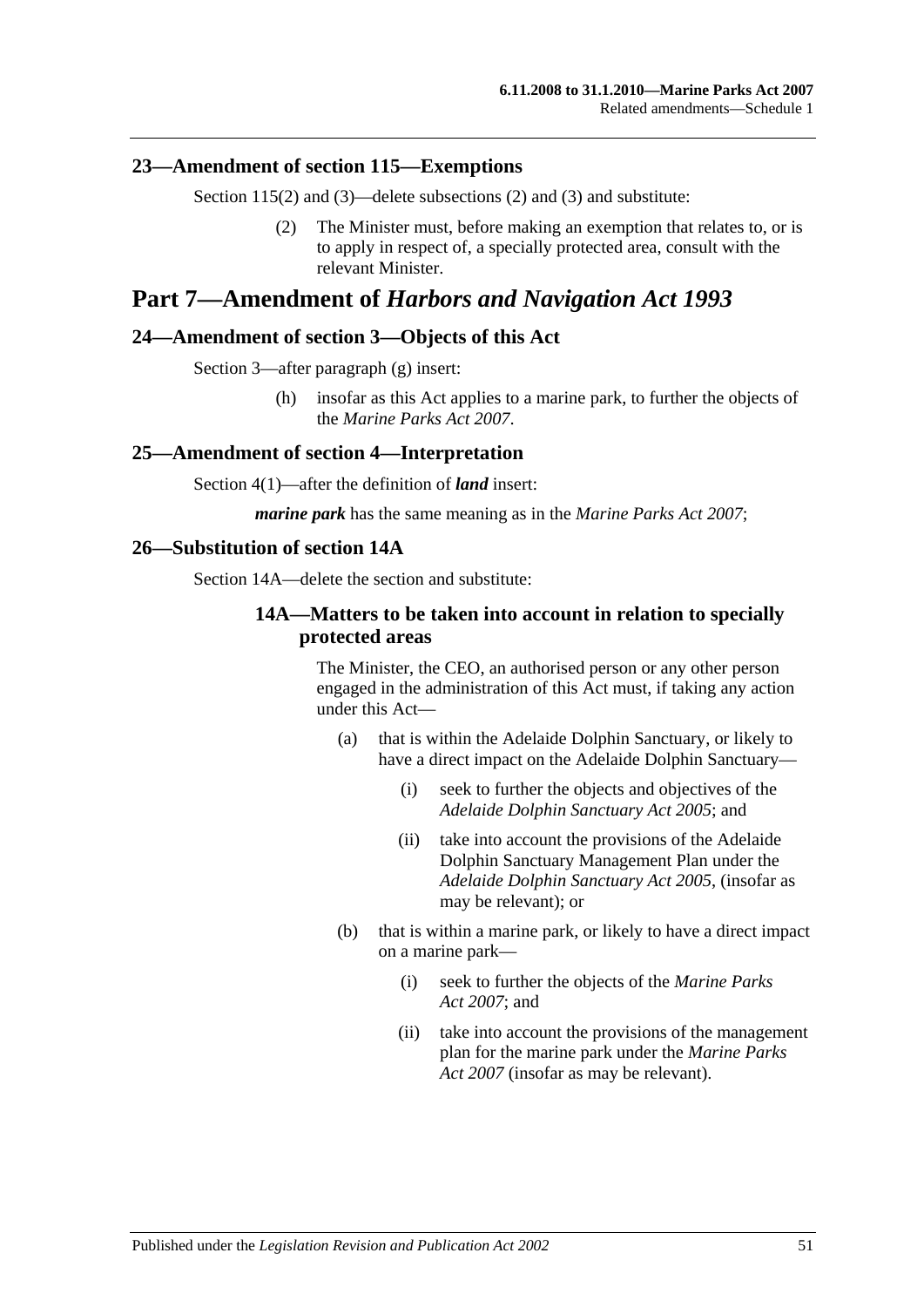# <span id="page-51-0"></span>**27—Amendment of section 26—Licences for aquatic activities**

Section 26(2b)—delete subsection (2b) and substitute:

- (2b) If the licence is to be granted in relation to waters that form part of—
	- (a) the Adelaide Dolphin Sanctuary—the CEO must consult with and have regard to the views of the Minister to whom the administration of the *[Adelaide Dolphin Sanctuary](http://www.legislation.sa.gov.au/index.aspx?action=legref&type=act&legtitle=Adelaide%20Dolphin%20Sanctuary%20Act%202005)  Act [2005](http://www.legislation.sa.gov.au/index.aspx?action=legref&type=act&legtitle=Adelaide%20Dolphin%20Sanctuary%20Act%202005)* is committed; or
	- (b) a marine park—the CEO must consult with and have regard to the views of the Minister to whom the administration of the *[Marine Parks Act 2007](http://www.legislation.sa.gov.au/index.aspx?action=legref&type=act&legtitle=Marine%20Parks%20Act%202007)* is committed.

# **Part 8—Amendment of** *Historic Shipwrecks Act 1981*

#### <span id="page-51-1"></span>**28—Amendment of section 3—Interpretation**

Section 3(1)—after the definition of *inspector* insert:

*marine park* has the same meaning as in the *[Marine Parks Act 2007](http://www.legislation.sa.gov.au/index.aspx?action=legref&type=act&legtitle=Marine%20Parks%20Act%202007)*;

# <span id="page-51-2"></span>**29—Amendment of section 15—Permits for exploration or recovery of shipwrecks and relics**

Section 15(3a), (3b), (3c) and (3d)—delete subsections (3a), (3b), (3c) and (3d) and substitute:

- (3a) If an application for a permit relates to a historic shipwreck or historic relic located within—
	- (a) the Adelaide Dolphin Sanctuary—
		- (i) the Minister must, in considering the application, seek to further the objects and objectives of the *[Adelaide Dolphin Sanctuary Act](http://www.legislation.sa.gov.au/index.aspx?action=legref&type=act&legtitle=Adelaide%20Dolphin%20Sanctuary%20Act%202005) 2005* and take into account the provisions of the Adelaide Dolphin Sanctuary Management Plan under that Act; and
		- (ii) if so required under the regulations—the Minister must, before making his or her decision on the application, consult with and have regard to the views of the Minister to whom the administration of the *[Adelaide Dolphin Sanctuary Act](http://www.legislation.sa.gov.au/index.aspx?action=legref&type=act&legtitle=Adelaide%20Dolphin%20Sanctuary%20Act%202005) 2005* is committed; or
	- (b) a marine park—
		- (i) the Minister must, in considering the application, seek to further the objects of the *[Marine Parks](http://www.legislation.sa.gov.au/index.aspx?action=legref&type=act&legtitle=Marine%20Parks%20Act%202007) Act [2007](http://www.legislation.sa.gov.au/index.aspx?action=legref&type=act&legtitle=Marine%20Parks%20Act%202007)* and take into account the provisions of the management plan for the marine park under that Act; and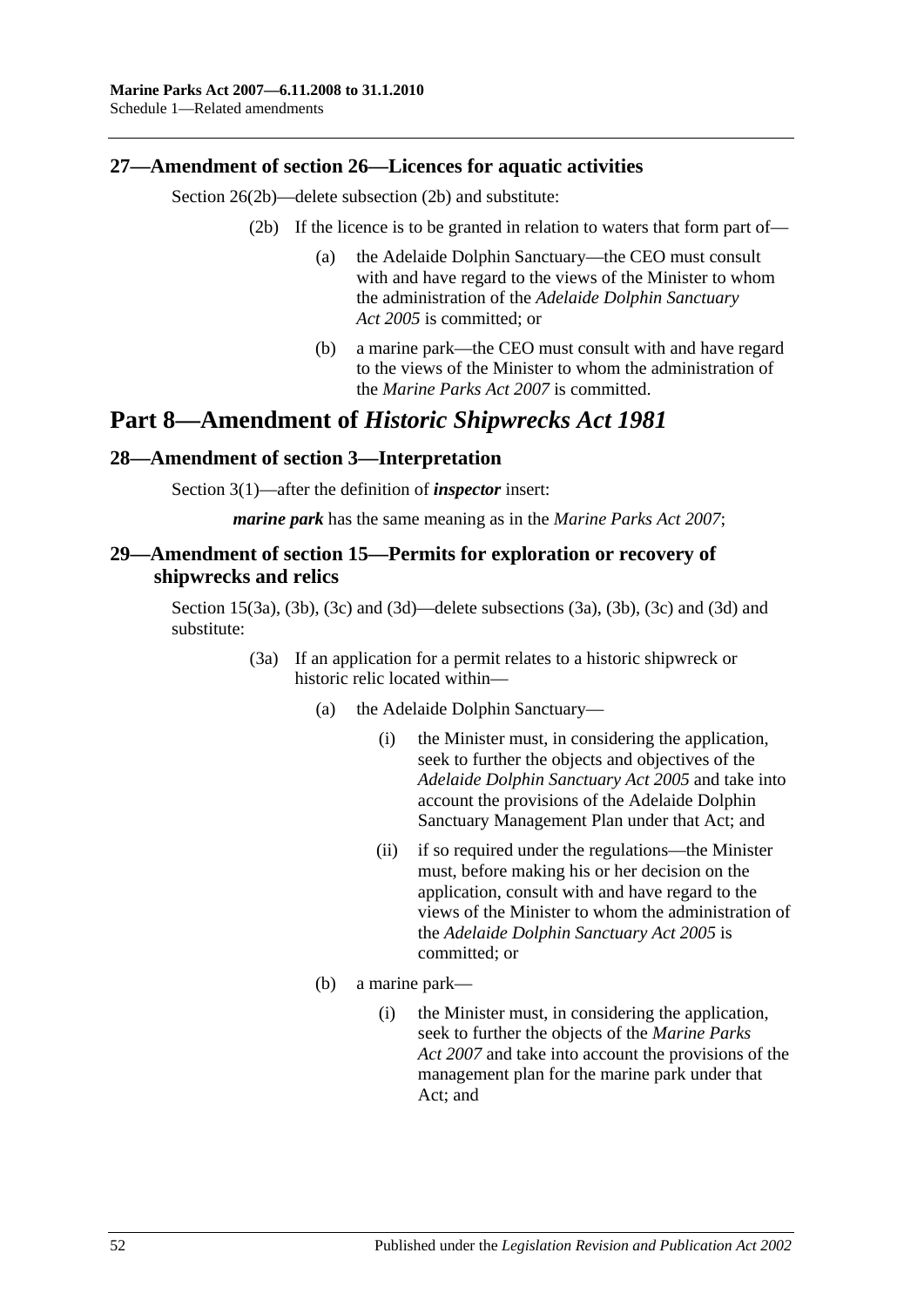(ii) if so required under the regulations—the Minister must, before making his or her decision on the application, consult with and have regard to the views of the Minister to whom the administration of the *[Marine Parks Act 2007](http://www.legislation.sa.gov.au/index.aspx?action=legref&type=act&legtitle=Marine%20Parks%20Act%202007)* is committed; or

#### (c) the River Murray—

- (i) the Minister must, in considering the application, seek to further the objects of the *[River Murray](http://www.legislation.sa.gov.au/index.aspx?action=legref&type=act&legtitle=River%20Murray%20Act%202003)  Act [2003](http://www.legislation.sa.gov.au/index.aspx?action=legref&type=act&legtitle=River%20Murray%20Act%202003)* and the *Objectives for a Healthy River Murray* under that Act and take into account the provisions of the River Murray Act Implementation Strategy under that Act; and
- (ii) if so required under the regulations—the Minister must, before making a decision on the application, consult with and have regard to the views of the Minister to whom the administration of the *[River](http://www.legislation.sa.gov.au/index.aspx?action=legref&type=act&legtitle=River%20Murray%20Act%202003)  [Murray Act](http://www.legislation.sa.gov.au/index.aspx?action=legref&type=act&legtitle=River%20Murray%20Act%202003) 2003* is committed and comply with the Minister's directions (if any) in relation to the application.

# **Part 9—Amendment of** *Mining Act 1971*

#### <span id="page-52-0"></span>**30—Amendment of section 6—Interpretation**

(1) Section 6(1)—after the definition of *machinery* insert:

*marine park* has the same meaning as in the *[Marine Parks Act 2007](http://www.legislation.sa.gov.au/index.aspx?action=legref&type=act&legtitle=Marine%20Parks%20Act%202007)*;

- (2) Section 6(1), definitions of *Minister for the River Murray* and *Minister for the Adelaide Dolphin Sanctuary*—delete the definitions
- (3) Section 6(1)—after the definition of *registered representative* insert:

#### *relevant Act* means—

- (a) in relation to the Adelaide Dolphin Sanctuary—the *[Adelaide Dolphin](http://www.legislation.sa.gov.au/index.aspx?action=legref&type=act&legtitle=Adelaide%20Dolphin%20Sanctuary%20Act%202005)  [Sanctuary Act](http://www.legislation.sa.gov.au/index.aspx?action=legref&type=act&legtitle=Adelaide%20Dolphin%20Sanctuary%20Act%202005) 2005*; or
- (b) in relation to a marine park—the *[Marine Parks Act 2007](http://www.legislation.sa.gov.au/index.aspx?action=legref&type=act&legtitle=Marine%20Parks%20Act%202007)*; or
- (c) in relation to a River Murray Protection Area or the Murray-Darling Basin—the *[River Murray Act](http://www.legislation.sa.gov.au/index.aspx?action=legref&type=act&legtitle=River%20Murray%20Act%202003) 2003*;

#### *relevant Minister* means—

- (a) in relation to the Adelaide Dolphin Sanctuary—the Minister to whom the administration of the *[Adelaide Dolphin Sanctuary](http://www.legislation.sa.gov.au/index.aspx?action=legref&type=act&legtitle=Adelaide%20Dolphin%20Sanctuary%20Act%202005)  Act [2005](http://www.legislation.sa.gov.au/index.aspx?action=legref&type=act&legtitle=Adelaide%20Dolphin%20Sanctuary%20Act%202005)* is committed; or
- (b) in relation to a marine park—the Minister to whom the administration of the *[Marine Parks Act 2007](http://www.legislation.sa.gov.au/index.aspx?action=legref&type=act&legtitle=Marine%20Parks%20Act%202007)* is committed; or
- (c) in relation to a River Murray Protection Area or the Murray-Darling Basin—the Minister to whom the administration of the *[River Murray](http://www.legislation.sa.gov.au/index.aspx?action=legref&type=act&legtitle=River%20Murray%20Act%202003)  Act [2003](http://www.legislation.sa.gov.au/index.aspx?action=legref&type=act&legtitle=River%20Murray%20Act%202003)* is committed;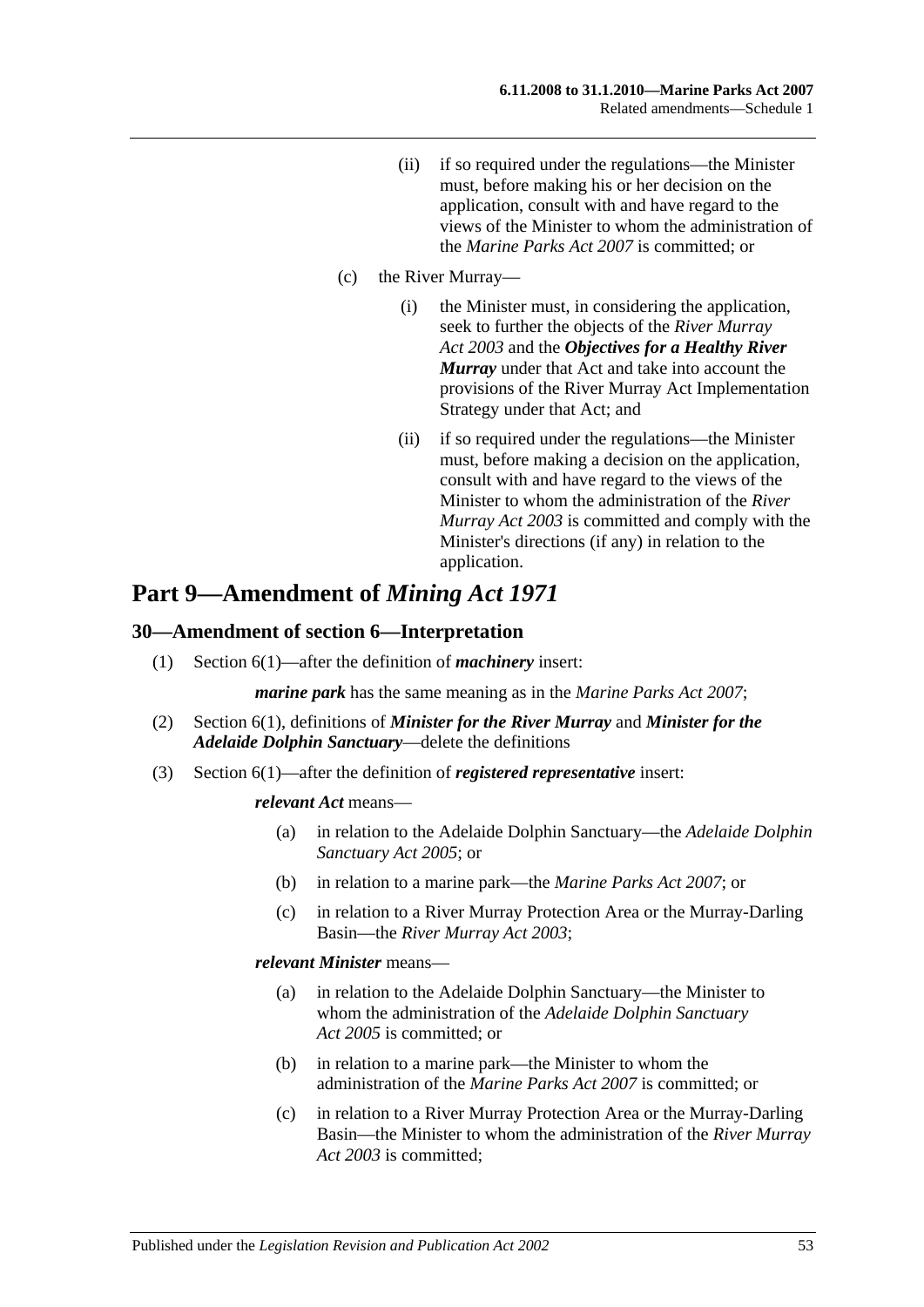(4) Section 6(1)—after the definition of *River Murray Protection Area* insert:

#### *specially protected area* means—

- (a) the Adelaide Dolphin Sanctuary; or
- (b) a marine park; or
- (c) a River Murray Protection Area;

#### <span id="page-53-0"></span>**31—Substitution of section 10B**

Section 10B—delete the section and substitute:

#### **10B—Interaction with other legislation**

The Minister must, in acting in the administration of this Act, take into account the following insofar as they may be relevant:

- (a) the objects and objectives of the *[Adelaide Dolphin](http://www.legislation.sa.gov.au/index.aspx?action=legref&type=act&legtitle=Adelaide%20Dolphin%20Sanctuary%20Act%202005)  [Sanctuary Act](http://www.legislation.sa.gov.au/index.aspx?action=legref&type=act&legtitle=Adelaide%20Dolphin%20Sanctuary%20Act%202005) 2005*;
- (b) the objects of the *[Marine Parks Act](http://www.legislation.sa.gov.au/index.aspx?action=legref&type=act&legtitle=Marine%20Parks%20Act%202007) 2007*;
- (c) the objects of the *[Natural Resources Management Act](http://www.legislation.sa.gov.au/index.aspx?action=legref&type=act&legtitle=Natural%20Resources%20Management%20Act%202004) 2004*;
- (d) the objects of the *[River Murray Act](http://www.legislation.sa.gov.au/index.aspx?action=legref&type=act&legtitle=River%20Murray%20Act%202003) 2003* and the *Objectives for a Healthy River Murray* under that Act.

# <span id="page-53-1"></span>**32—Amendment of section 28—Grant of exploration licence**

Section 28(9), (10), (11) and (12)—delete subsections (9), (10), (11) and (12) and substitute:

- (9) If an application for an exploration licence relates to an area within or adjacent to a specially protected area, the Minister must, before making his or her decision on the application, refer the application to the relevant Minister and consult with the relevant Minister in relation to the matter.
- (10) If an application for an exploration licence is referred to a relevant Minister and the Minister to whom the administration of this Act is committed and the relevant Minister cannot agree—
	- (a) on whether an exploration licence should be granted; or
	- (b) if an exploration licence is granted, on the conditions to which the exploration licence should be subject,

the Ministers must take steps to refer the matter to the Governor and the Governor will determine the matter (and any decision taken by the Governor will be taken to be a decision of the Minister under this Act).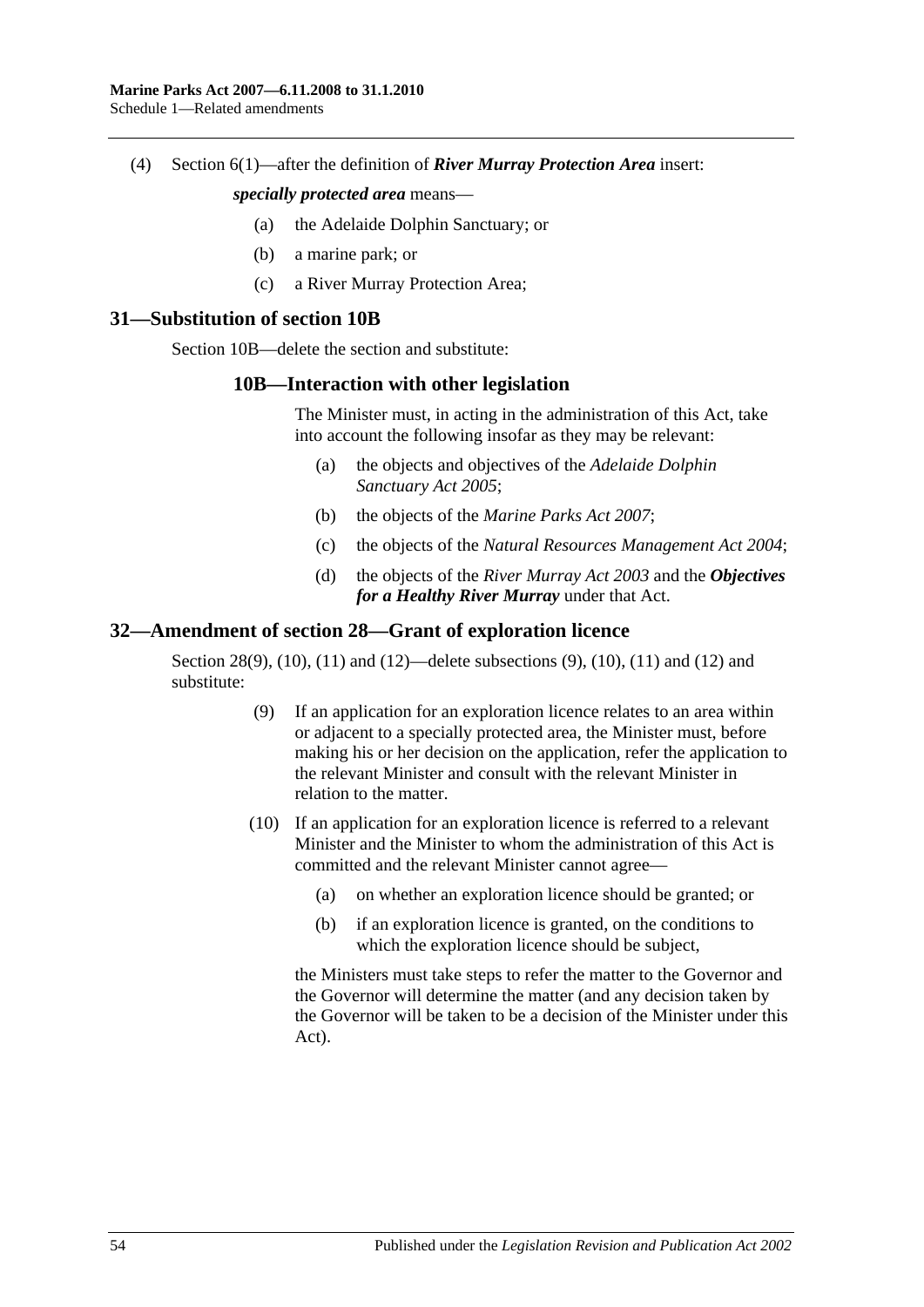# <span id="page-54-0"></span>**33—Amendment of section 30A—Term and renewal of licence**

Section 30A(7), (8) and (9)—delete subsections (7), (8) and (9) and substitute:

- (7) If an application for the renewal of an exploration licence relates to an area within or adjacent to a specially protected area, the Minister must, before making his or her decision on the application, refer the application to the relevant Minister and consult with the relevant Minister in relation to the matter.
- (8) If an application for the renewal of an exploration licence is referred to a relevant Minister and the Minister to whom the administration of this Act is committed and the relevant Minister cannot agree—
	- (a) on whether a renewal should be granted; or
	- (b) if a renewal is granted, on the conditions to which the exploration licence should be subject,

the Ministers must take steps to refer the matter to the Governor and the Governor will determine the matter (and any decision taken by the Governor will be taken to be a decision of the Minister under this Act).

#### <span id="page-54-1"></span>**34—Amendment of section 35—Application for lease**

Section  $35(2b)$ ,  $(2c)$ ,  $(2d)$  and  $(2e)$ —delete subsections  $(2b)$ ,  $(2c)$ ,  $(2d)$  and  $(2e)$  and substitute:

- (2b) If an application for a mining lease relates to an area within or adjacent to a specially protected area, the Minister must, before making his or her decision on the application, refer the application to the relevant Minister and consult with the relevant Minister in relation to the matter.
- (2c) If an application for a mining lease is referred to a relevant Minister and the Minister to whom the administration of this Act is committed and the relevant Minister cannot agree—
	- (a) on whether a mining lease should be granted; or
	- (b) if a mining lease is granted, on the conditions to which the mining lease should be subject,

the Ministers must take steps to refer the matter to the Governor and the Governor will determine the matter (and any decision taken by the Governor will be taken to be a decision of the Minister under this Act).

#### <span id="page-54-2"></span>**35—Amendment of section 38—Term and renewal of mining lease**

Section 38(5), (6) and (7)—delete subsections (5), (6) and (7) and substitute:

(5) If an application for the renewal of a mining lease relates to an area within or adjacent to a specially protected area, the Minister must, before making his or her decision on the application, refer the application to the relevant Minister and consult with the relevant Minister in relation to the matter.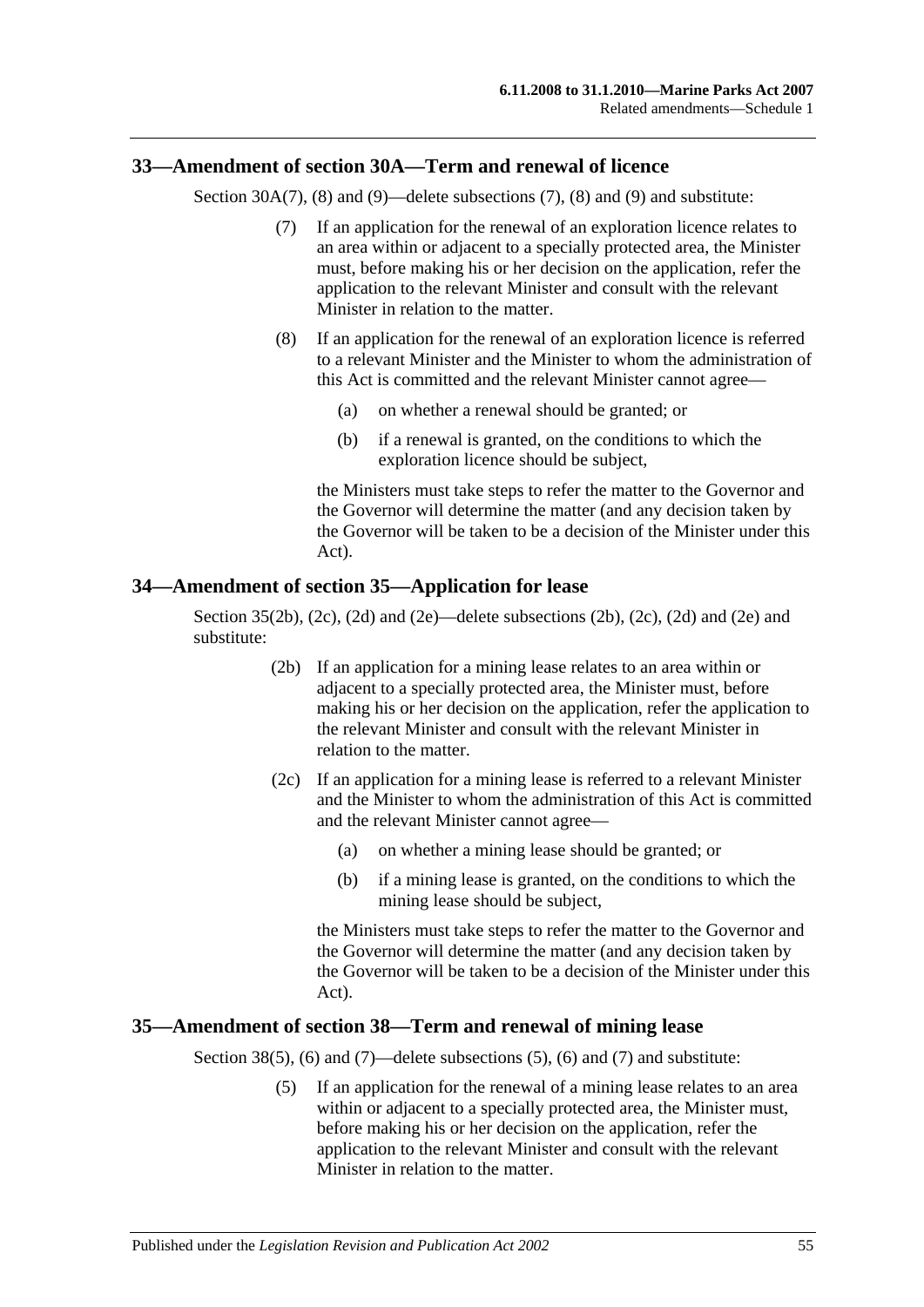- (6) If an application for the renewal of a mining lease is referred to a relevant Minister and the Minister to whom the administration of this Act is committed and the relevant Minister cannot agree—
	- (a) on whether a renewal should be granted; or
	- (b) if a renewal is granted, on the conditions to which the mining lease should be subject,

the Ministers must take steps to refer the matter to the Governor and the Governor will determine the matter (and any decision taken by the Governor will be taken to be a decision of the Minister under this Act).

# <span id="page-55-0"></span>**36—Amendment of section 41A—Grant of retention lease**

Section 41A(3b), (3c), (3d) and (3e)—delete subsections (3b), (3c), (3d) and (3e) and substitute:

- (3b) If an application for a retention lease relates to an area within or adjacent to a specially protected area, the Minister must, before making his or her decision on the application, refer the application to the relevant Minister and consult with the relevant Minister in relation to the matter.
- (3c) If an application for a retention lease is referred to a relevant Minister and the Minister to whom the administration of this Act is committed and the relevant Minister cannot agree—
	- (a) on whether a retention lease should be granted; or
	- (b) if a retention lease is granted, on the conditions to which the retention lease should be subject,

the Ministers must take steps to refer the matter to the Governor and the Governor will determine the matter (and any decision taken by the Governor will be taken to be a decision of the Minister under this Act).

# <span id="page-55-1"></span>**37—Amendment of section 41D—Term and renewal of retention lease**

Section 41D(5), (6) and (7)—delete subsections (5), (6) and (7) and substitute:

- (5) If an application for the renewal of a retention lease relates to an area within or adjacent to a specially protected area, the Minister must, before making his or her decision on the application, refer the application to the relevant Minister and consult with the relevant Minister in relation to the matter.
- (6) If an application for the renewal of a retention lease is referred to a relevant Minister and the Minister to whom the administration of this Act is committed and the relevant Minister cannot agree—
	- (a) on whether a renewal should be granted; or
	- (b) if a renewal is granted, on the conditions to which the retention lease should be subject,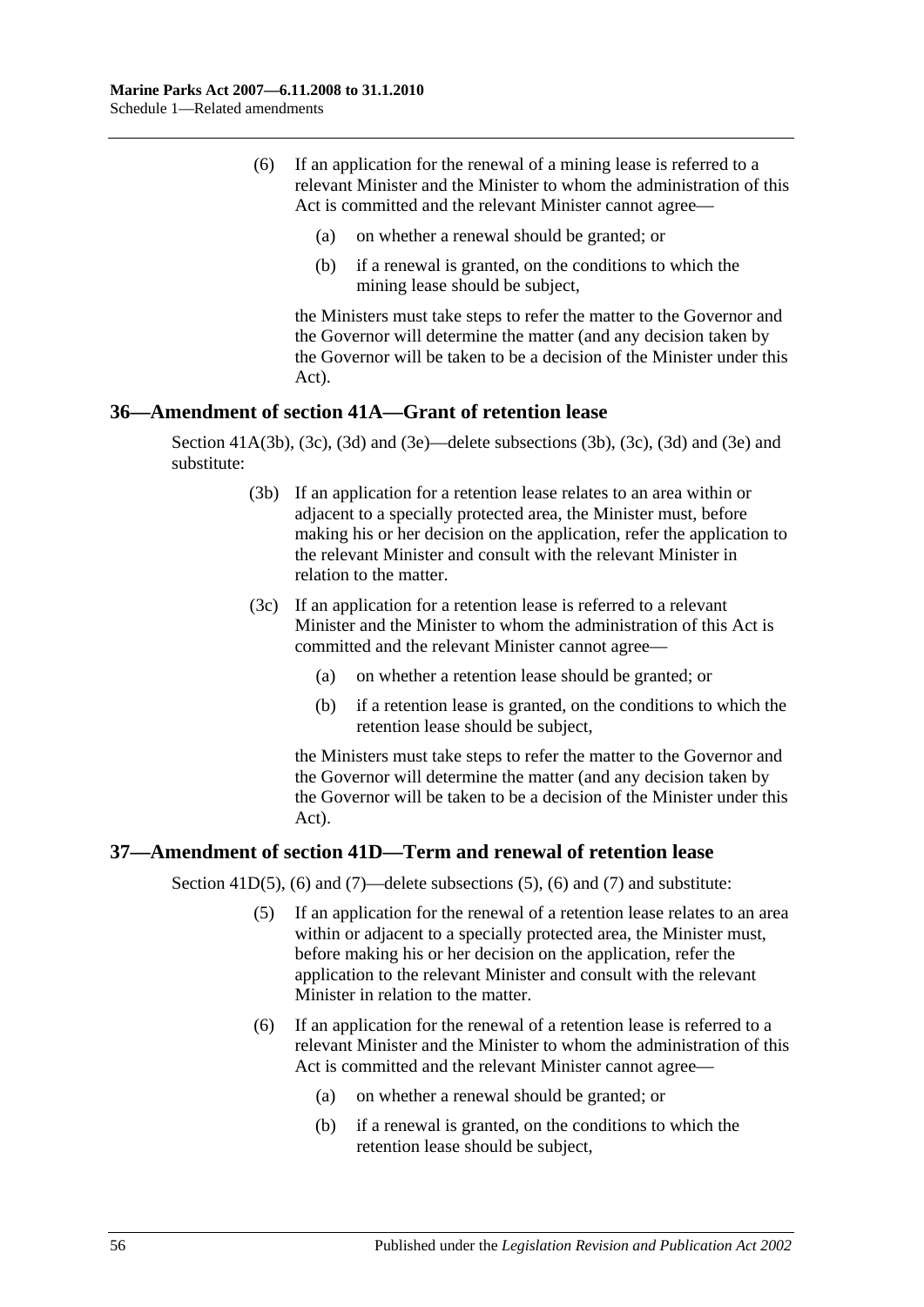the Ministers must take steps to refer the matter to the Governor and the Governor will determine the matter (and any decision taken by the Governor will be taken to be a decision of the Minister under this Act).

#### <span id="page-56-0"></span>**38—Amendment of section 52—Grant of miscellaneous purposes licence**

Section 52(3b), (3c), (3d) and (3e)—delete subsections (3b), (3c), (3d) and (3e) and substitute:

- (3b) If an application for a miscellaneous purposes licence relates to an area within or adjacent to a specially protected area, the Minister must, before making his or her decision on the application, refer the application to the relevant Minister and consult with the relevant Minister in relation to the matter.
- (3c) If an application for a miscellaneous purposes lease is referred to a relevant Minister and the Minister to whom the administration of this Act is committed and the relevant Minister cannot agree—
	- (a) on whether a miscellaneous purposes lease should be granted; or
	- (b) if a miscellaneous purposes lease is granted, on the conditions to which the miscellaneous purposes lease should be subject,

the Ministers must take steps to refer the matter to the Governor and the Governor will determine the matter (and any decision taken by the Governor will be taken to be a decision of the Minister under this Act).

# <span id="page-56-1"></span>**39—Amendment of section 55—Term and renewal of miscellaneous purposes licence**

Section 55(5), (6) and (7)—delete subsections (5), (6) and (7) and substitute:

- (5) If an application for the renewal of a miscellaneous purposes licence relates to an area within or adjacent to a specially protected area, the Minister must, before making his or her decision on the application, refer the application to the relevant Minister and consult with the relevant Minister in relation to the matter.
- (6) If an application for the renewal of a miscellaneous purposes licence is referred to a relevant Minister and the Minister to whom the administration of this Act is committed and the relevant Minister cannot agree—
	- (a) on whether a renewal should be granted; or
	- (b) if a renewal is granted, on the conditions to which the miscellaneous purposes licence should be subject,

the Ministers must take steps to refer the matter to the Governor and the Governor will determine the matter (and any decision taken by the Governor will be taken to be a decision of the Minister under this Act).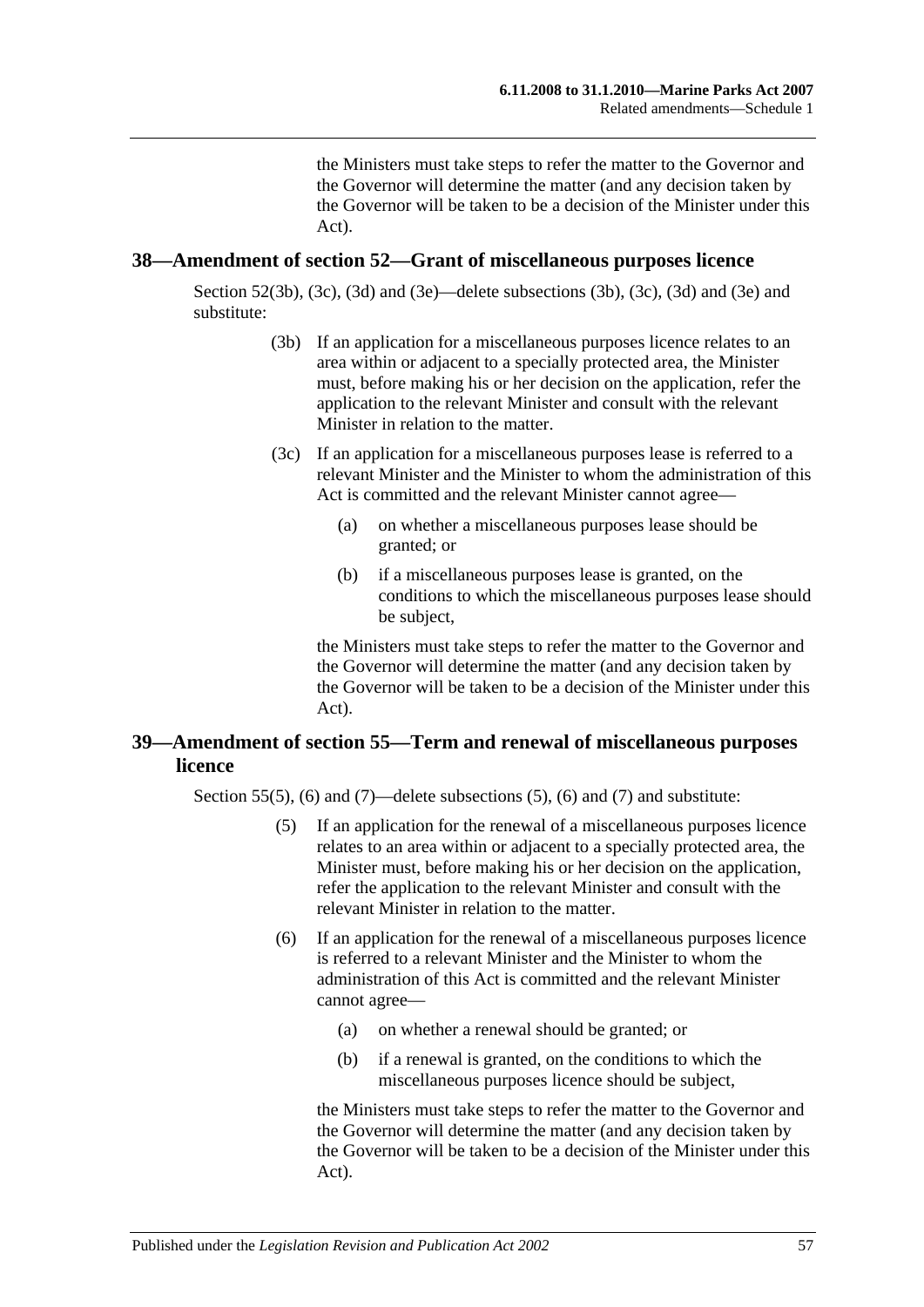### <span id="page-57-0"></span>**40—Amendment of section 59—Use of declared equipment**

Section 59(1ab), (1ac), (1ad) and (1ae)—delete subsections (1ab), (1ac), (1ad) and (1ae) and substitute:

- (1ab) If an application for an authorisation to use declared equipment relates to an area within or adjacent to a specially protected area, the Director of Mines must, before making his or her decision on the application, refer the application to the relevant Minister and consult with the relevant Minister in relation to the matter.
- (1ac) If an application for an authorisation is referred to a relevant Minister and the Minister to whom the administration of this Act is committed and the relevant Minister cannot agree—
	- (a) on whether an authorisation should be granted; or
	- (b) if an authorisation is granted, on the conditions to which the authorisation should be subject,

the Minister to whom the administration of this Act is committed and the relevant Minister must take steps to refer the matter to the Governor and the Governor will determine the matter (and any decision taken by the Governor will be taken to be a decision of the Director of Mines under this Act).

# **Part 10—Amendment of** *Natural Resources Management Act 2004*

# <span id="page-57-1"></span>**41—Amendment of section 75—Regional NRM plans**

Section 75(5)—after paragraph (e) insert:

(ea) any relevant management plan under the *[Marine Parks Act](http://www.legislation.sa.gov.au/index.aspx?action=legref&type=act&legtitle=Marine%20Parks%20Act%202007) 2007*; and

# <span id="page-57-2"></span>**42—Amendment of section 89—Amendment of plans without formal procedures**

Section 89(2)—after paragraph (a) insert the following word and paragraph:

or

(ab) to achieve greater consistency with the provisions of a management plan under the *[Marine Parks Act](http://www.legislation.sa.gov.au/index.aspx?action=legref&type=act&legtitle=Marine%20Parks%20Act%202007) 2007*;

# **Part 11—Amendment of** *Offshore Minerals Act 2000*

# <span id="page-57-3"></span>**43—Insertion of Chapter 1 Part 1.5**

Chapter 1—after Part 1.4 insert:

# **Part 1.5—Interaction with** *Marine Parks Act 2007*

# **37A—Interaction with** *Marine Parks Act 2007*

The Minister must, in the administration of this Act, take into account the objects of the *[Marine Parks Act 2007](http://www.legislation.sa.gov.au/index.aspx?action=legref&type=act&legtitle=Marine%20Parks%20Act%202007)* (insofar as any activities or proposed activities relate to an area that forms part of a marine park under that Act).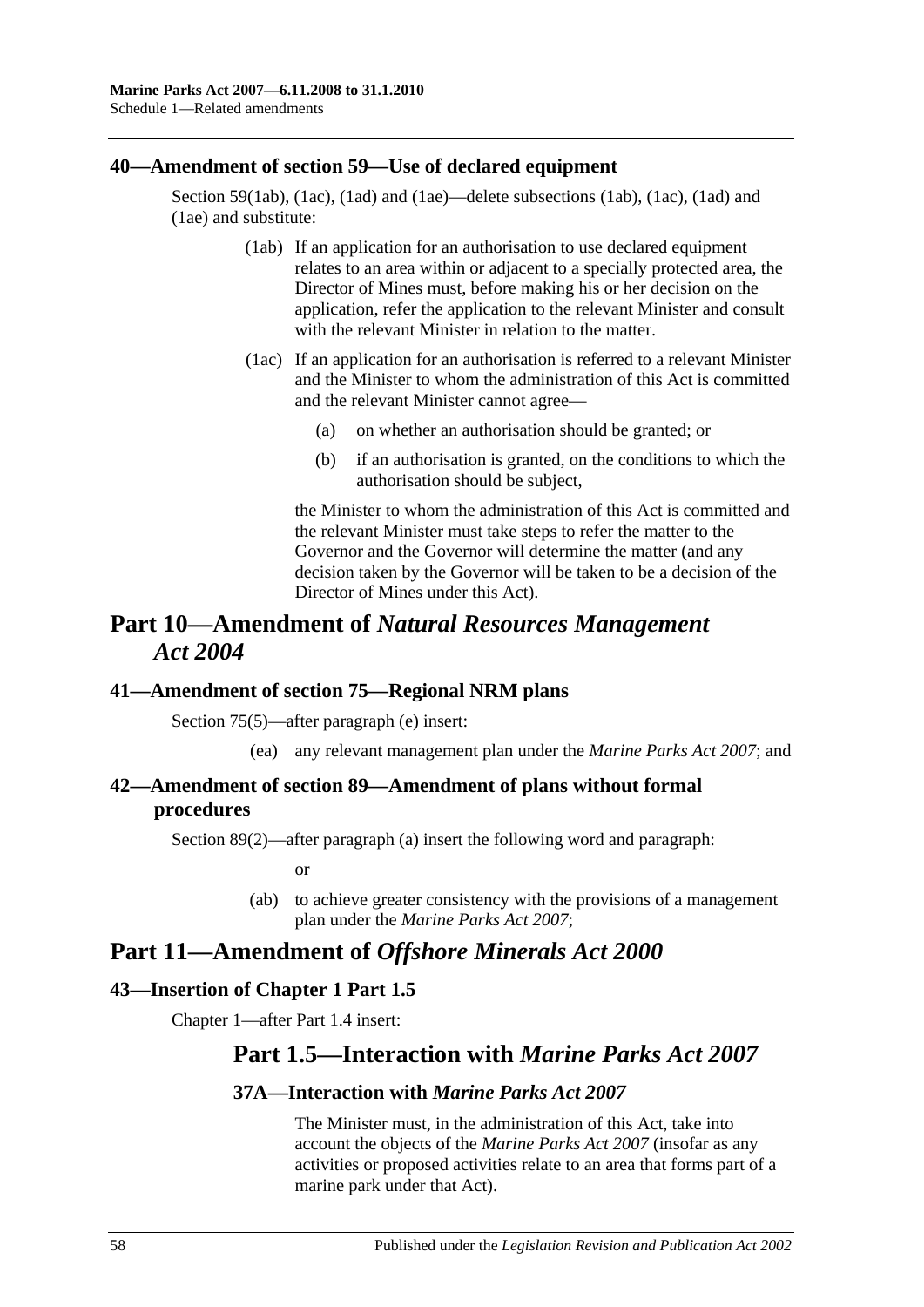# **Part 12—Amendment of** *Petroleum Act 2000*

# <span id="page-58-0"></span>**44—Amendment of section 4—Interpretation**

(1) Section 4(1), definition of *Minister for the Adelaide Dolphin Sanctuary*—delete the definition and substitute:

*marine park* has the same meaning as in the *[Marine Parks Act 2007](http://www.legislation.sa.gov.au/index.aspx?action=legref&type=act&legtitle=Marine%20Parks%20Act%202007)*;

(2) Section 4(1)—after the definition of *regulated substance* insert:

#### *relevant Act* means—

- (a) in relation to the Adelaide Dolphin Sanctuary—the *[Adelaide Dolphin](http://www.legislation.sa.gov.au/index.aspx?action=legref&type=act&legtitle=Adelaide%20Dolphin%20Sanctuary%20Act%202005)  [Sanctuary Act](http://www.legislation.sa.gov.au/index.aspx?action=legref&type=act&legtitle=Adelaide%20Dolphin%20Sanctuary%20Act%202005) 2005*; or
- (b) in relation to a marine park—the *[Marine Parks Act 2007](http://www.legislation.sa.gov.au/index.aspx?action=legref&type=act&legtitle=Marine%20Parks%20Act%202007)*; or
- (c) in relation to a River Murray Protection Area or the Murray-Darling Basin—the *[River Murray Act](http://www.legislation.sa.gov.au/index.aspx?action=legref&type=act&legtitle=River%20Murray%20Act%202003) 2003*;
- (3) Section 4(1)—after the definition of *relevant court* insert:

#### *relevant Minister* means—

- (a) in relation to the Adelaide Dolphin Sanctuary—the Minister to whom the administration of the *[Adelaide Dolphin Sanctuary](http://www.legislation.sa.gov.au/index.aspx?action=legref&type=act&legtitle=Adelaide%20Dolphin%20Sanctuary%20Act%202005)  Act [2005](http://www.legislation.sa.gov.au/index.aspx?action=legref&type=act&legtitle=Adelaide%20Dolphin%20Sanctuary%20Act%202005)* is committed; or
- (b) in relation to a marine park—the Minister to whom the administration of the *[Marine Parks Act 2007](http://www.legislation.sa.gov.au/index.aspx?action=legref&type=act&legtitle=Marine%20Parks%20Act%202007)* is committed; or
- (c) in relation to a River Murray Protection Area or the Murray-Darling Basin—the Minister to whom the administration of the *[River Murray](http://www.legislation.sa.gov.au/index.aspx?action=legref&type=act&legtitle=River%20Murray%20Act%202003)  Act [2003](http://www.legislation.sa.gov.au/index.aspx?action=legref&type=act&legtitle=River%20Murray%20Act%202003)* is committed;
- (4) Section 4(1)—after the definition of *repealed Act* insert:

*River Murray Protection Area* means a River Murray Protection Area under the *[River Murray Act](http://www.legislation.sa.gov.au/index.aspx?action=legref&type=act&legtitle=River%20Murray%20Act%202003) 2003*;

*specially protected area* means—

- (a) the Adelaide Dolphin Sanctuary; or
- (b) a marine park; or
- (c) a River Murray Protection Area;

#### <span id="page-58-1"></span>**45—Substitution of section 6A**

Section 6A—delete the section and substitute:

### **6A—Interaction with other legislation**

The Minister must, in acting in the administration of this Act, take into account the following insofar as they may be relevant:

- (a) the objects and objectives of the *[Adelaide Dolphin](http://www.legislation.sa.gov.au/index.aspx?action=legref&type=act&legtitle=Adelaide%20Dolphin%20Sanctuary%20Act%202005)  [Sanctuary Act](http://www.legislation.sa.gov.au/index.aspx?action=legref&type=act&legtitle=Adelaide%20Dolphin%20Sanctuary%20Act%202005) 2005*;
- (b) the objects of the *[Marine Parks Act](http://www.legislation.sa.gov.au/index.aspx?action=legref&type=act&legtitle=Marine%20Parks%20Act%202007) 2007*;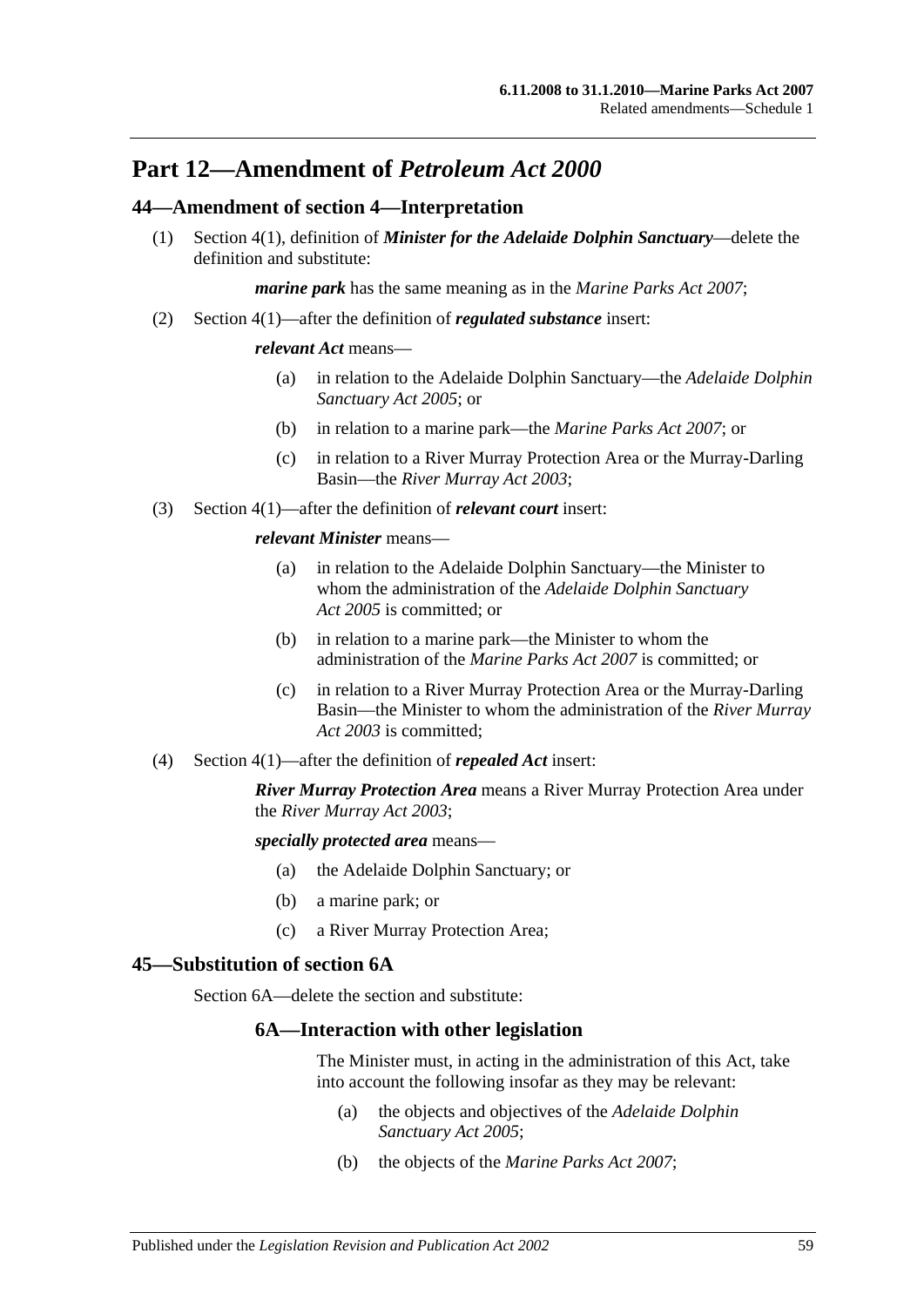- (c) the objects of the *[Natural Resources Management Act](http://www.legislation.sa.gov.au/index.aspx?action=legref&type=act&legtitle=Natural%20Resources%20Management%20Act%202004) 2004*;
- (d) the objects of the *[River Murray Act](http://www.legislation.sa.gov.au/index.aspx?action=legref&type=act&legtitle=River%20Murray%20Act%202003) 2003* and the *Objectives for a Healthy River Murray* under that Act.

#### <span id="page-59-0"></span>**46—Amendment of section 12—General authority to grant licence**

Section 12—after its present contents (now to be designated as subsection (1)) insert:

- (2) If an application for the grant or renewal of a licence relates to an area within or adjacent to a specially protected area, the Minister must, before making his or her decision on the application, refer the application to the relevant Minister and consult with the relevant Minister in relation to the matter.
- (3) If an application for the grant or renewal of a licence is referred to a relevant Minister and the Minister to whom the administration of this Act is committed and the relevant Minister cannot agree—
	- (a) on whether a licence should be granted or renewed; or
	- (b) if a licence is granted or renewed, on the conditions to which the licence should be subject,

the Ministers must take steps to refer the matter to the Governor and the Governor will determine the matter (and any decision taken by the Governor will be taken to be a decision of the Minister under this Act).

# <span id="page-59-1"></span>**47—Substitution of sections 103A and 103B**

Sections 103A and 103B—delete the sections and substitute:

# **103A—Specially protected areas**

- (1) If a statement (or revised statement) of environmental objectives applies to a specially protected area or the Murray-Darling Basin, the Minister must not approve the statement (or revised statement) without the concurrence of the relevant Minister.
- (2) If the Minister to whom the administration of this Act is committed and the relevant Minister cannot reach agreement, the Ministers must take steps to refer the matter to the Governor and the Governor will determine the matter (and any decision taken by the Governor will be taken to be a decision of the Minister under this Act).

# **Part 13—Amendment of** *Petroleum (Submerged Lands) Act 1982*

#### <span id="page-59-2"></span>**48—Insertion of section 5A**

After section 5 insert:

#### **5A—Interaction with** *Marine Parks Act 2007*

The Minister must, in the administration of this Act, take into account the objects of the *[Marine Parks](http://www.legislation.sa.gov.au/index.aspx?action=legref&type=act&legtitle=Marine%20Parks%20Act%202007) Act 2007* (insofar as any operations or proposed operations relate to an area that forms part of a marine park under that Act).